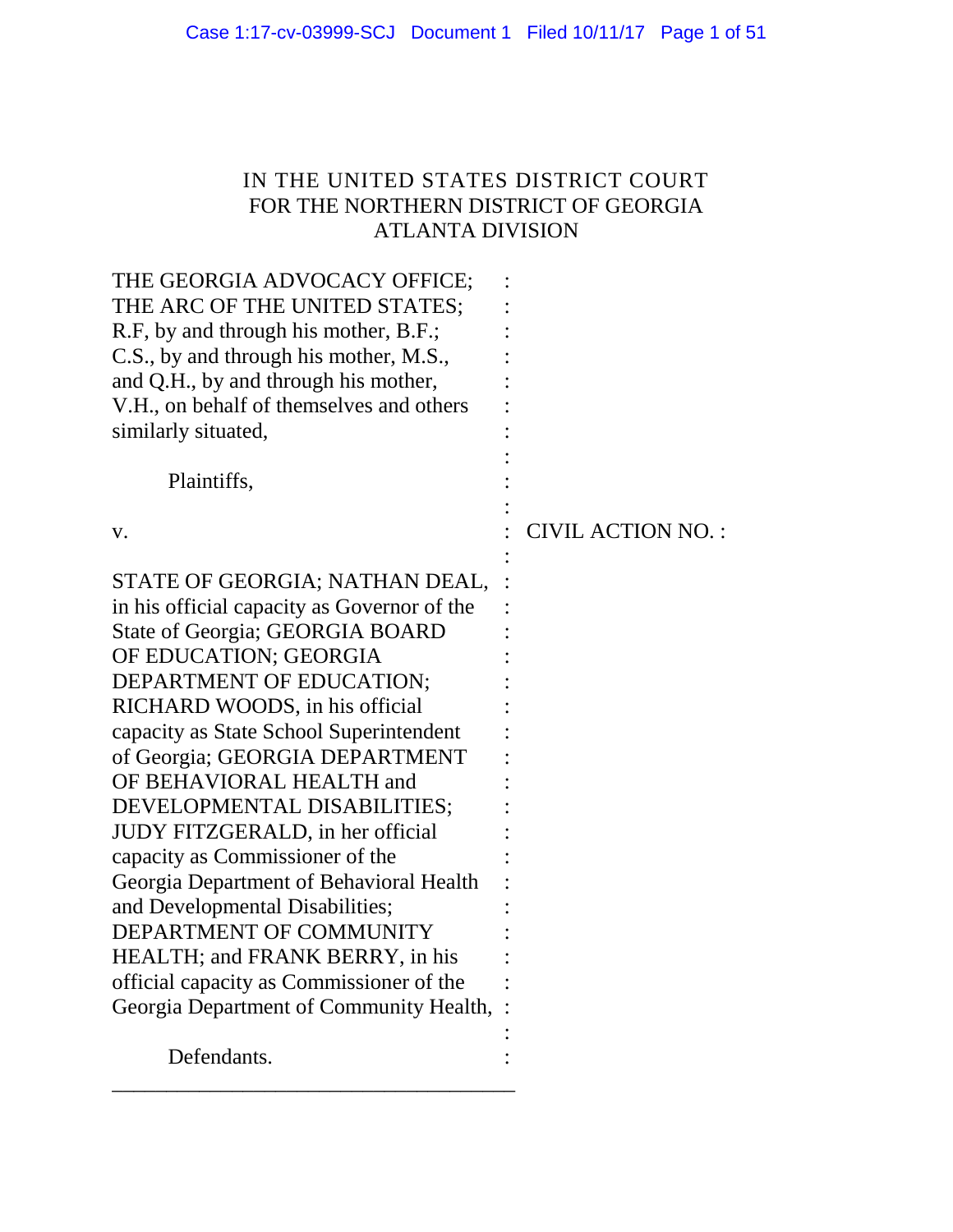### **CLASS ACTION COMPLAINT**

Plaintiffs The Georgia Advocacy Office, The Arc of the United States, R.F, by and through his mother, B.F., C.S., by and through his mother, M.S., and Q.H., by and through his mother, V.H., hereby file this Class Action Complaint on behalf of themselves and others similarly situated, against Defendants the State of Georgia, Nathan Deal, in his official capacity as Governor of the State of Georgia, Georgia Board of Education, Georgia Department of Education, Richard Woods, in his official capacity as State School Superintendent of Georgia, Georgia Department of Behavioral Health and Developmental Disabilities, Judy Fitzgerald, in her official capacity as Commissioner of the Georgia Department of Behavioral Health and Developmental Disabilities, Department of Community Health, and Frank Berry, in his official capacity as Commissioner of the Georgia Department of Community Health, stating as follows:

## **INTRODUCTION**

1. The State of Georgia (the "State") discriminates against thousands of Georgia public school students with disabilities in violation of the Americans with Disabilities Act (the "ADA"), Section 504 of the Rehabilitation Act of 1973 ("Section 504"), and the Fourteenth Amendment to the United States Constitution (the "Fourteenth Amendment"), by segregating them in a network of unequal and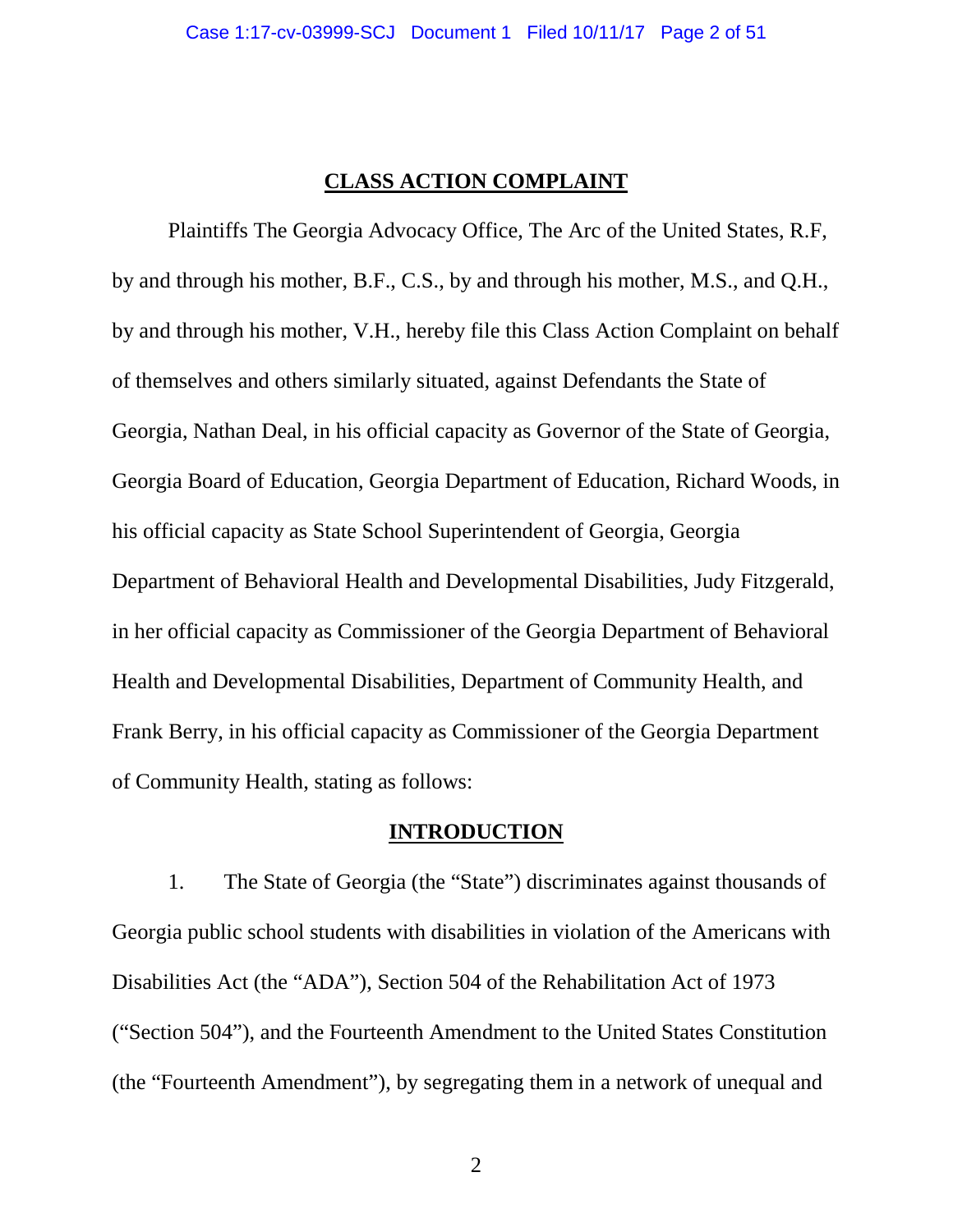#### Case 1:17-cv-03999-SCJ Document 1 Filed 10/11/17 Page 3 of 51

separate institutions and classrooms known as the Georgia Network for Educational and Therapeutic Support ("GNETS") program. Many other students with disabilities are at serious risk of the same fate.

2. GNETS was designed over 40 years ago as a statewide special education program for students ages three to twenty-one who have been identified as having behavioral needs due to their disabilities.

3. In the 2016 school year, approximately 5,256 students with disabilities, including mental health and developmental disabilities, were in GNETS. The majority of these students are African American.

4. Under rules established by the State, a student is placed in GNETS if, after being referred by his or her local school system, GNETS determines the student meets the criteria for placement.

5. GNETS are segregated programs, housed in entirely separate buildings or in separate wings of zoned schools. A zoned school is a local or neighborhood school that a student would normally attend based on where the student lives. Thus, GNETS students are denied the opportunity to be educated in classrooms with their non-disabled peers.

6. GNETS students receive a low-quality education. Academic instruction is poor, and GNETS students do not have access to courses and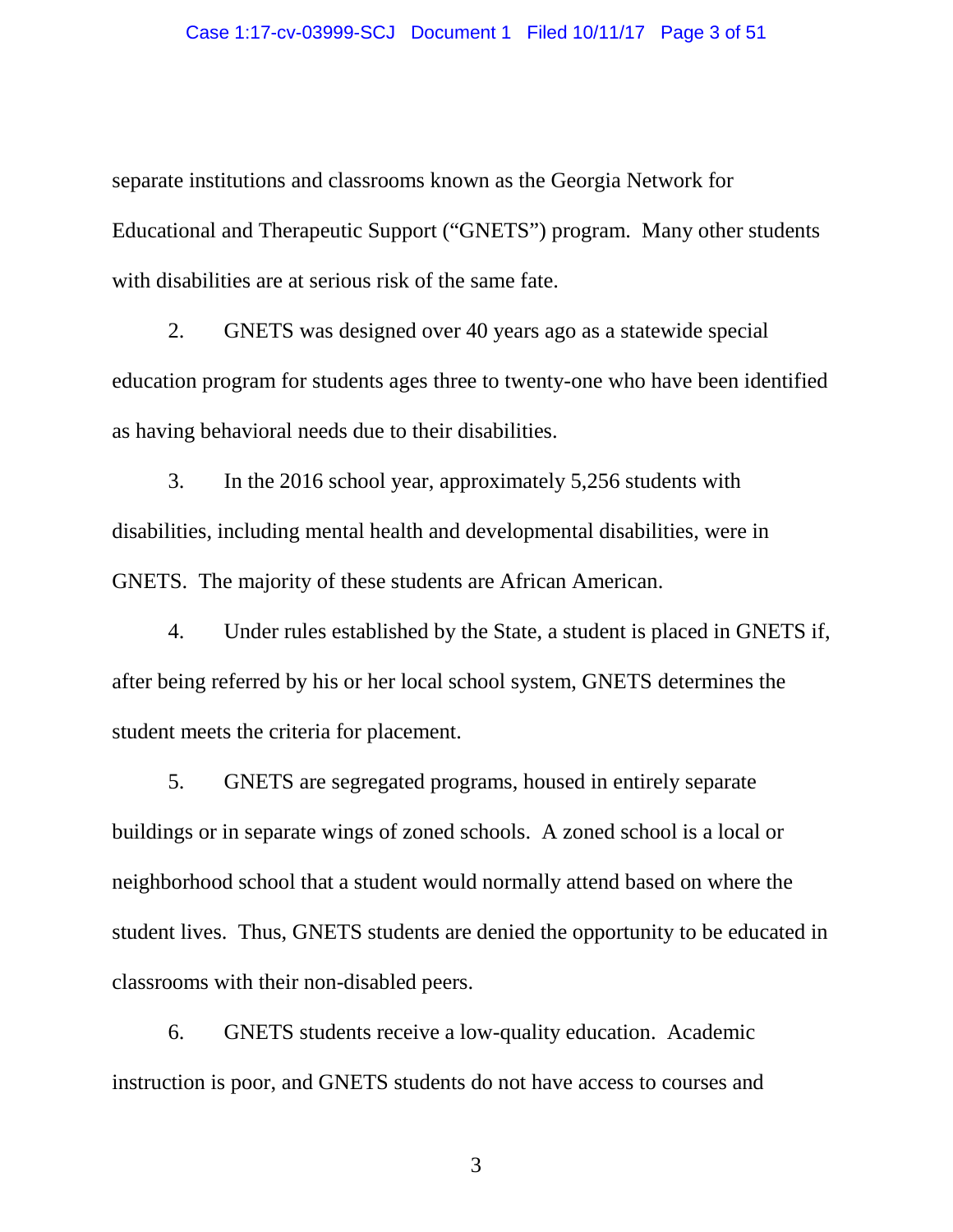extracurricular activities routinely available to their non-disabled peers. Because of the lack of core courses and poor academic instruction, it is hard to earn a regular school diploma, and very few GNETS students graduate with one.

7. Even though GNETS are sometimes housed within separate wings in zoned schools, GNETS do not operate like schools and are not treated like other educational settings for reporting or accountability purposes. Instead, records show that GNETS are exempted from reporting and additional requirements imposed on other schools.

8. Although advertised as "therapeutic," GNETS are anything but. At GNETS, students do not receive the services they need to improve their behavior. Often, their behavior worsens when placed in GNETS because of the harsh and punitive atmosphere that prevails. Staff routinely use physical restraints and otherwise rely on harsh and ineffective methods of discipline.

9. Tragically, the students placed in GNETS do not need to be there. If they were provided the services they need, they could remain in their zoned schools and receive a far better education than they are receiving in GNETS.

10. GNETS' very existence causes this problem. By maintaining and funding GNETS separate and apart from local school districts, the State has created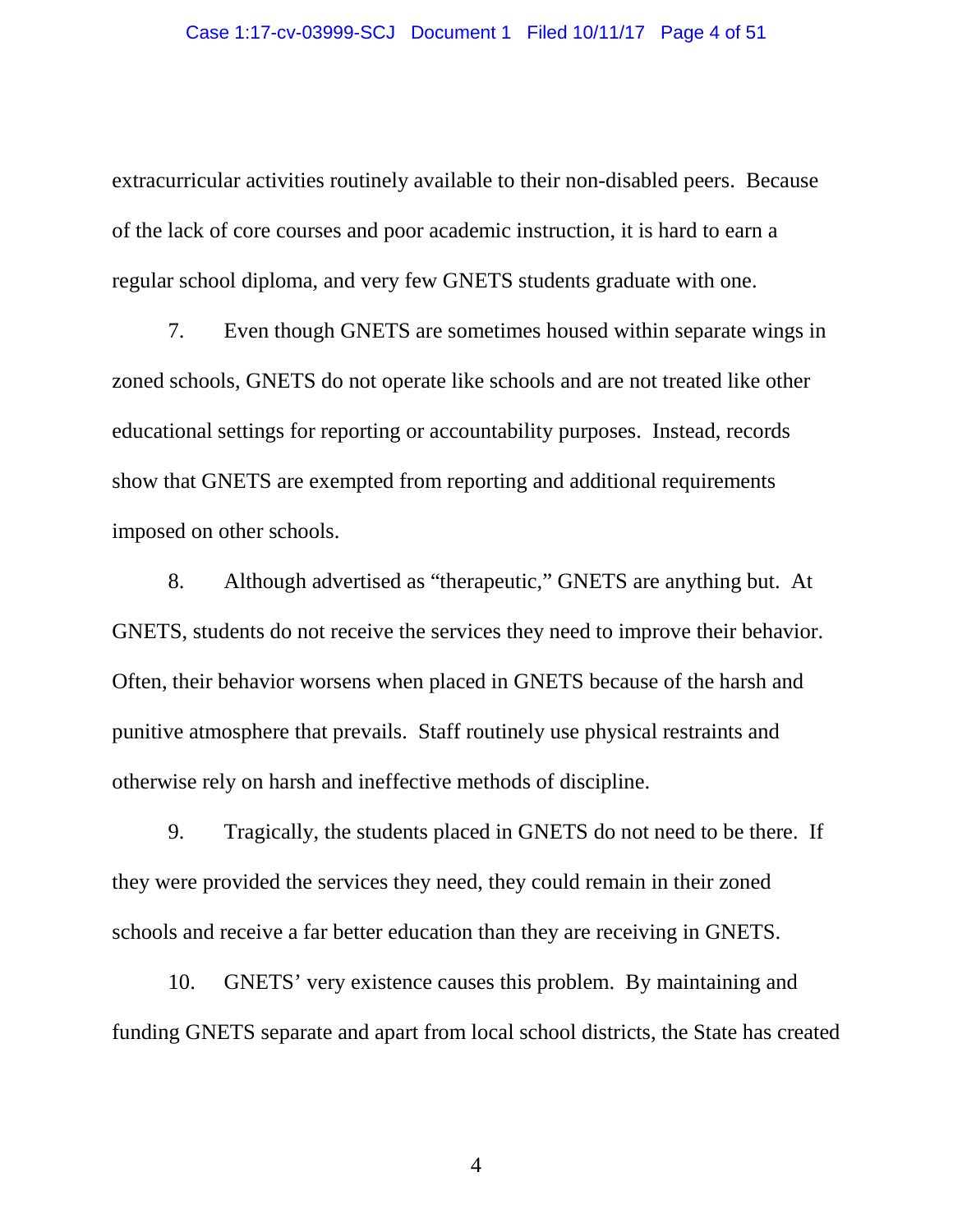a system in which a GNETS referral is the most convenient, and, in many school districts, the only option for students with disability-related behavioral needs.

11. The State does not provide local school districts necessary funding to provide needed disability-related behavioral services in zoned schools. As a result of the State's decision to consolidate the majority of its funding for these services in GNETS, local school districts have little incentive and few resources to provide the services necessary to educate children with disability-related behavioral needs in their zoned schools.

12. Plaintiffs seek a declaration that Defendants' denial of equal educational opportunity to, and needless segregation of, students in GNETS violates the ADA, Section 504, and the Fourteenth Amendment, as well as an order directing Defendants to take all steps necessary to desegregate GNETS by ensuring that students in or at serious risk of placement in GNETS have access to the services they need to be educated in their zoned schools in classrooms with their non-disabled peers.

13. GNETS is also the subject of an action captioned *United States v. Georgia*, Civ. No. 1:16-CV-03088-ELR, pending in this Court. The United States Department of Justice ("DOJ") filed that litigation after its extensive investigation found that, in violation of the ADA, students in GNETS are unjustifiably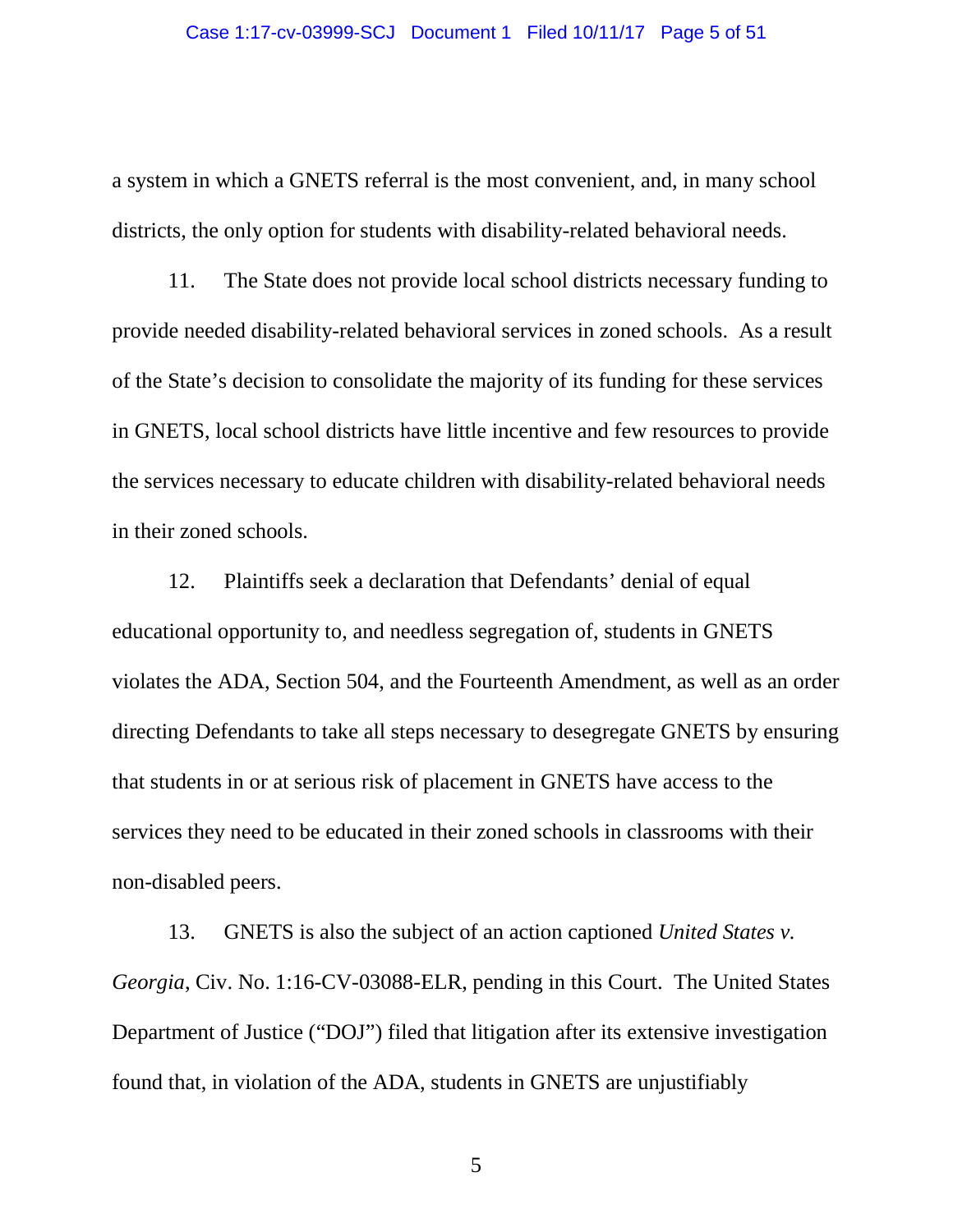segregated and denied equal educational opportunity, including the opportunity to be educated in their zoned schools in classrooms with their non-disabled peers. *See* Letter from Principal Deputy Assistant Attorney General Vanita Gupta to Governor Nathan Deal and Attorney General Sam Olens (dated July 15, 2015).

### **JURISDICTION AND VENUE**

14. This Court has jurisdiction over this action under 28 U.S.C. § 1331, Title II of the ADA, 42 U.S.C. §§ 12131-12133, Section 504 of the Rehabilitation Act of 1973, 29 U.S.C. § 794(a)(2), and 42 U.S.C. § 1983. Declaratory relief is available pursuant to 28 U.S.C. § 2201 and Rule 57 of the Federal Rules of Civil Procedure. Injunctive relief is authorized by 28 U.S.C. § 2202 and Rule 65 of the Federal Rules of Civil Procedure.

15. Venue is proper in the Northern District of Georgia pursuant to 28 U.S.C. § 1391(b)(2), since a substantial part of the acts and omissions giving rise to these claims occurred in the Northern District of Georgia. Venue is proper in the Atlanta Division since one or all of the Defendants reside in that Division, and a substantial part of the acts and omissions giving rise to these claims occurred in the Atlanta Division. *See* N.D. Ga. Local R. 3.1.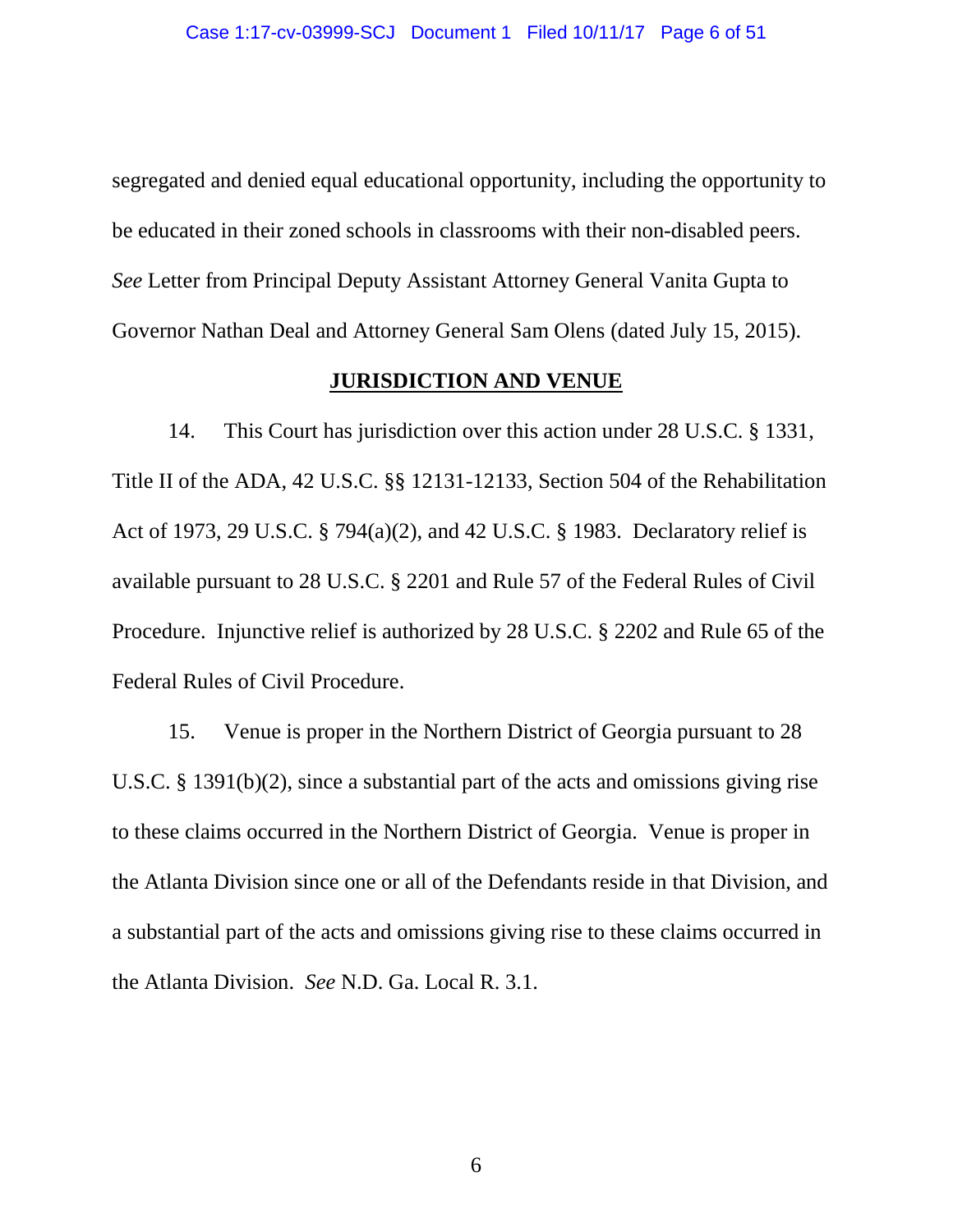### **PARTIES**

#### **A. Individual Named Plaintiffs**

16. All the Individual Named Plaintiffs reside in Georgia. Each has been identified by GNETS and/or their school as having a disability that results in behaviors in school that impede their learning.

17. Each Individual Named Plaintiff is a minor and, via a motion filed simultaneously with this Complaint, seeks leave to proceed using a pseudonym. Each Individual Named Plaintiff brings this action by and through his parent, as permitted by Federal Rule of Civil Procedure 17(c).

18. The Individual Named Plaintiffs and the Class, as defined *infra* at Paragraph 56 of this Complaint, seek systemic, class-based relief under the ADA, Section 504, and the Equal Protection Clause, and such relief cannot be provided using the administrative procedures authorized by the Individuals with Disabilities Education Act ("IDEA"). The Individual Named Plaintiffs and the Class do not seek relief related to any failure to provide them with a free appropriate public education ("FAPE"). Therefore, any effort to exhaust claims through the administrative process is unnecessary and/or futile.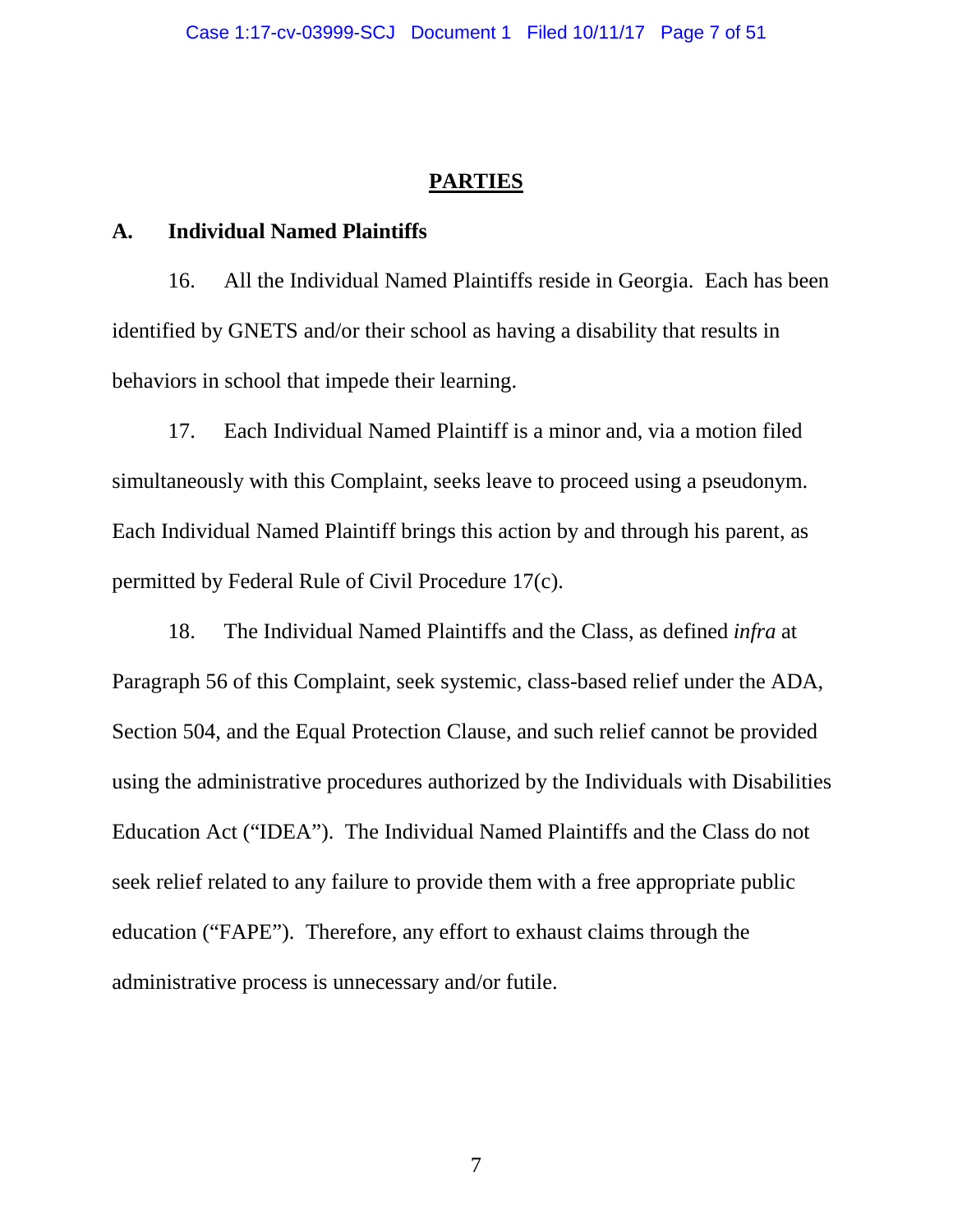#### **B. Organizational Plaintiffs**

### *i. The Georgia Advocacy Office*

19. Plaintiff the Georgia Advocacy Office ("GAO") is the statewide protection and advocacy system ("P&A") for Georgia, serving individuals in Georgia with disabilities. Founded in 1977, GAO is a private, non-profit organization. GAO maintains its primary office at 1 West Court Square, Suite #625, Decatur, Georgia 30030.

20. In 1977, the State designated GAO to be Georgia's P&A. As a P&A, GAO is mandated to protect the rights of Georgians with disabilities by the Developmental Disabilities Assistance and Bill of Rights Act, 42 U.S.C. § 15001 et seq., the Protection and Advocacy for Individuals with Mental Illness Act ("PAIMI"), 42 U.S.C. § 10801 et seq., and the Protection and Advocacy for Individual Rights Act, 29 U.S.C. § 794e, and their implementing regulations.

21. Under federal law, GAO has the authority and the obligation to pursue such legal remedies as may be necessary to protect the rights of individuals with disabilities, including students with disability-related behavioral needs in Georgia public schools. *See* 42 U.S.C. §§ 15041 et seq., 10801 et seq., 29 U.S.C. § 794e.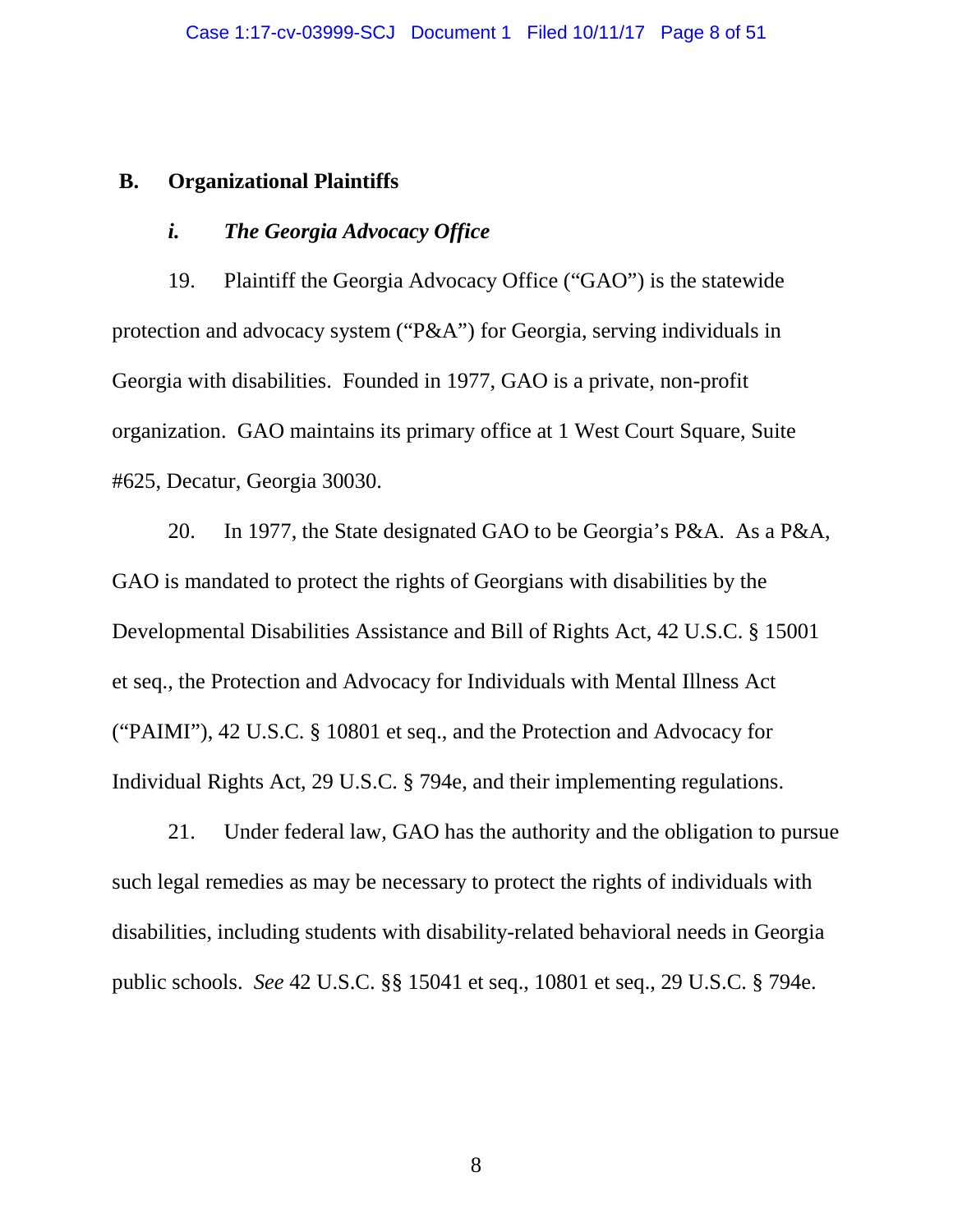22. GAO uses a broad range of strategies to fulfill its mission, including systems advocacy, individual advocacy, outreach, support to individuals to become self-advocates, citizen advocacy, litigation, training, and education.

23. GAO's constituents include students with disability-related behavioral needs in Georgia public schools who are, or are at serious risk of being, enrolled in GNETS, and their families. The Individual Named Plaintiffs and members of the Class are constituents of GAO.

24. As required by federal law, 42 U.S.C. §§ 10805 and 15044, GAO has a multi-member governing board, which is responsible for the planning, design, implementation, and functioning of the protection and advocacy system. This Board of Directors annually establishes GAO's advocacy priorities.

25. Eighty-eight percent of GAO's Board of Directors are individuals with disabilities, including, for example, intellectual and developmental disabilities, autism, and mental health disabilities, and family members of individuals with disabilities.

26. In accordance with federal law, GAO has an Advisory Council for its advocacy activities under the PAIMI Act. The PAIMI Advisory Council is chaired by a person who has received or is receiving mental health services, and all of the members of the PAIMI Advisory Council also are individuals who have received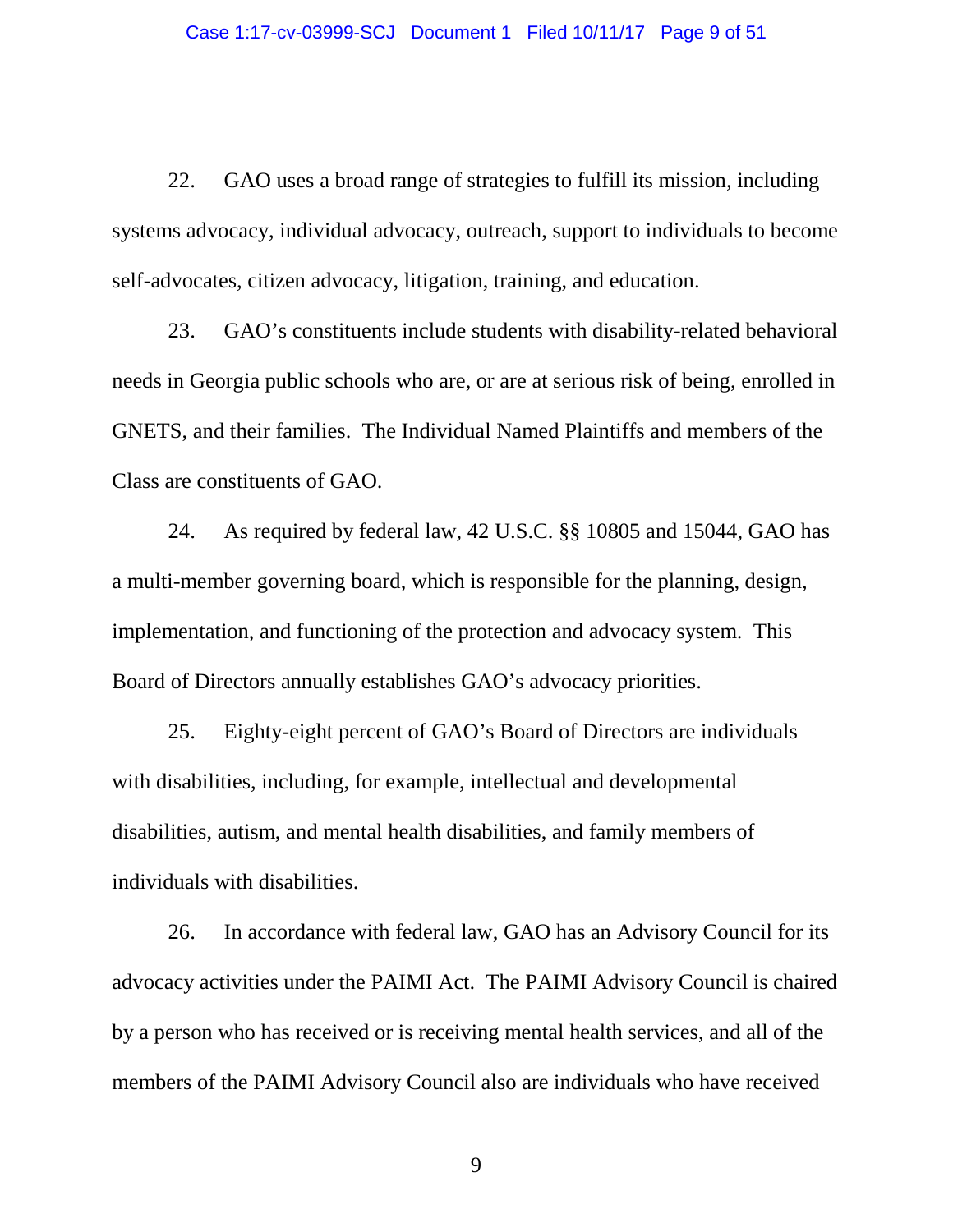or are receiving mental health services, or who are family members of such individuals.

27. Each year, the Advisory Council solicits comments and suggestions from GAO's constituents and the public about PAIMI priorities. The Advisory Council annually convenes one or more public hearings for that purpose.

28. GAO's Board of Directors and PAIMI Advisory Council include members who as children received disability-related services from Georgia public schools or who now have children who receive or have received such services. The Board of Directors and PAIMI Advisory Council jointly develop GAO's policies and priorities for protecting and advocating for individuals with disabilities, including students with disabilities who have been referred to or who are at risk of being referred to GNETS. *See* 42 U.S.C. §§ 10805(a)(6) & (8).

29. GAO maintains a grievance procedure for clients or prospective clients to ensure that individuals with mental illness and other disabilities have full access to the services that it provides.

30. For years, GAO has identified as a priority and dedicated substantial resources to advocacy regarding GNETS.

31. In 2015, GAO helped form, and continues to lead, the Georgia Coalition for Equity in Education ("GCEE"). GCEE is a broad coalition of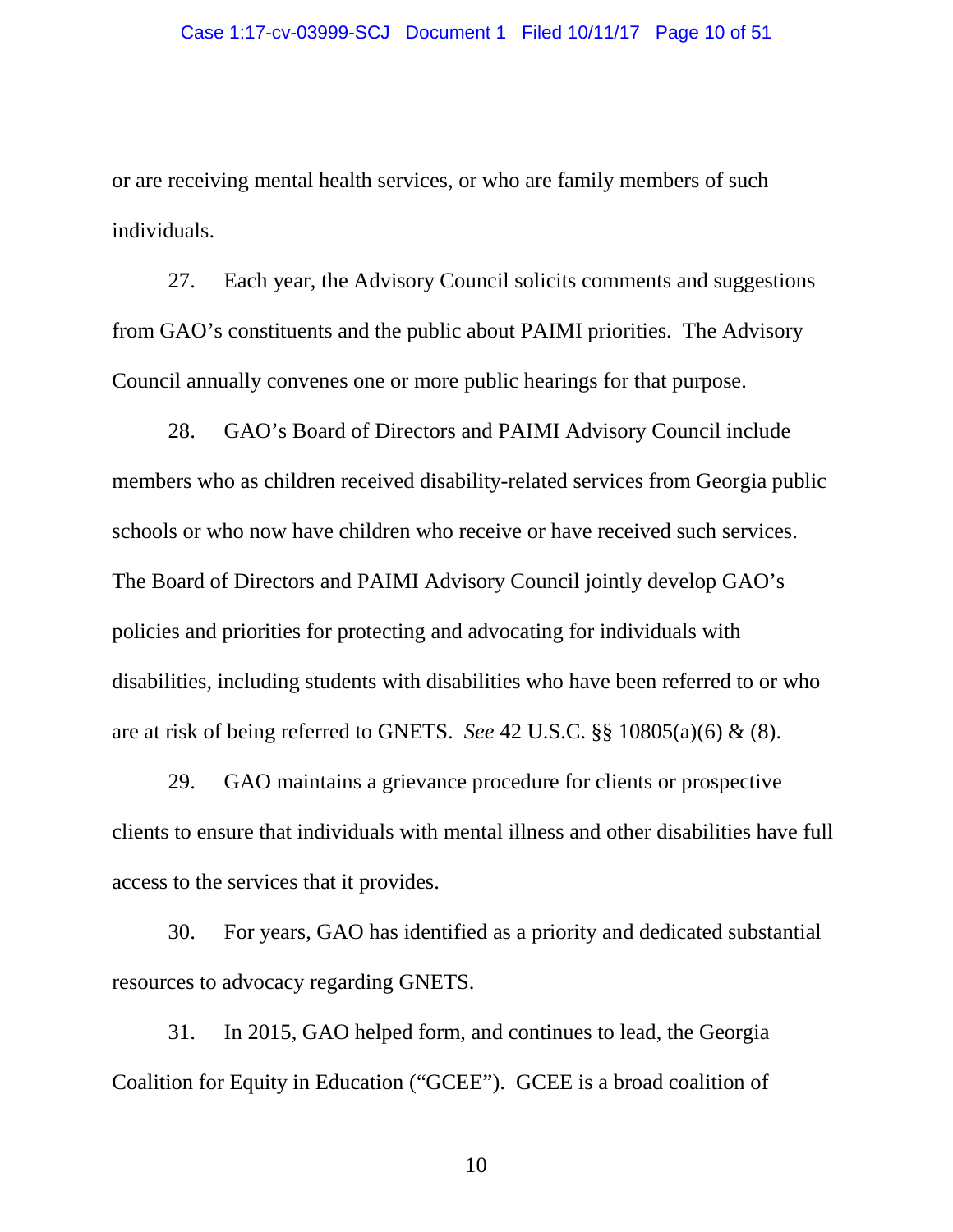Georgia stakeholders that joined together to voice their shared concerns about GNETS. GCEE members include more than 20 disability, educational, mental health, child welfare, juvenile justice, civil rights, and parent and youth advocacy groups from across the state. Among other things, GAO has led dozens of meetings and phone calls with GCEE coalition members and other stakeholders; provided outreach and education to GCEE members and other stakeholders, including families of students with disability-related behavioral needs; helped develop educational materials about GNETS and the DOJ's investigation and findings letter; and engaged and educated GCEE coalition members about Georgia's rulemaking effort concerning GNETS and opportunities for stakeholder input. GCEE also sent several letters regarding GNETS to Governor Deal and responsible state administrators, including letters dated November 25, 2015, May 11, 2016, July 12, 2016, and August 1, 2016. These letters identified actions GCEE believed that Georgia needed to take to remedy the discrimination found by DOJ. Despite GAO's and GCEE's extensive efforts, the problems they identified at GNETS persist.

### *ii. The Arc of the United States*

32. Plaintiff The Arc of the United States ("The Arc") is a private, nonprofit organization, founded in 1950 to promote and protect the human rights of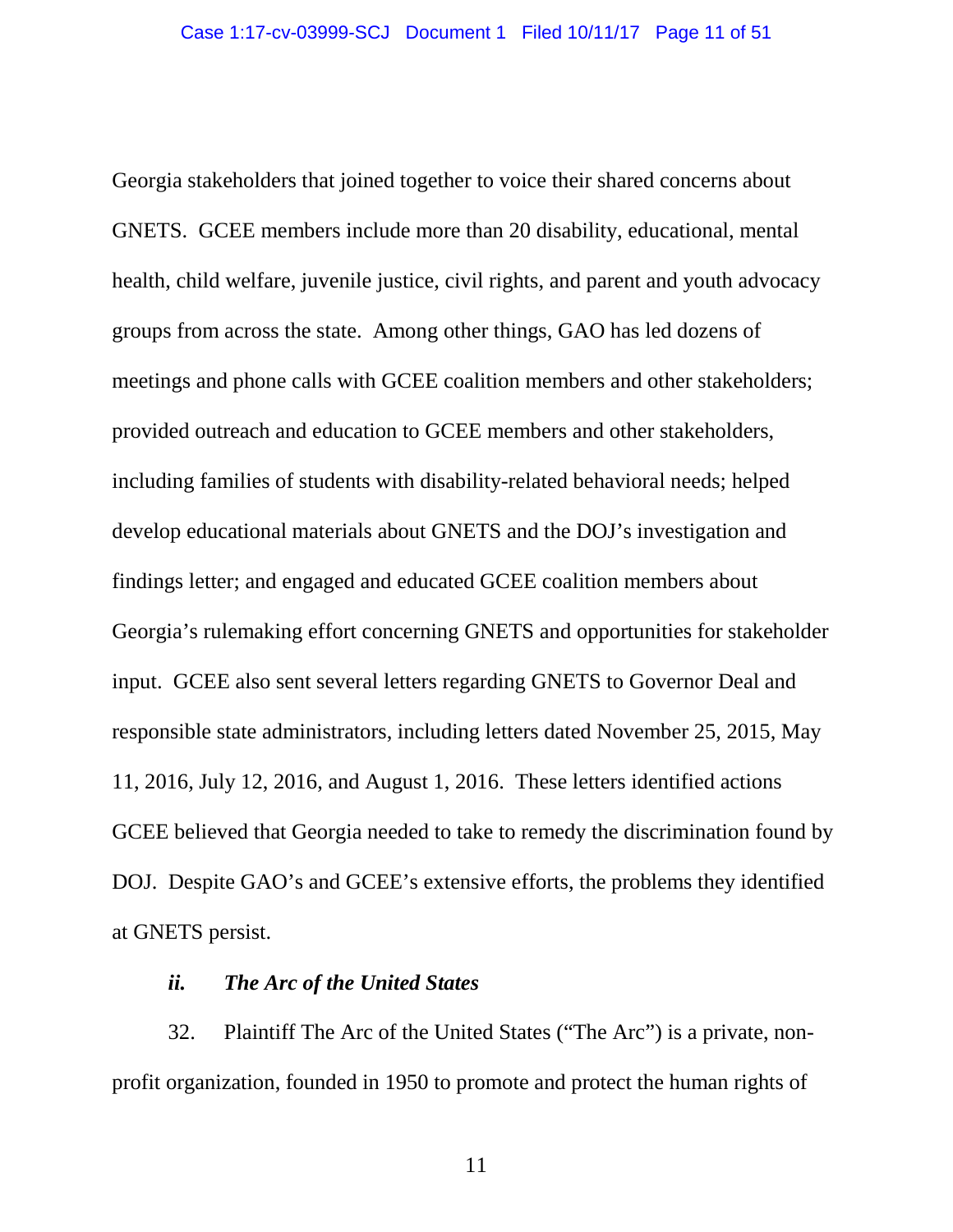people with intellectual and developmental disabilities ("I/DD"), including autism. The Arc engages in public policy advocacy and develops programs to support people with I/DD to learn, live, and work inclusively in their communities. Inclusive education, where children with I/DD learn in classrooms alongside their non-disabled peers, has been a priority of The Arc for 65 years. Many of the students in GNETS have been identified as having I/DD, including autism.

33. The Arc has an office in Georgia, known as The Arc of Georgia, which serves individuals with I/DD and their families through a central office in East Point, Georgia, and through 15 locally affiliated chapters across the state. The local affiliated chapters are membership organizations and dues-paying affiliates of The Arc of the United States.

34. The Arc's constituents and members in Georgia include students with disability-related behavioral needs who are, or are at serious risk of being, enrolled in GNETS, and their families. The Individual Named Plaintiffs and each of their mothers are members of The Arc.

35. The By-Laws of The Arc require that a majority of the Board of Directors be individuals with disabilities and/or family members of individuals with disabilities. The Board of Directors develops the policies and priorities for the organization, including for The Arc of Georgia. Through its Georgia office,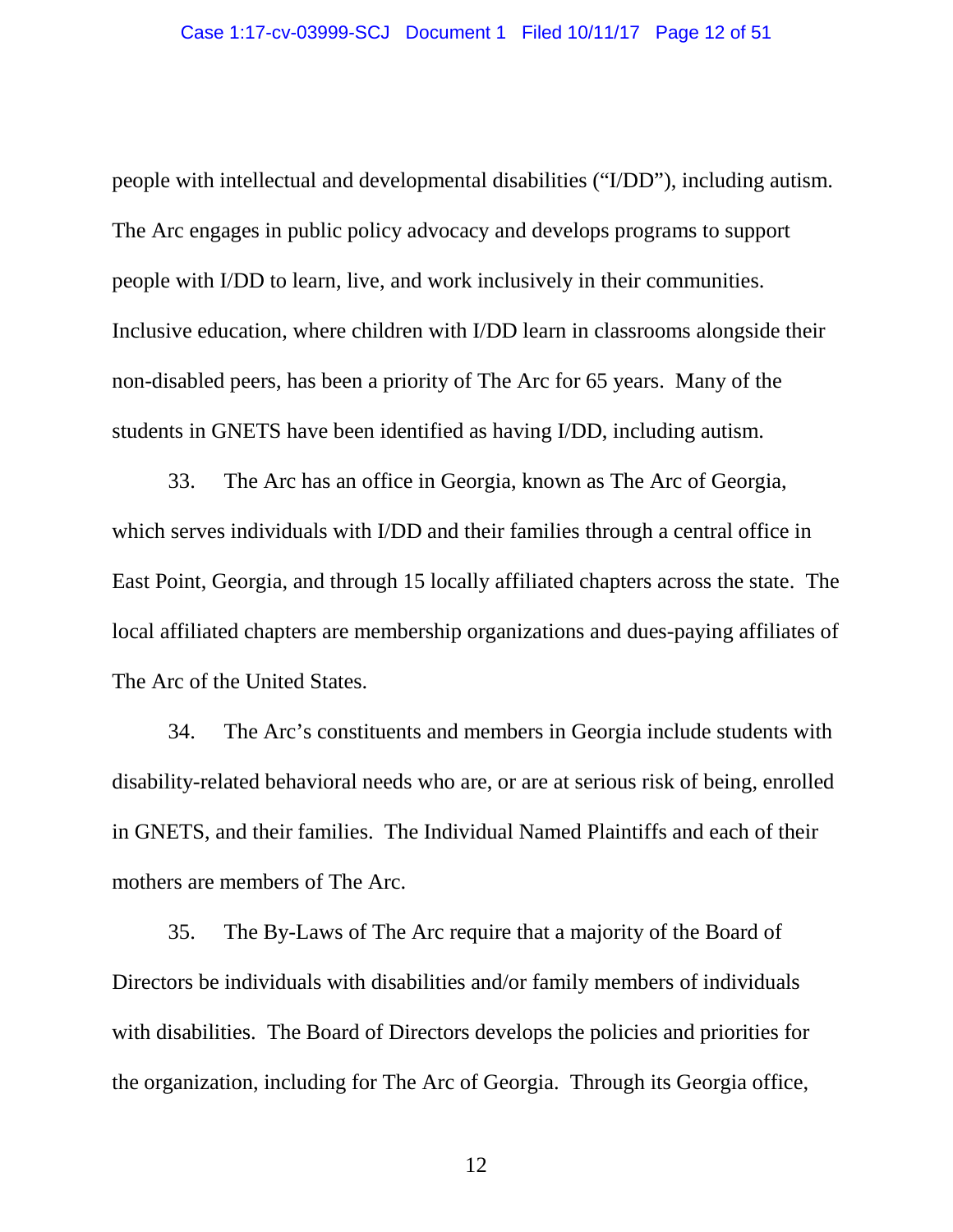The Arc has identified as a priority providing education, advocacy, and assistance to families related to GNETS.

36. Through its Georgia office, The Arc participates in GCEE. The Arc has participated in dozens of GCEE coalition meetings and phone calls; provided outreach and education to families of students with disability-related behavioral needs; and educated and engaged its constituents about Georgia's rulemaking effort concerning GNETS and opportunities for stakeholder input.

#### **C. Defendants**

37. Defendant State of Georgia has created, funded, and, through its agencies, administered the GNETS program.

38. Defendant Governor Nathan Deal is the chief executive of the Defendant State of Georgia. GA. CONST. art. V, § 2, para. I. Defendant Governor Deal appoints the members of and provides policy leadership to Georgia's State Board of Education. He also appoints and provides policy leadership to Defendant Frank Berry, Commissioner of the Georgia Department of Community Health, and Defendant Judy Fitzgerald, Commissioner of the Georgia Department of Behavioral Health and Developmental Disabilities, both of whom report to the Governor and may be removed by the Governor from office. Defendant Governor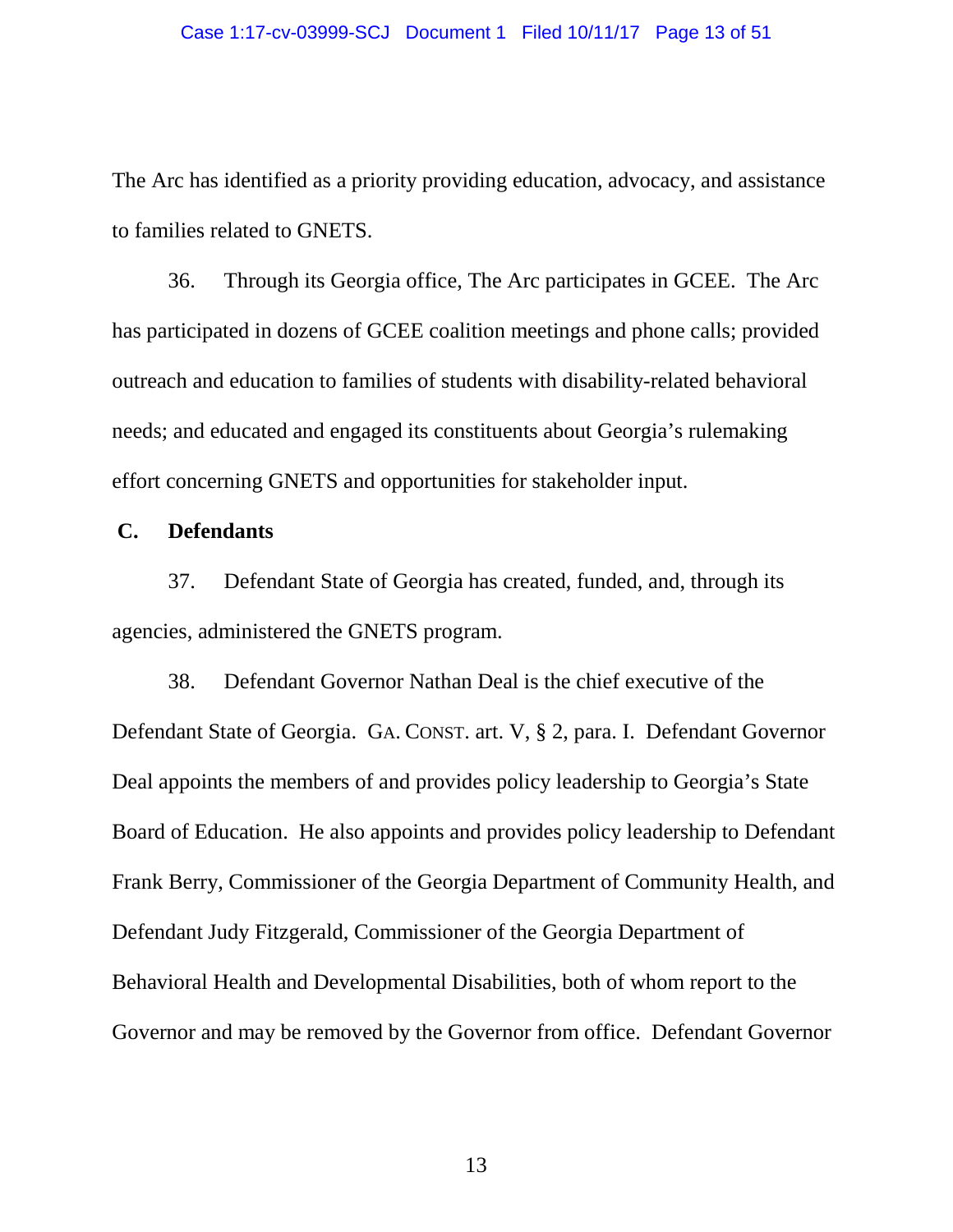Deal is responsible for, among other things, ensuring that the State of Georgia complies with federal law, including the ADA and Section 504.

39. Defendant Governor Deal establishes budget priorities and has specifically endorsed funding for GNETS, a segregated educational program, rather than ensuring funding for necessary services in zoned schools.

40. Defendant Georgia Board of Education ("GBOE") operates GNETS by providing financial support, facilities, staff training, and other resources. Defendant GBOE enters into agreements with state and local agencies to provide educational and other services to GNETS students.

41. Defendant Georgia Department of Education ("GDOE") oversees public education throughout the State of Georgia, ensures that laws and regulations pertaining to education are followed, and allocates state and federal funds appropriated for education to local school systems.

42. Defendant Richard Woods is the State School Superintendent. As State School Superintendent, he is the chief executive officer of Defendant GBOE and Defendant GDOE. O.C.G.A. § 20-2-241. Defendants GBOE and GDOE together are responsible for ensuring the provision of public education in Georgia, including GNETS. Defendant Woods is responsible for, among other things, receiving and disbursing "funds appropriated by the Georgia General Assembly to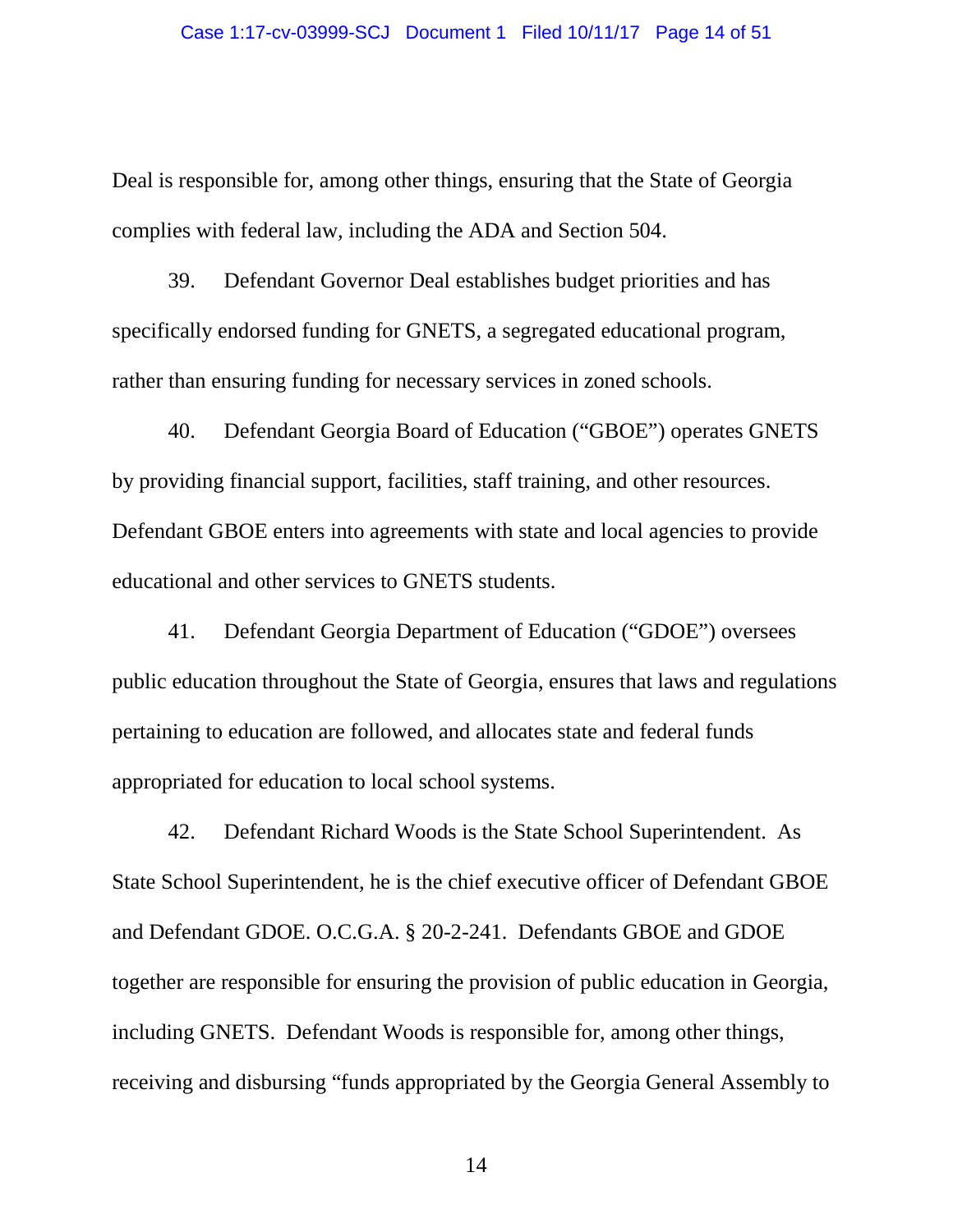support GNETS services;" developing "rules and procedures regulating the operation of the GNETS grant;" and monitoring "GNETS to ensure compliance with Federal and state policies, procedures, rules, and the delivery of appropriate instructional and therapeutic services." Ga. Comp. R. & Regs. § 160-4-7.15(5)(a). He supervises the Regional Educational Services Agencies ("RESAs"), which, as required by Defendant GBOE and Defendant GDOE regulations and policy, provide facilities and support for GNETS. He has the power and the duty to issue "such instructions as he deems necessary for the faithful and efficient execution of school laws," O.C.G.A. § 20-2-30, including those pertaining to the education of students with disabilities. He is responsible for collaborating with the other Defendants to ensure that students receive needed mental health services and behavioral supports while in school.

43. Defendant Woods' business office is located at 205 Jesse Hill Jr. Drive S.E., Atlanta, Georgia 30334.

44. At the direction of Defendant Woods, Defendants GBOE and GDOE provide funding for services within GNETS that they do not provide to local school districts so that such districts could provide the same or similar services in zoned schools.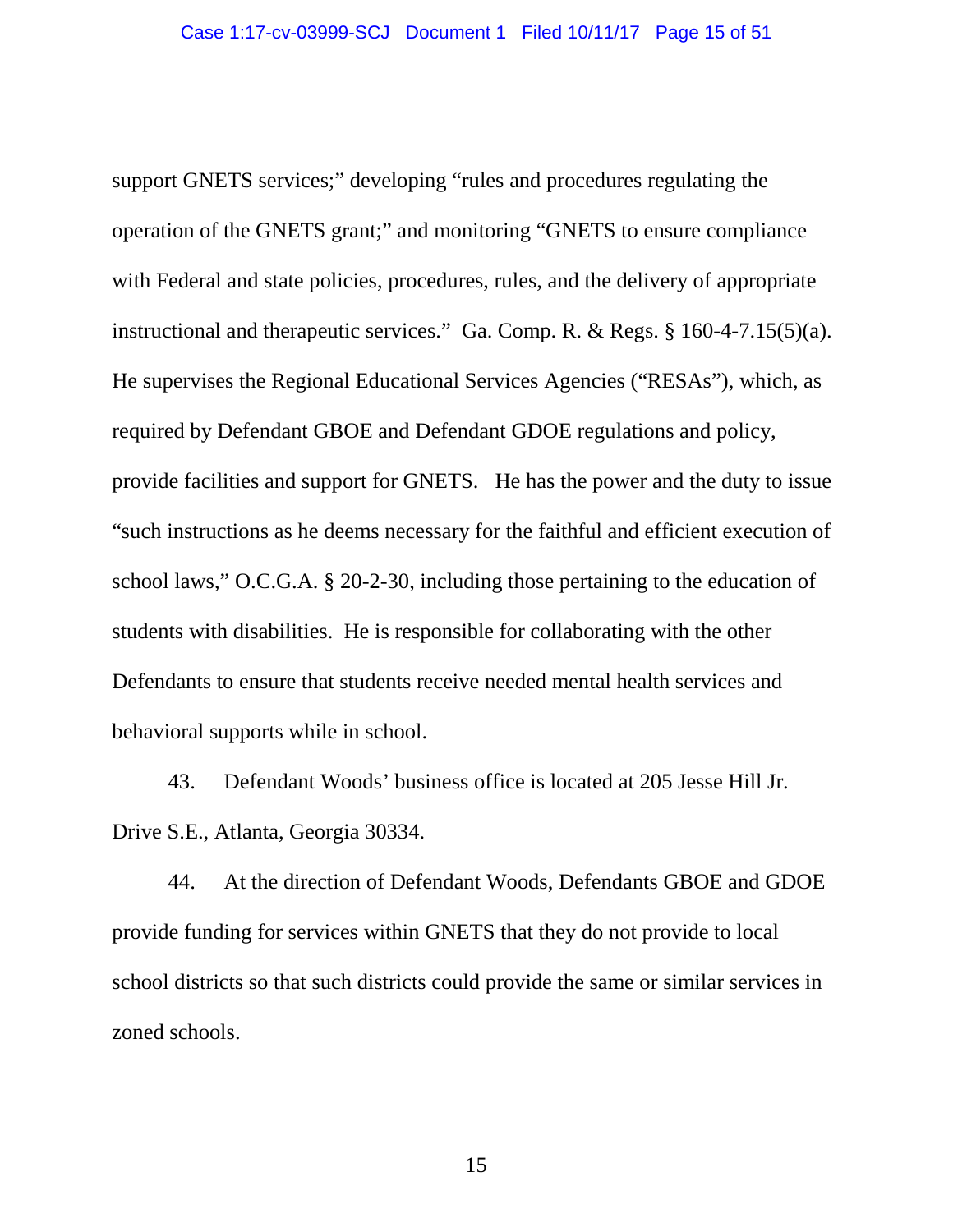45. Defendant Department of Behavioral Health and Developmental Disabilities ("DBHDD") has the statutory responsibility for "planning, developing, and implementing the coordinated system of care for [children with severe emotional disabilities]," including students in GNETS. O.C.G.A. § 49-5-220(b). State law also requires Defendant DBHDD to work with Defendant GDOE to provide an appropriate education for youth with severe emotional disturbances.

46. Defendant DBHDD is responsible for providing services for adults and children with mental illness, I/DD, or substance abuse disorders, including community services to students who have psychiatric and/or developmental disabilities.

47. Defendant Judy Fitzgerald is the Commissioner of DBHDD. She is appointed by and reports to Defendant Governor Deal.

48. At the direction of Defendant Fitzgerald, Defendant DBHDD provides funding for services within GNETS that it does not provide to local school districts so that such districts could provide the same or similar services in zoned schools.

49. Defendant Fitzgerald's business office is located at 2 Peachtree Street, N.W., 24th Floor, Atlanta, Georgia 30303.

50. Defendants Woods and Fitzgerald are responsible for overseeing implementation of Defendant State of Georgia's Strategic Plan for GNETS.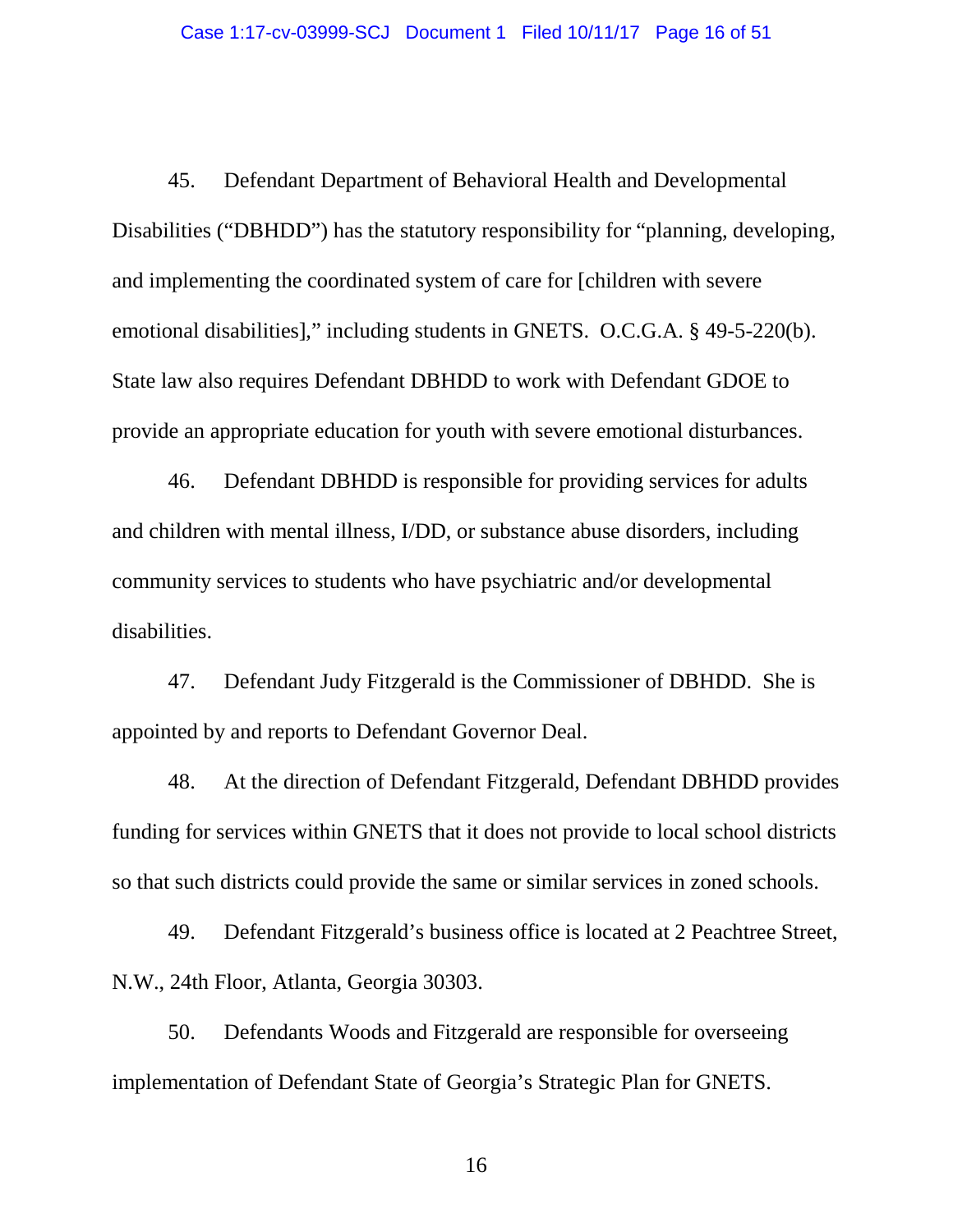51. Defendant Department of Community Health ("DCH") administers Georgia's Medicaid and Peach Care for Kids programs, which provide funding to and are integral to the coordinated system of care for children with significant mental health needs required by Georgia law. These programs are also a substantial source of funding for services provided through GNETS.

52. Defendant Frank Berry is the Commissioner of Defendant DCH. He is appointed by and reports to Defendant Governor Deal.

53. At the direction of Defendant Berry, Defendant DCH provides funding for services within GNETS that it does not provide to local school districts so that such districts could provide the same or similar services in zoned schools.

54. Defendant Berry's business office is located at 2 Peachtree Street, N.W., Atlanta, Georgia 30303.

55. Each of the individual Defendants is sued in his or her official capacity only.

#### **CLASS ACTION ALLEGATIONS**

56. Pursuant to Rules 23(a) and (b)(2) of the Federal Rules of Civil Procedure, the Individual Named Plaintiffs bring this suit on their own behalf and on behalf of the following class: "All students who are now or in the future will be in GNETS or at serious risk of being placed in GNETS" ("Plaintiff Class" or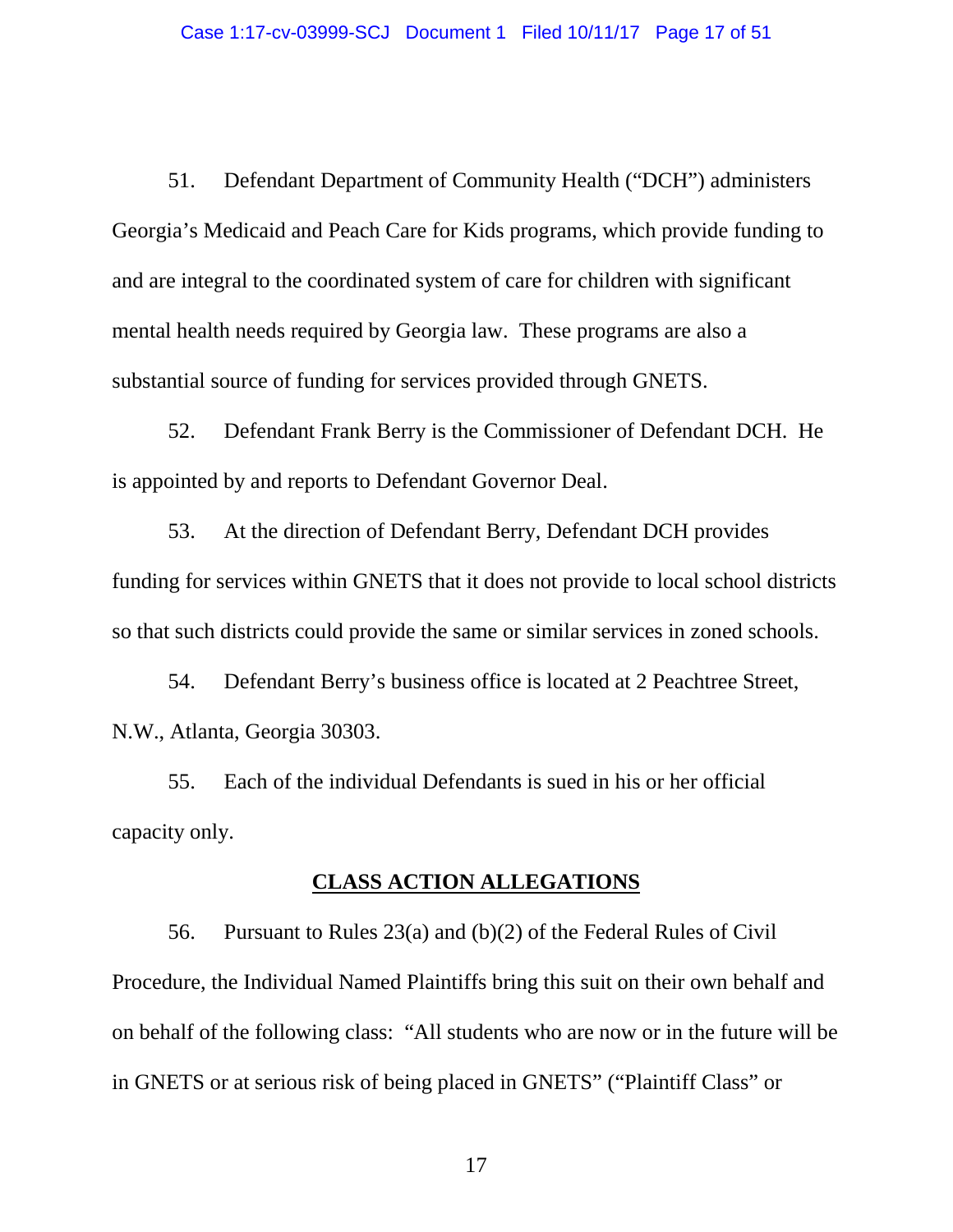"Class"). A student is considered "at serious risk" of being placed in GNETS, for purposes of this Complaint, if the student has been referred to GNETS or the student's school district is considering referring the student to GNETS.

57. The Class is so numerous that joinder of all members is impracticable. Georgia reported that, for the 2016 school year, it served approximately 5,256 students pre-kindergarten through high school in GNETS.

58. Joinder is also impracticable because the Plaintiff Class is ever changing since Georgia places new students in GNETS on an ongoing basis throughout the school year. Furthermore, most class members lack the means to maintain individual actions.

59. There are questions of law and fact common to the claims of the Plaintiff Class, including whether Defendants, through practices that affect all class members, are violating the ADA, Section 504, and the Fourteenth Amendment by:

- a. Denying the opportunity to participate in and benefit from educational services that are equal to those afforded students without disabilities;
- b. Denying educational services that are as effective in affording equal opportunity to obtain the same result, gain the same benefit, or reach the same level of achievement as those provided for other students;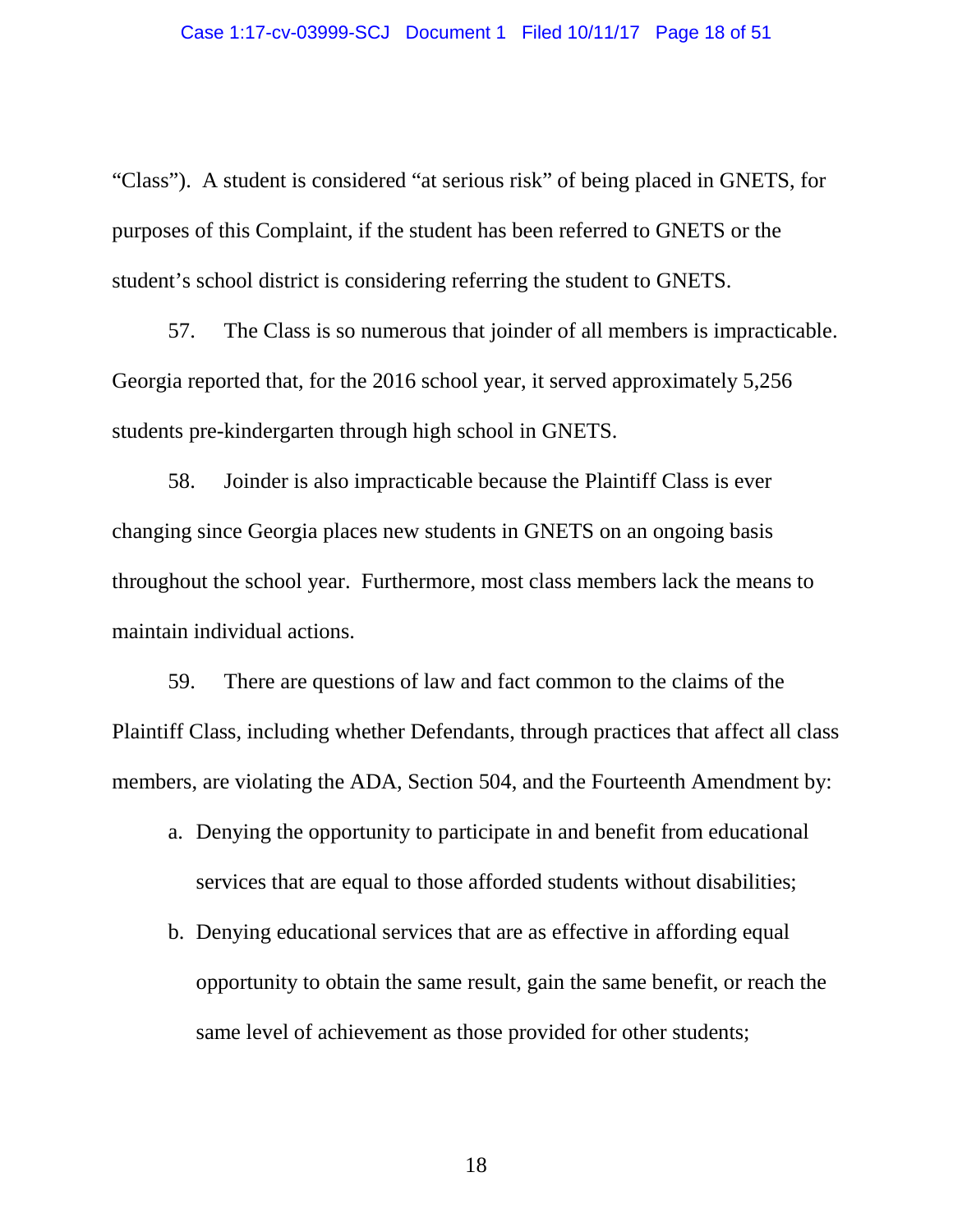- c. Denying the opportunity to receive education and other services in the most integrated setting appropriate to their needs;
- d. Failing to reasonably modify the State's programs and activities as needed to avoid discrimination;
- e. Utilizing methods of administration that have the effect of defeating or substantially impairing the accomplishment of the objectives of Defendants' programs and activities with respect to the Plaintiff Class.

60. The claims of the Individual Named Plaintiffs are typical of the claims of the Plaintiff Class.

61. The Individual Named Plaintiffs will fairly and adequately represent and protect the interests of the Class. There is no conflict between the interests of the Individual Named Plaintiffs and the Plaintiff Class.

62. Defendants have acted and continue to act on grounds generally applicable to the Plaintiff Class, thereby making appropriate injunctive and declaratory relief with respect to the Class as a whole.

63. All the members of the Plaintiff Class are constituents of GAO.

64. The Individual Named Plaintiffs are members of The Arc.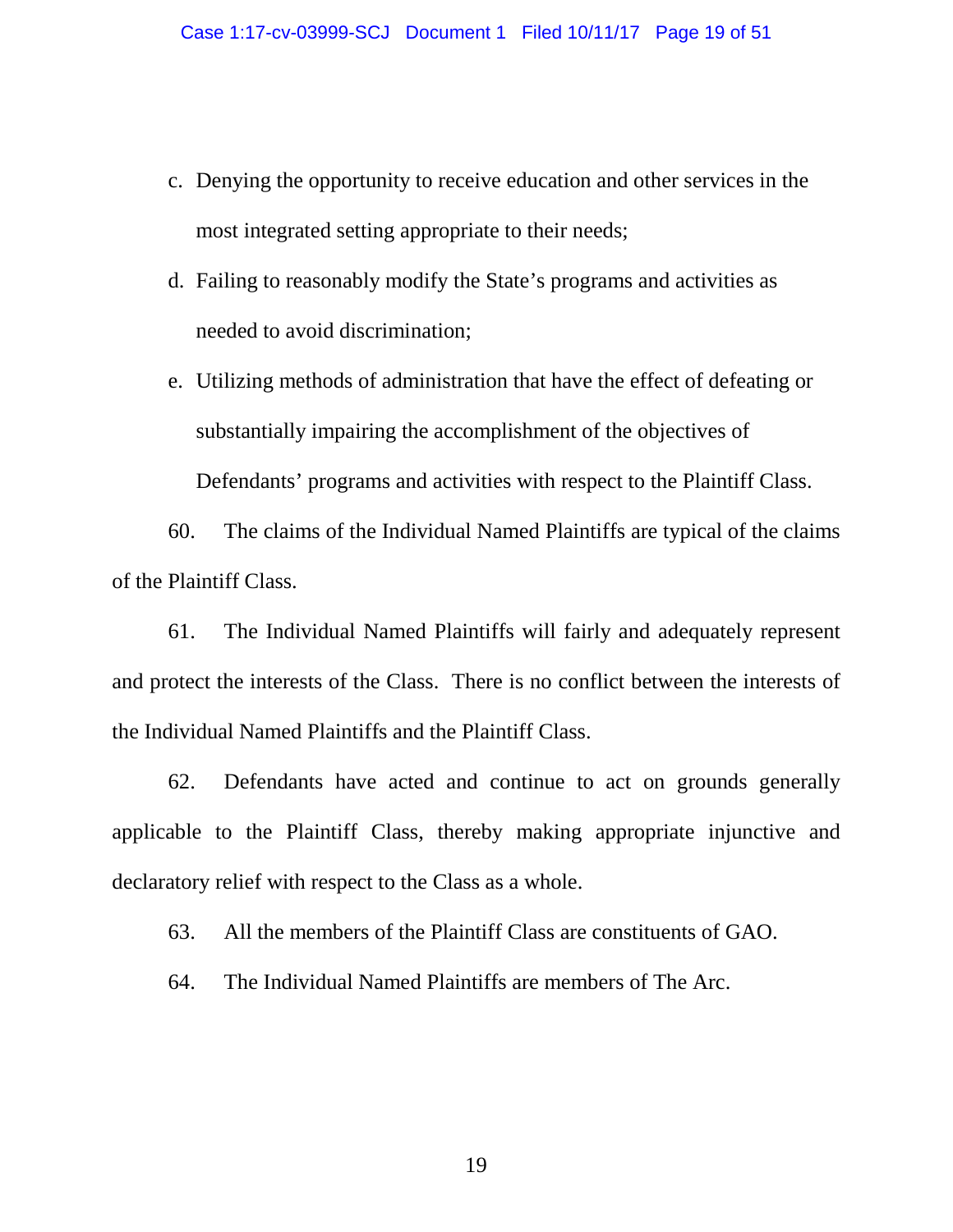### **LEGAL BACKGROUND**

65. Congress enacted the ADA, 42 U.S.C. § 12101 *et seq*., to provide a clear and comprehensive mandate for the elimination of discrimination against adults and children with disabilities and to provide strong and consistent standards for identifying and addressing such discrimination. 42 U.S.C. § 12101(b)(1) & (2).

66. The ADA is based on Congress's findings that, *inter alia*:

- a. "[H]istorically, society has tended to isolate and segregate individuals with disabilities, and, despite some improvements, such forms of discrimination against individuals with disabilities continue to be a serious and pervasive social problem," 42 U.S.C. § 12101(a)(2);
- b. "[I]ndividuals with disabilities continually encounter various forms of discrimination, including . . . relegation to lesser services, programs, activities, benefits, jobs, or other opportunities," 42 U.S.C. § 12101(a)(5); and
- c. "[D]iscrimination against individuals with disabilities persists in such critical areas as  $\dots$  education." 42 U.S.C. § 12101(a)(3).

67. Title II of the ADA mandates that "no qualified individual with a disability shall, by reason of such disability, be excluded from participation in or be denied the benefits of the services, programs, or activities of a public entity, or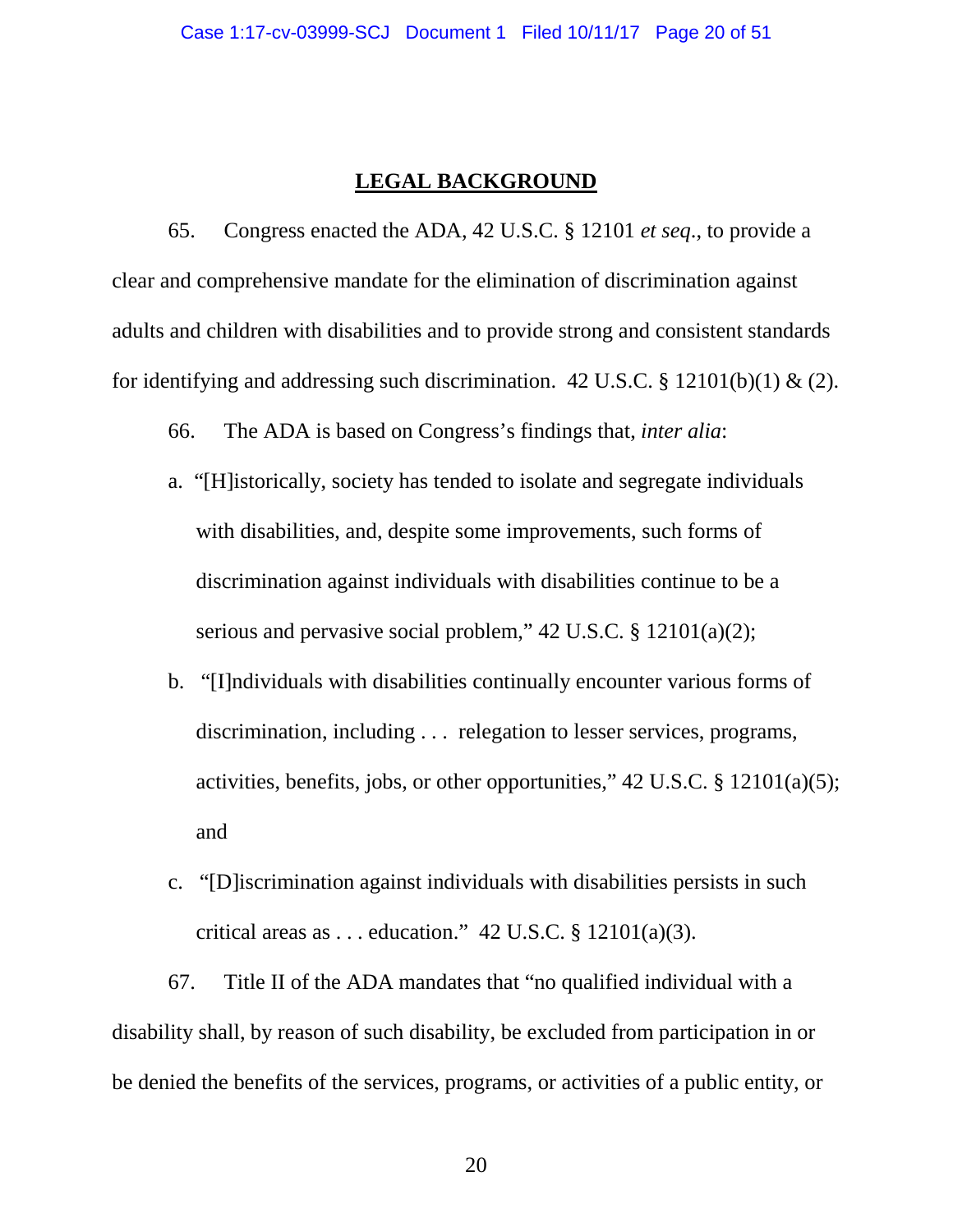#### Case 1:17-cv-03999-SCJ Document 1 Filed 10/11/17 Page 21 of 51

be subjected to discrimination by any such entity." 42 U.S.C. § 12132; *see also* 28 C.F.R. § 35.130.

68. The ADA defines a "disability" as "a physical or mental impairment that substantially limits one or more major life activities." 42 U.S.C. § 12102(1)(A). The ADA defines "major life activities" as including "learning, reading, concentrating, thinking, [and] communicating." 42 U.S.C. § 12102(2)(A). The Individual Named Plaintiffs and the members of the Plaintiff Class have a disability, as that term is defined in the ADA, and are entitled to the protections of the ADA.

69. Title II of the ADA applies to all services, programs, and activities of public entities, including providing education. 42 U.S.C. § 12132. The State of Georgia and each of its boards, departments, and agencies must comply with Title II of the ADA.

70. The ADA directed the Attorney General of the United States to promulgate regulations enforcing Title II of the ADA and provide guidance on their content. 42 U.S.C. § 12134. The regulations that the Attorney General promulgated require public entities to "make reasonable modifications" to their programs and activities "when the modifications are necessary to avoid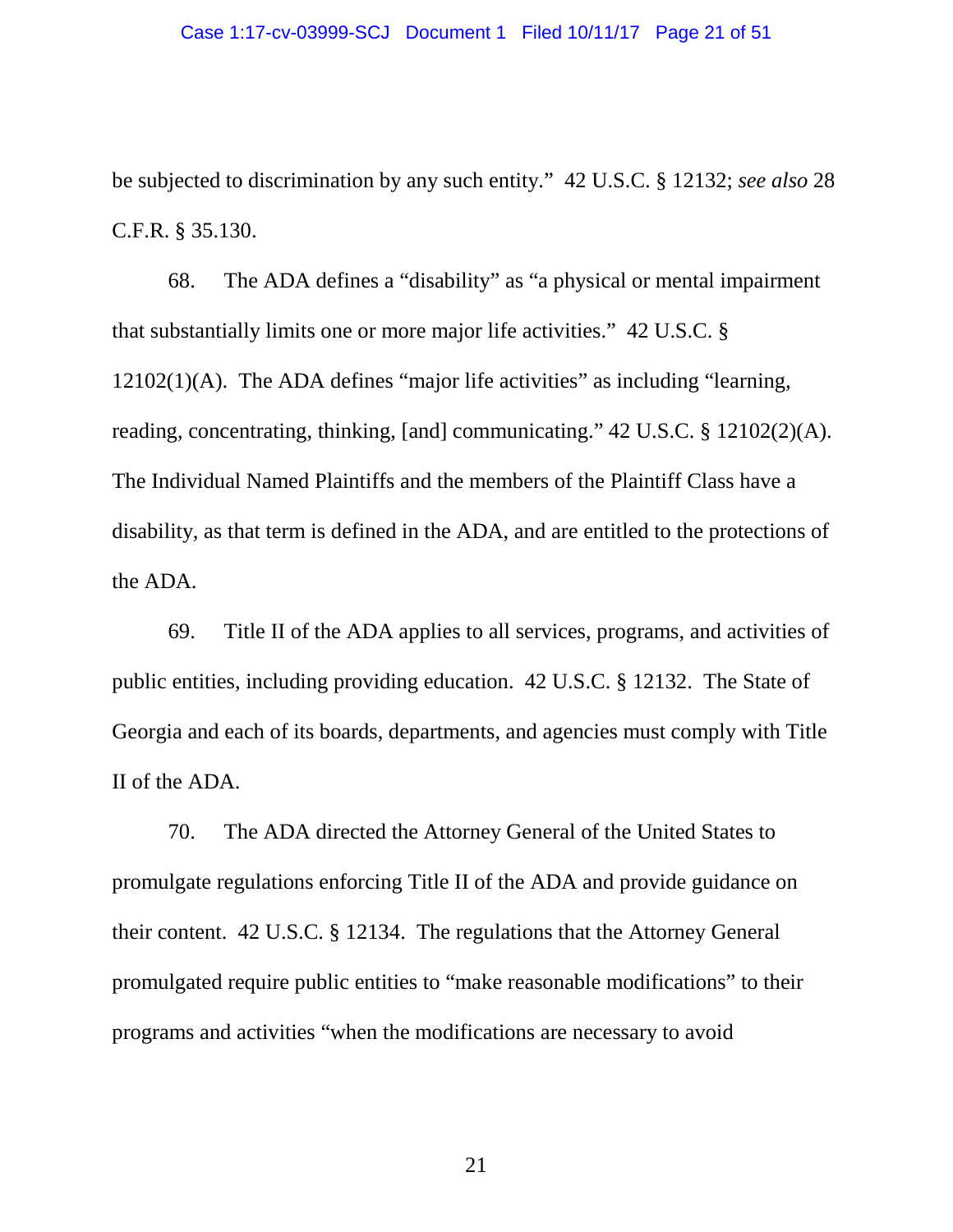discrimination." 28 C.F.R. § 35.130(b)(7). The regulations also specify that it is unlawful discrimination for a public entity to:

- a. "Afford a qualified individual with a disability an opportunity to participate in or benefit from the aid, benefit, or service that is not equal to that afforded others,"  $28$  C.F.R. §  $35.130(b)(1)(ii)$ ;
- b. "Provide a qualified individual with a disability with an aid, benefit, or service that is not as effective in affording equal opportunity to obtain the same result, to gain the same benefit, or to reach the same level of achievement as that provided to others,"  $28$  C.F.R.  $\S 35.130(b)(1)(iii)$ ;
- c. Fail to "administer services, programs, and activities in the most integrated setting appropriate to the needs of qualified individuals with disabilities," 28 C.F.R. § 35.130(d), which the Attorney General has defined as "a setting that enables individuals with disabilities to interact with nondisabled persons to the fullest extent possible," 28 C.F.R. pt. 35, App. A, p. 450; or
- d. "[U]tilize criteria or methods of administration . . . [t]hat have the purpose or effect of defeating or substantially impairing accomplishment of the objectives of the public entity's program with respect to individuals with disabilities." 28 C.F.R. § 35.130(b)(3)(ii).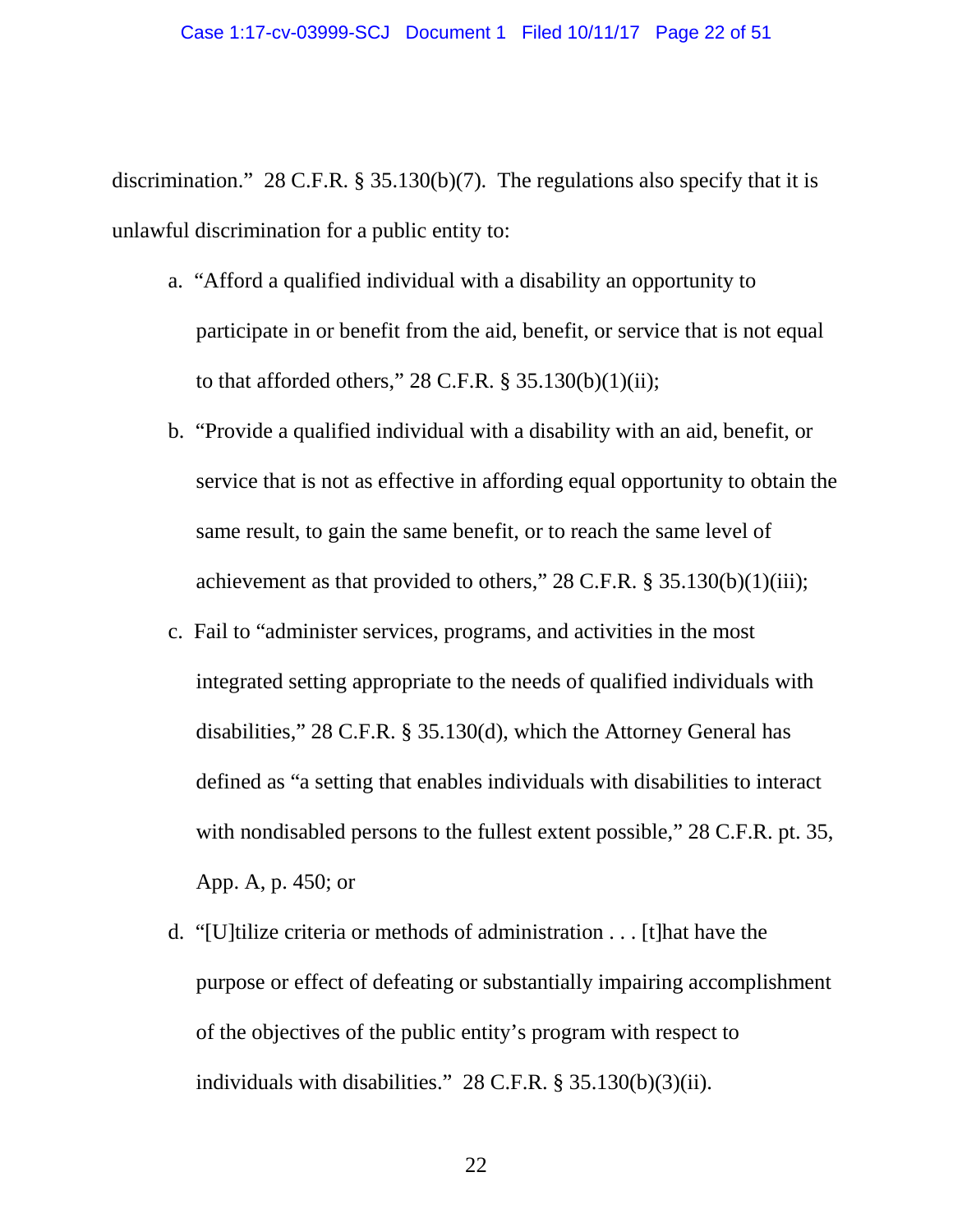71. The Supreme Court has held that discrimination prohibited under Title II of the ADA includes the needless isolation or segregation of persons with disabilities. *Olmstead v. L.C.,* 527 U.S. 581, 600 (1999) (holding that "unjustified institutional isolation of persons with disabilities is a form of discrimination"). As the Supreme Court found, separating individuals with disabilities from their peers "perpetuates unwarranted assumptions that persons so isolated are incapable or unworthy of participating in community life," and "severely diminishes life activities of individuals, including family relations, social contacts, work options, economic independence, educational advancement, and cultural enrichment." *Id.* at 600-601.

72. Congress specifically authorized individuals who believe their Title II ADA rights are being violated to bring an action in a United States District Court. 42 U.S.C. § 12133 (incorporating the remedies and enforcement procedures available under Title VI of the Civil Rights Act, which includes a private right of action).

73. Section 504 of the Rehabilitation Act provides: "No otherwise qualified individual with a disability in the United States, as defined in section 760(2) of this title, shall, solely by reason of her or his disability, be excluded from the participation in, be denied the benefits of, or be subjected to discrimination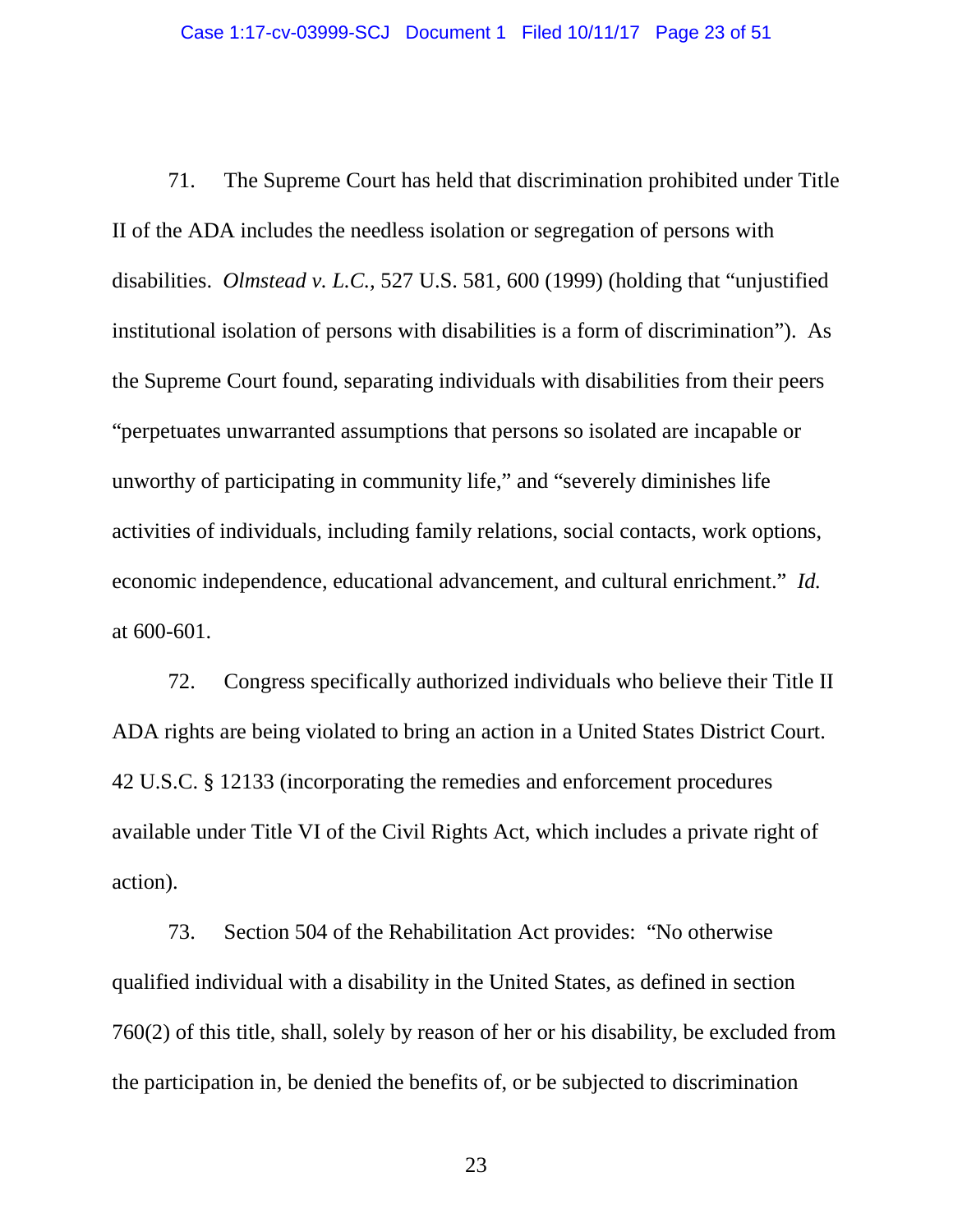#### Case 1:17-cv-03999-SCJ Document 1 Filed 10/11/17 Page 24 of 51

under any program or activity receiving Federal financial assistance." 87 Stat. 394, as amended, 29 U.S.C. § 794(a).

74. An "individual with a disability" who is "otherwise qualified" is eligible for relief under Section 504. An individual with a disability is any person who has a disability as defined in § 12102 of the ADA, as described above. 29 U.S.C § 705. Defendants' programs, services, and activities receive Federal financial assistance. Accordingly, Defendants are subject to the nondiscrimination requirements of Section 504.

75. Every student enrolled in GNETS is an individual with a disability and is a qualified individual within the meaning of the ADA and the Rehabilitation Act.

76. As the Supreme Court has held, "separate educational facilities are inherently unequal," and students subject to segregation are "deprived of the equal protection of the laws guaranteed by the Fourteenth Amendment." *Brown v. Bd. of Ed*., 347 U.S. 483, 495 (1954).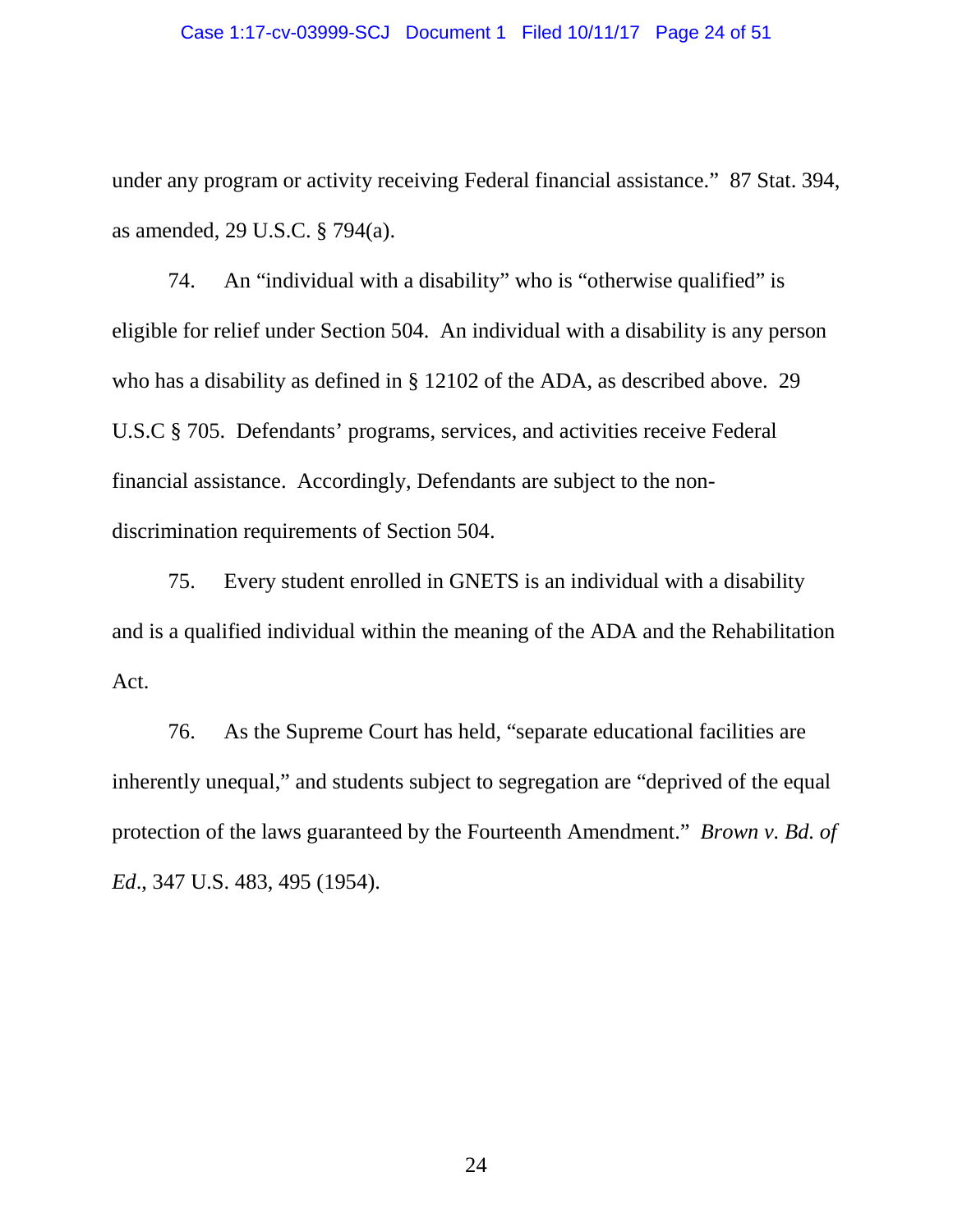## **FACTUAL ALLEGATIONS**

## **A. The Georgia Network For Educational And Therapeutic Supports ("GNETS")**

77. The State created GNETS in 1970, twenty years before the enactment of the ADA. During the 2016 school year, GNETS served approximately 5,256 students from school districts across Georgia.

78. GNETS is administered by the State through regional organizations.

79. The State funds, maintains, coordinates, and is generally responsible for the operations of GNETS.

80. State employees provide services to students in GNETS.

81. Fifty-one percent of GNETS students are African American, compared to 37 percent of students in Georgia's zoned schools. In many areas of the state, the percentage of African American students in GNETS exceeds 60 percent. In some areas, the percentage is as high as 89 percent. In Fall 2015, every one of the 77 students placed in GNETS by the Atlanta Public Schools was African American. *See* Alan Judd, *Georgia 'psychoeducational' students segregated by disability, race,* THE ATLANTA JOURNAL-CONSTITUTION, April 28, 2016.

82. Most GNETS students are eligible for Medicaid. In November 2013, approximately 83 percent of students in GNETS were enrolled in Medicaid. In Georgia, school districts may access Medicaid dollars to provide and pay for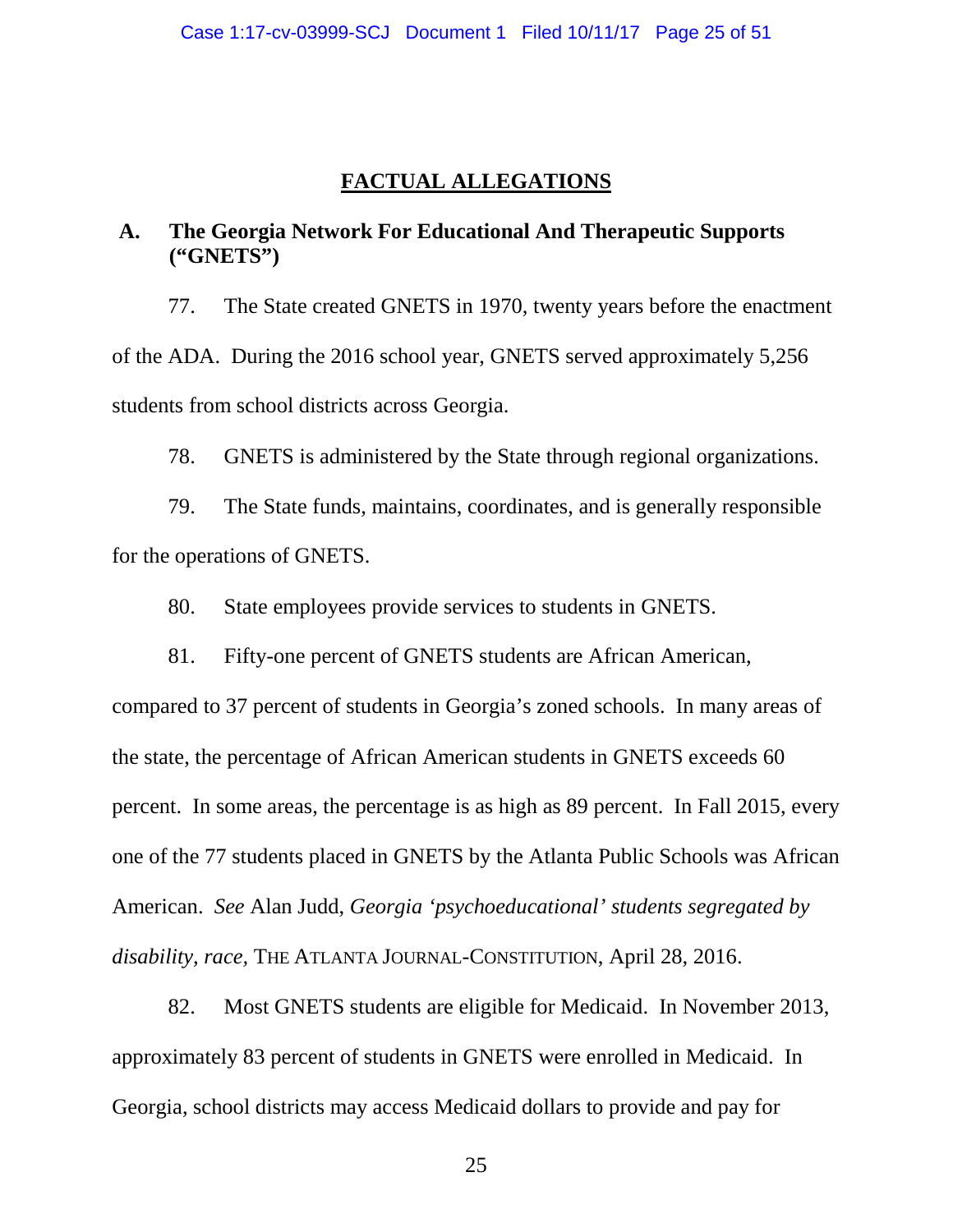services an eligible child receives in school, including the services the Plaintiff Class needs. Ga. Comp. R. & Regs § 160-4-7-.02 (3)(d).

83. On information and belief, Medicaid funding supports GNETS. In addition, GNETS is funded by an earmarked appropriation of state and federal funds separate from the funds appropriated for local school districts. Ga. Comp. R. & Regs. § 160-4-7-.15(5)(a)(1).

84. The regulations governing GNETS were last updated in July 2017. The revised regulations, however, have not remedied Defendants' discrimination against students with disabilities by segregating them into GNETS.

# **B. GNETS Operates As A Separate, Segregated, And Unequal School System**

85. The State establishes the criteria for placing students in GNETS. GNETS was originally designed to be exclusively for students eligible for special education under a category known as "emotional and behavioral disorder" or "EBD." Ga. Comp. R. & Regs. § 160-4-7-.15(2)(a) (amended 2017).

86. But, in actuality, the State has expanded the types of students served in GNETS beyond those identified as EBD. Students not identified as EBD but who are perceived as having similar behavioral needs now are placed at GNETS, including students with autism or other disabilities. The expansion of GNETS to encompass students beyond those identified as EBD is reflected in the revised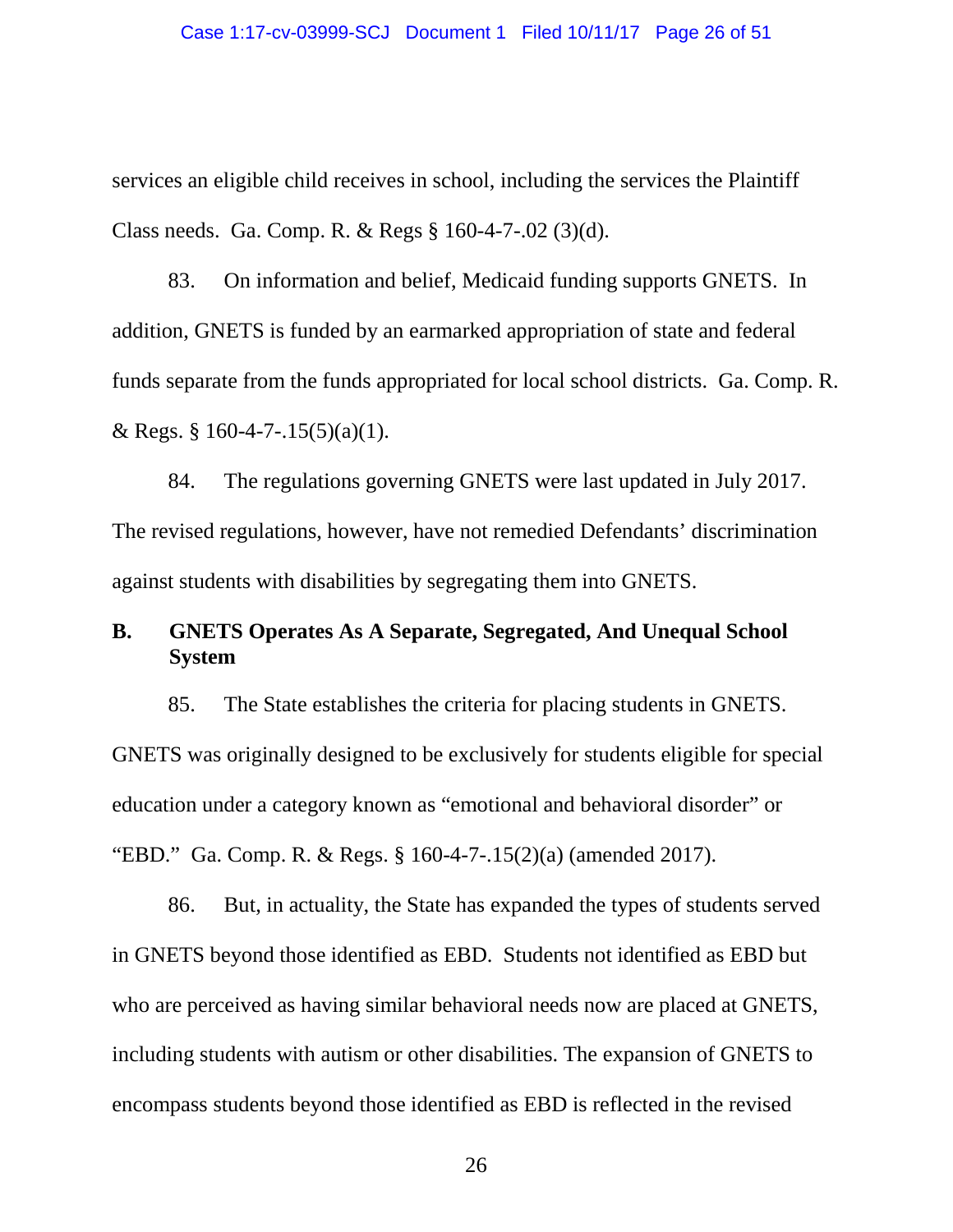regulation, adopted on July 5, 2017. The new regulation states that GNETS will serve "students with disabilities" who "exhibit intense social, emotional and/or behavioral challenges with a severity, frequency or duration such that the provision of education and related services in the general education environment has not enabled him or her to benefit educationally based on the IEP [Individualized Education Program]." Ga. Comp. R. Regs. §160-4-7-.15(2)(a).

87. Students identified as displaying the characteristics described in Paragraph 86, even to a significant degree, can be, and in states other than Georgia are, educated (with necessary services and supports) in their zoned schools.

88. According to regulations governing GNETS, before a student can be placed in a GNETS program, the student's IEP Team must document that less restrictive placements have been tried and that the student did not receive a FAPE in such placements. Ga. Comp. R. & Regs. § 160-4-7-.15(3)(c). This requirement is frequently not met. GNETS are not placements of the last resort but instead are "dumping grounds" used by the State and local school districts for students whom local school districts do not want to educate.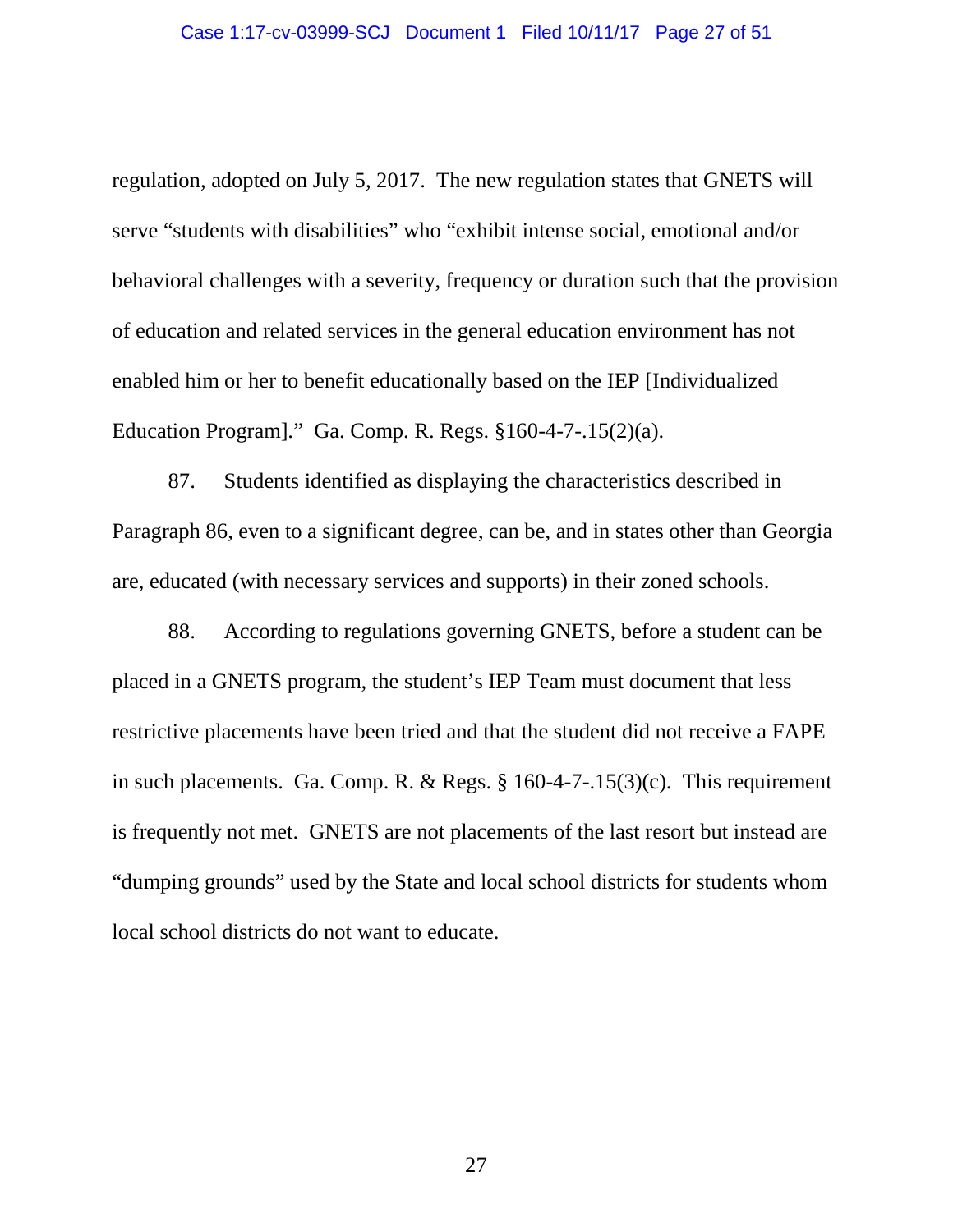#### *i. The State Segregates GNETS Students From Their Peers*

89. GNETS students attend either a GNETS "center" or a satellite classroom. The centers and satellite classrooms are exclusively for GNETS students. There are no students without disabilities in these locations.

90. Students are isolated and stigmatized by their placement in GNETS.

91. By creating and maintaining segregated educational placements, the State has allowed and encouraged local school districts to avoid educating and supporting students with disabilities.

92. Typically, GNETS centers and satellite classrooms serve students from a number of different school districts. Students are transported to the centers and satellite classrooms, often over long distances, in buses ridden by GNETS students only.

93. Approximately two-thirds of GNETS students attend GNETS centers. These centers are located in buildings separate and isolated from a zoned school.

94. Many centers have no library, cafeteria, gym, science lab, music room, or playground.

95. In 2015, after the DOJ began investigating GNETS, GDOE did a review of GNETS's physical facilities and concluded some centers should no longer be used. In July 2016, based on safety concerns, GBOE directed that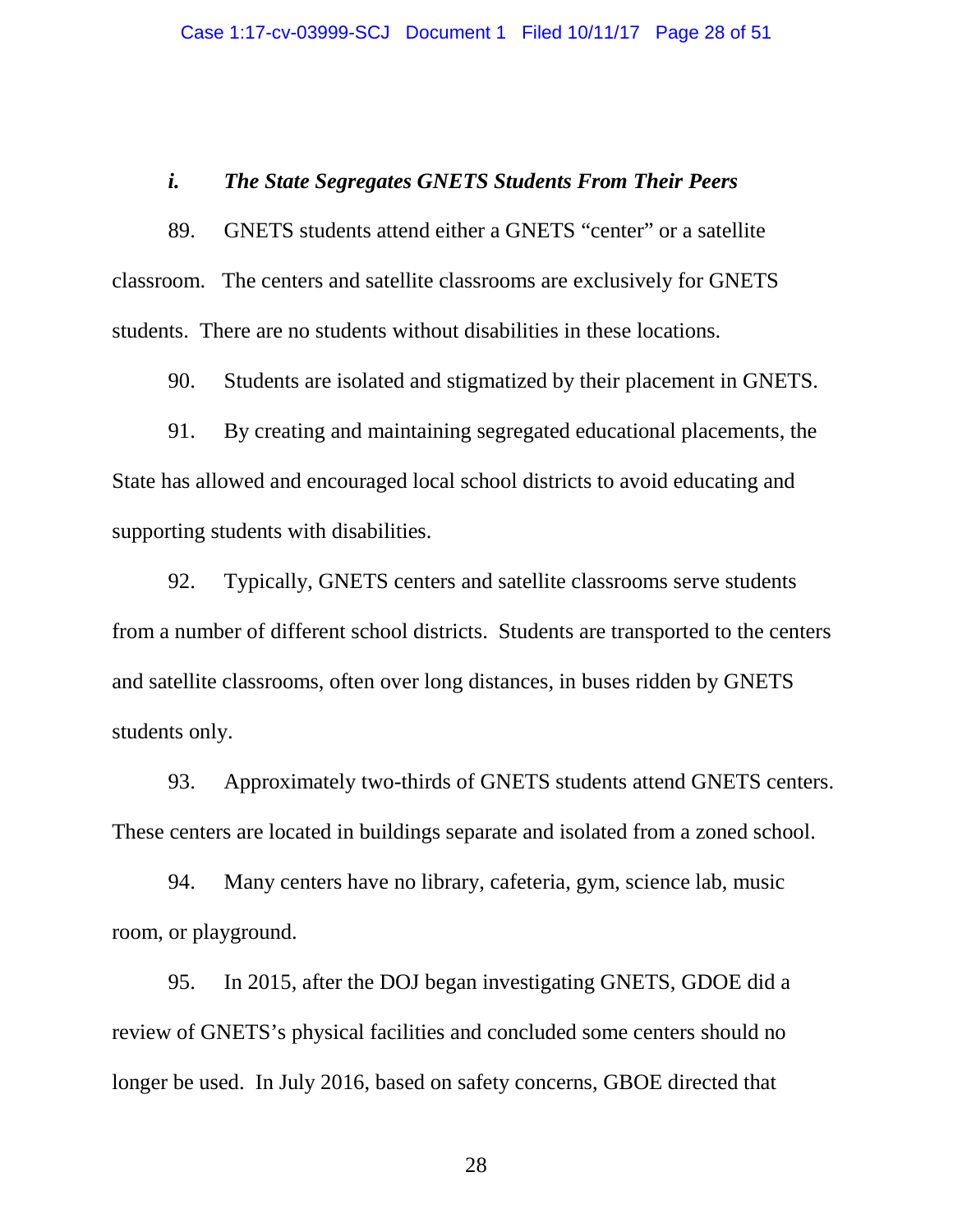GNETS close particular centers and move their operations to other sites, which also are completely segregated and isolated from zoned schools. Some of the GNETS centers closed were in buildings used by African American students during the era of racial segregation in Georgia's schools.

96. Approximately one-third of GNETS students are served in satellite classrooms. The satellite classrooms often are in schools other than a student's zoned school.

97. Typically, GNETS satellite classrooms are isolated in trailers, basements, or locked wings, with separate entrances that are not used by students without disabilities. During school hours, GNETS students have little, if any, opportunity to interact with their non-disabled peers.

#### *ii. GNETS Students Receive Unequal Education Opportunity*

98. In 2010, the Georgia Department of Audits and Accounts performed an audit of GNETS and concluded that the GDOE lacked data that would demonstrate that GNETS had "resulted in improvements to behavior or academic performance." Ga. Dep't of Audits & Accounts, *GNETS Performance Audit* 12 (Oct. 2010).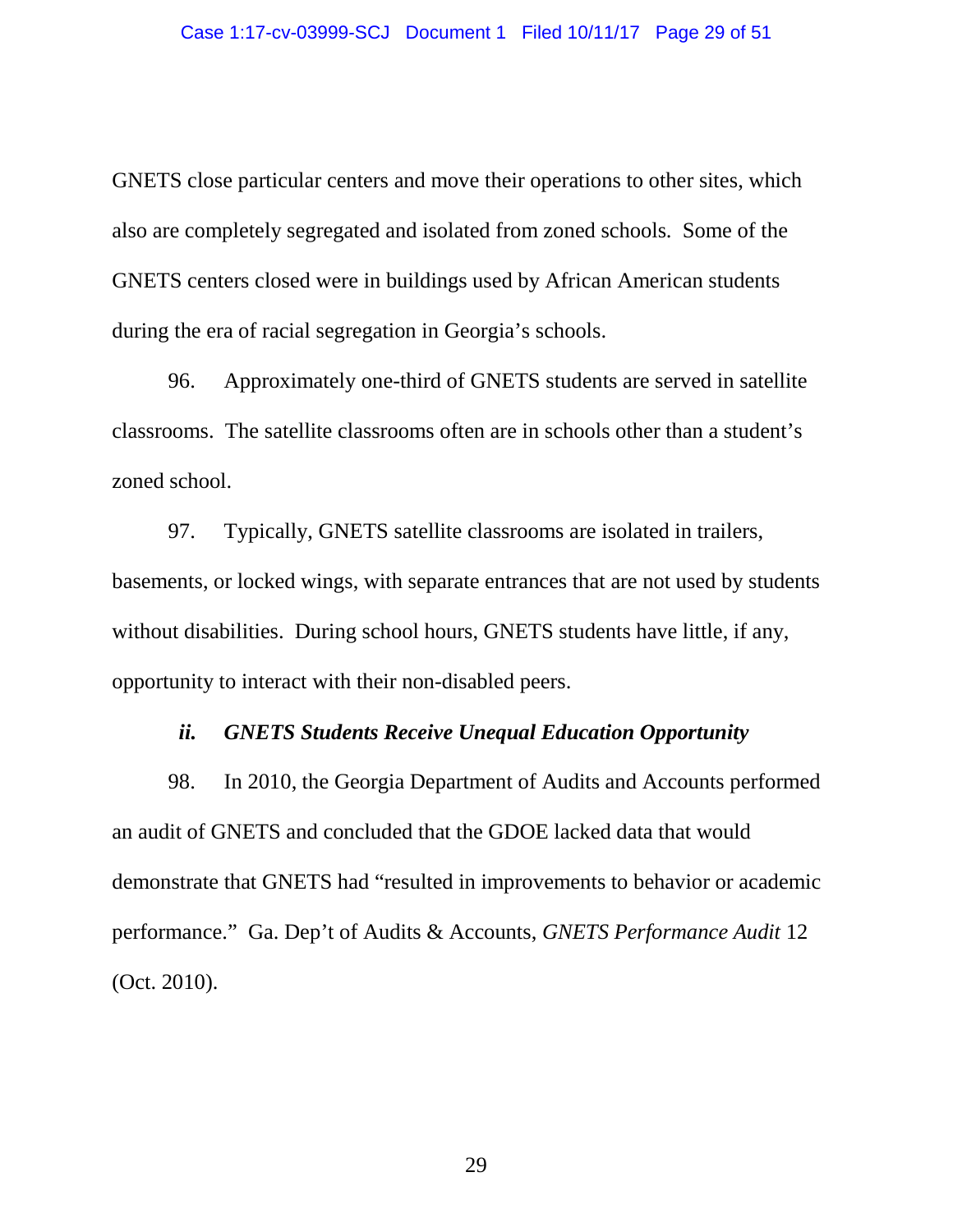99. GNETS students receive an inferior and unequal education compared to the education provided in zoned schools. GNETS students are routinely denied educational opportunity afforded their non-disabled peers.

100. Academic instruction in GNETS is far less rigorous than in zoned schools.

101. Instruction in Georgia's local schools is based on a required statewide curriculum. This is not true, however, of GNETS. Instruction is not based on or aligned with Georgia's statewide curriculum. As a result, GNETS students have difficulty earning the credits they need to advance from grade to grade and to graduate from high school.

102. The teachers in GNETS often lack certification in the subject matter they are teaching.

103. Instruction for GNETS students, particularly at the high school level, is often provided by computers rather than by teachers. This instruction is not designed to help students become proficient in the subject matter and limits opportunities for social interaction and for improving social skills.

104. Many GNETS students lack access to elective courses and extracurricular activities that are routinely available to students in zoned schools, including tutoring, leadership programs, gifted or honors programs, foreign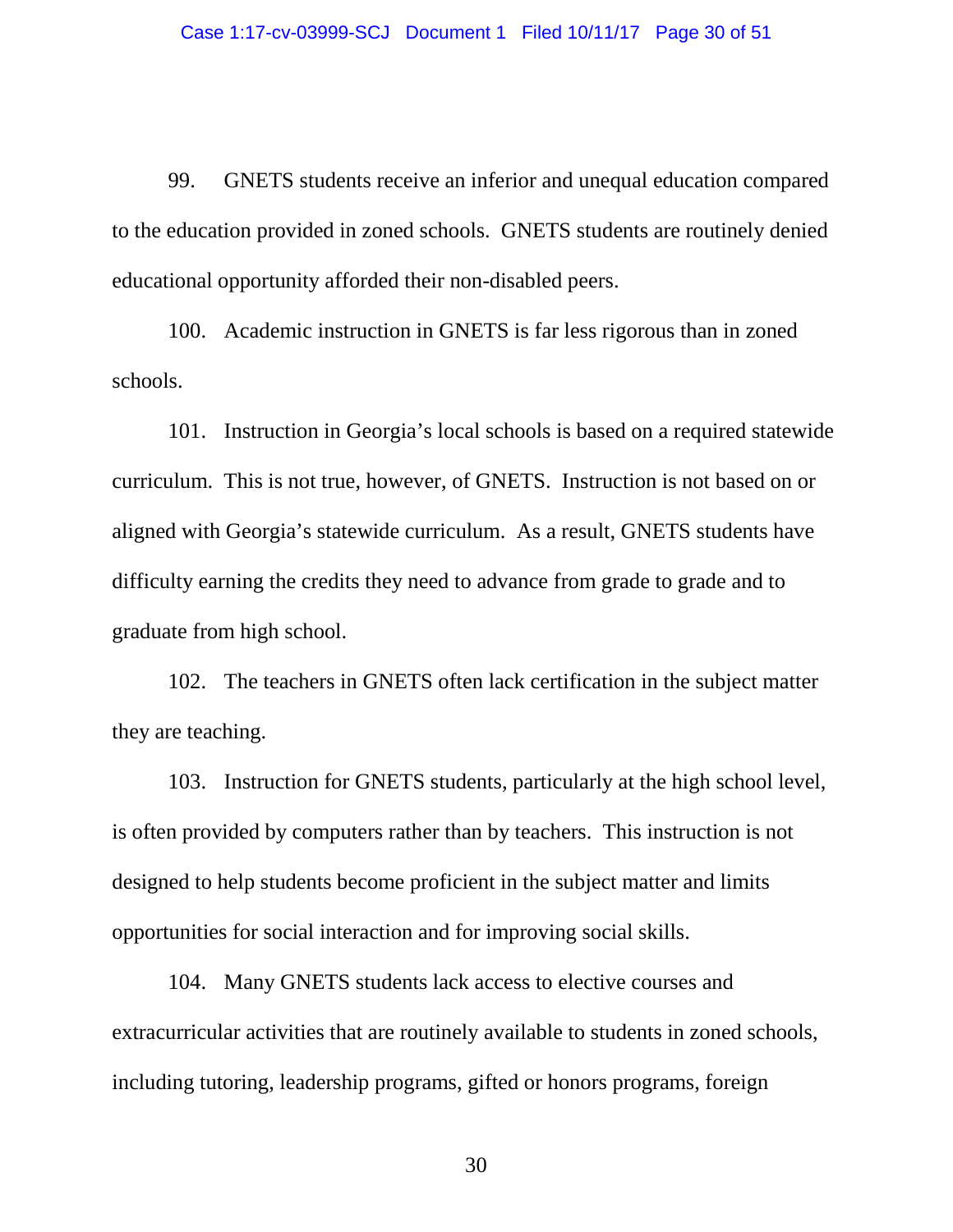language instruction, vocational programs, art or music courses, physical education, social activities like dances and proms, and sports.

105. The electives and extracurricular activities at GNETS centers are sparse, and usually it is not feasible for students at the centers to take electives or participate in extracurricular activities available to the students in zoned schools because of transportation barriers or because GNETS students are barred from doing so. Even students in satellite classrooms may be barred from taking electives or participating in extracurricular activities at the zoned school in which a satellite classroom is located.

106. GNETS students have lower test scores than non-GNETS students and other students with disabilities, and GNETS students drop out at twice the rate of students attending zoned schools.

107. According to the most recent information available, only 10 percent of GNETS students graduate, compared with 78 percent of all students statewide. Of those GNETS students who do graduate, nearly two-thirds receive a "special education diploma," indicating that they did not meet the standards of academic proficiency required to receive a regular high school diploma.

108. GNETS are not treated like other educational settings for reporting and accountability purposes and are exempt from programs used to measure and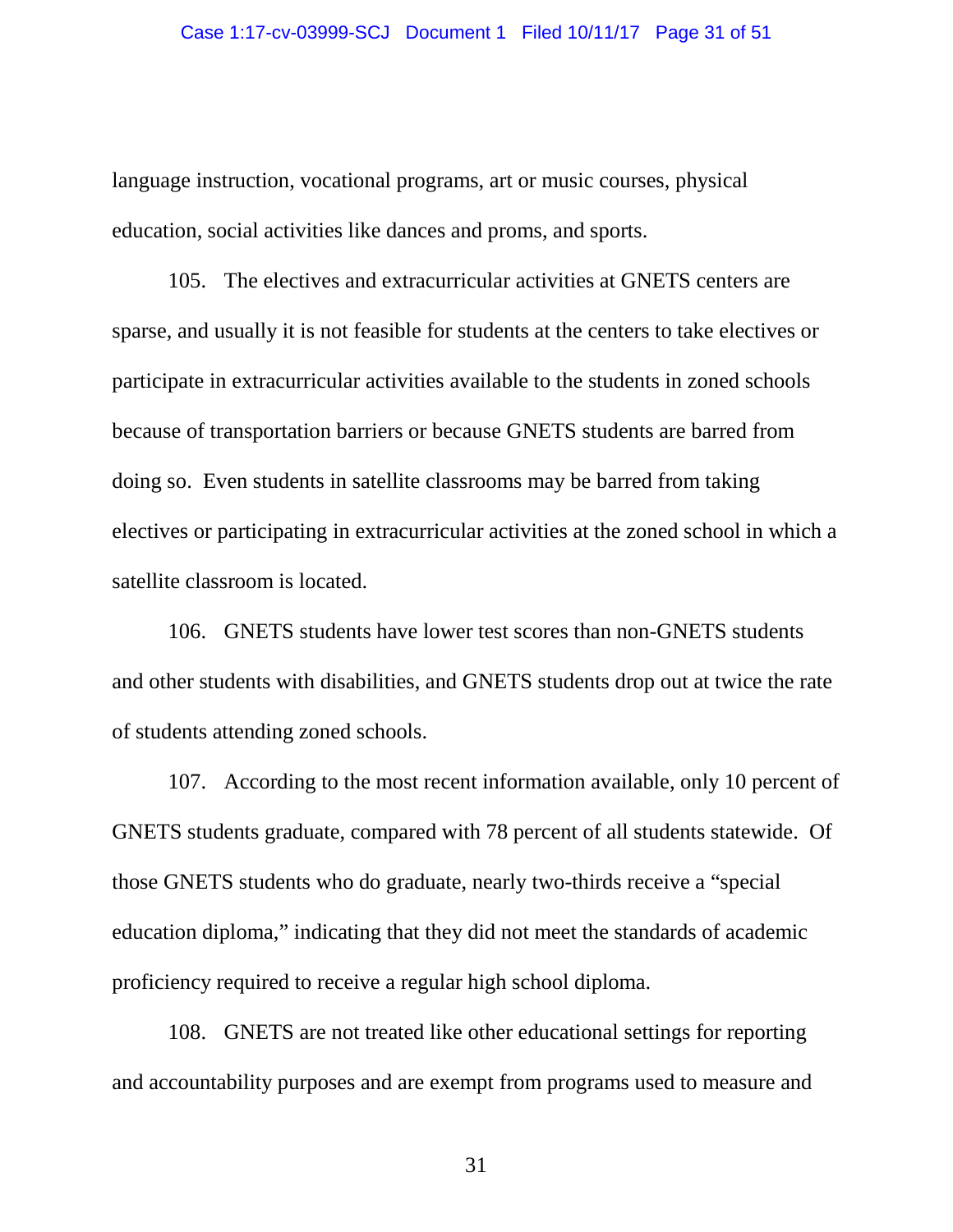report the success of schools within Georgia, such as the College and Career Ready Performance Index ("CCRPI") and Beating the Odds ("BTO").

109. GNETS use harsh and ineffective techniques to manage student behavior, including physical restraint. A physical restraint is a restriction imposed on a student that immobilizes or reduces the ability of the student to move his or her torso, arms, legs, or head freely. *See* Ga. Comp. R. & Regs. §160-5-1-.35.

110. The Atlanta Journal-Constitution reported that, during the two years prior to February 2016, GNETS students were physically restrained nearly 10,000 times. That number is almost five times more than the number of restraints occurring in 2,300 other Georgia schools combined during the same time period. *See* Alan Judd, *Physical restraint common at psychoeducational schools*, THE ATLANTA-JOURNAL CONSTITUTION, May 8, 2016.

111. Since 2004, when a GNETS student died in a seclusion room, Georgia has banned the use of seclusion rooms in GNETS. Despite this ban, even now, more than a dozen years later, GNETS is still reported to be using seclusion to manage student behavior.

# **C. GNETS Students Could Be Educated By Their Local School Districts In Their Zoned Schools If Needed Services Were Available**

112. Students in GNETS are needlessly removed from their zoned schools and needlessly segregated from their non-disabled peers. GNETS students are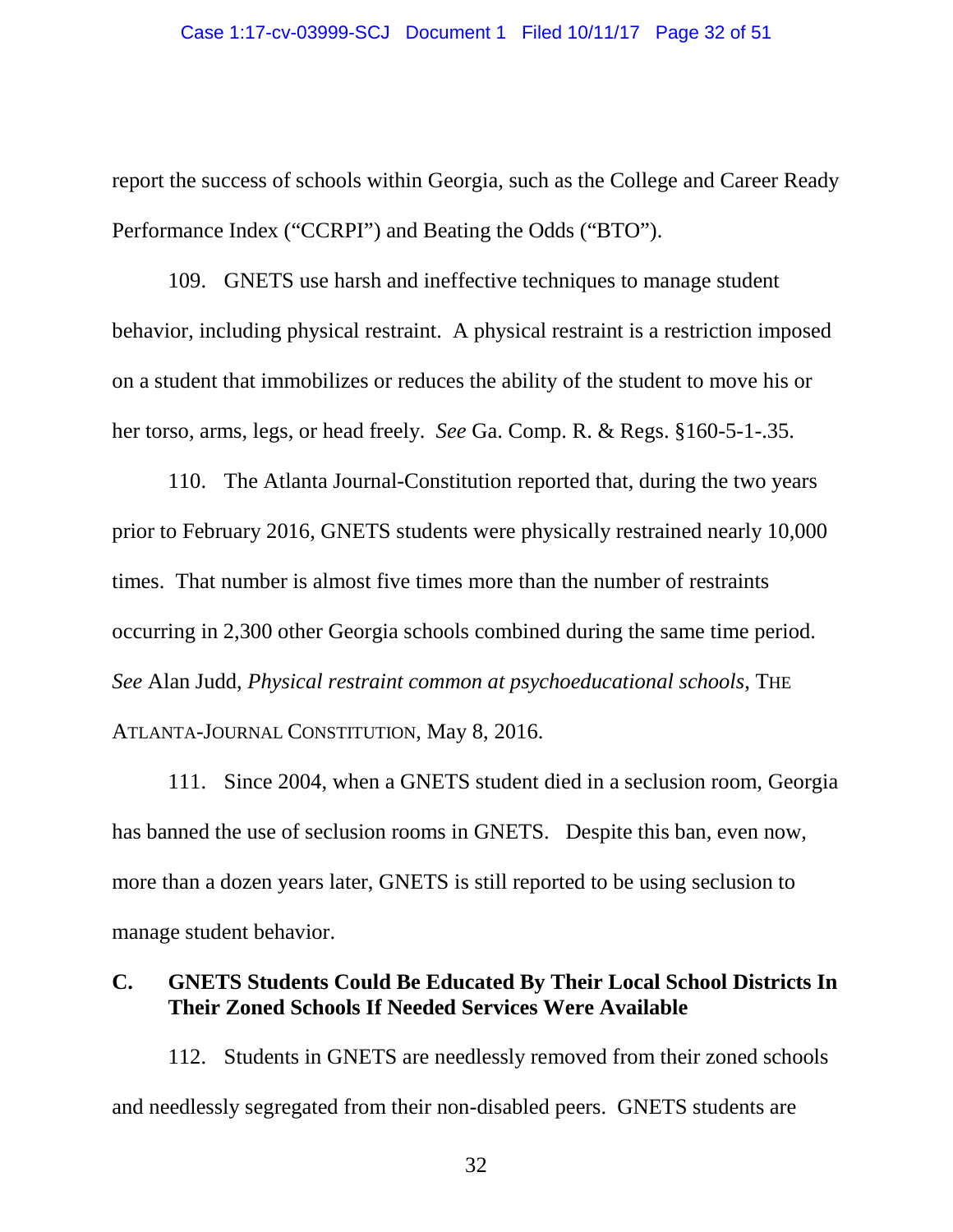denied the opportunity to be educated in the zoned, magnet, public charter, and other schools available to their non-disabled peers.

113. Students in GNETS are denied the many positive benefits of being educated in classrooms with their non-disabled peers, including learning appropriate social skills and behaviors modeled by classmates, responding to higher educational expectations set by both teachers and peers, fewer disruptions to learning, and generally a better quality education.

114. Families are often told that GNETS is the only setting in which their children can receive the services they need, often without any meaningful attempt to provide services at the zoned school in classrooms with non-disabled peers. Hence, many parents consent to their child's placement at GNETS. Yet, after doing so, they are sadly disappointed. Their child fails to receive services to help address their behavioral needs, and in many cases, the child's symptoms or behaviors worsen due to the harsh and punitive environment that prevails in GNETS.

115. Students remain segregated in GNETS for long periods of time, with placements lasting multiple years not uncommon. According to a 2010 audit report, the average length of stay in GNETS for a student at that time was four years.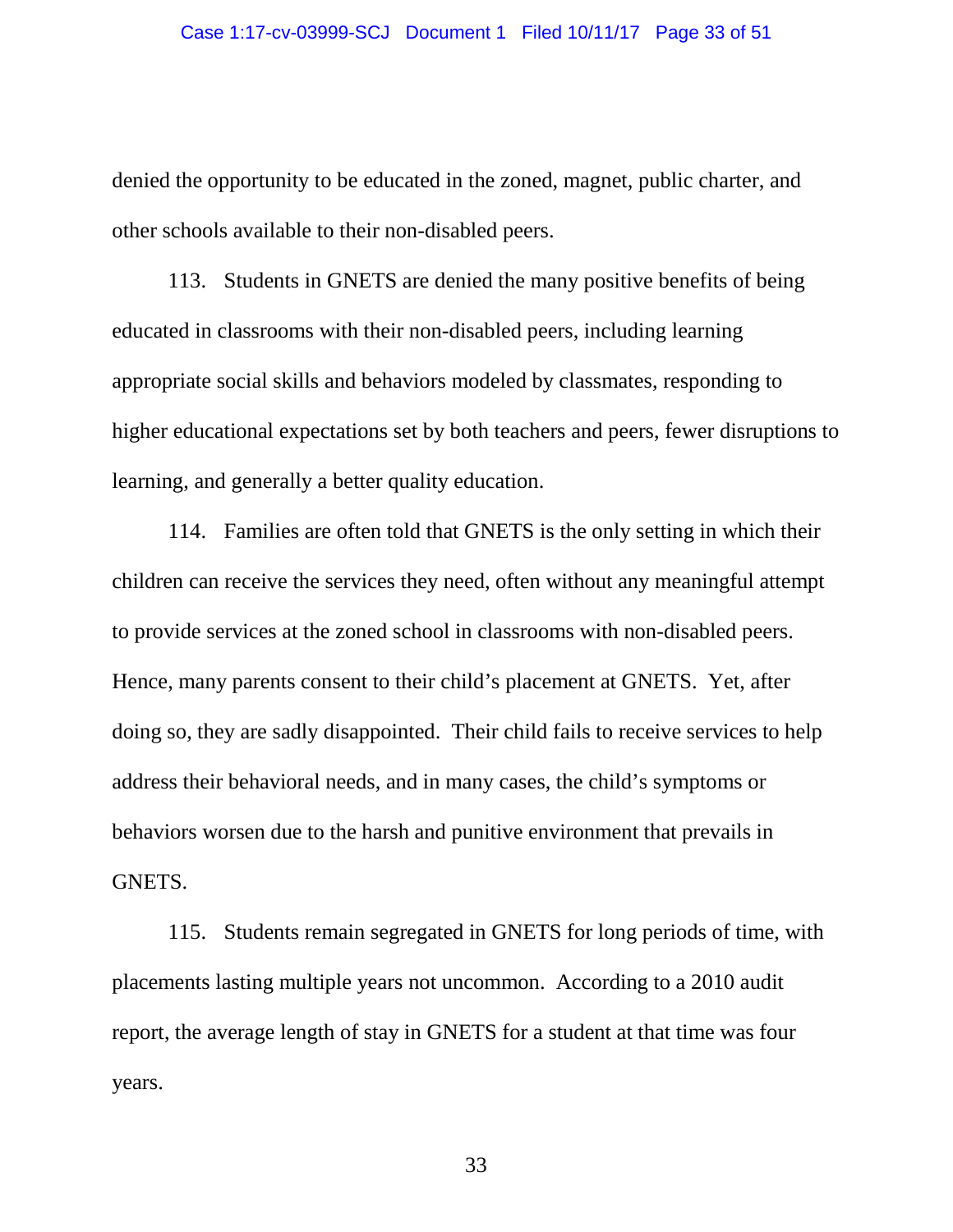116. No other state has designed and funded a segregated state program, like GNETS, that operates statewide for students with disability-related behavioral needs.

117. The Individual Named Plaintiffs and Class members could be educated in classrooms with their non-disabled peers in zoned schools if Defendants ensured that services that address these students' disability-related behavioral needs were available in zoned schools.

118. The overall capacity to provide needed services to address disabilityrelated behavioral needs in zoned schools is woefully inadequate to meet the demand. Indeed, in many districts, children with disability-related behavioral needs will have no access to these services unless they enter the GNETS program.

# **D. Stakeholders In Georgia, Including The Organizational Plaintiffs, Have Tried To Address The Problems Of GNETS But Have Been Unsuccessful**

119. The DOJ conducted a multi-year investigation of whether the State is violating the ADA by segregating children in GNETS. On July 15, 2015, DOJ sent a 21-page Letter of Findings to Governor Deal concluding that "the State, in its operation and administration of the GNETS Program, violates Title II of the ADA."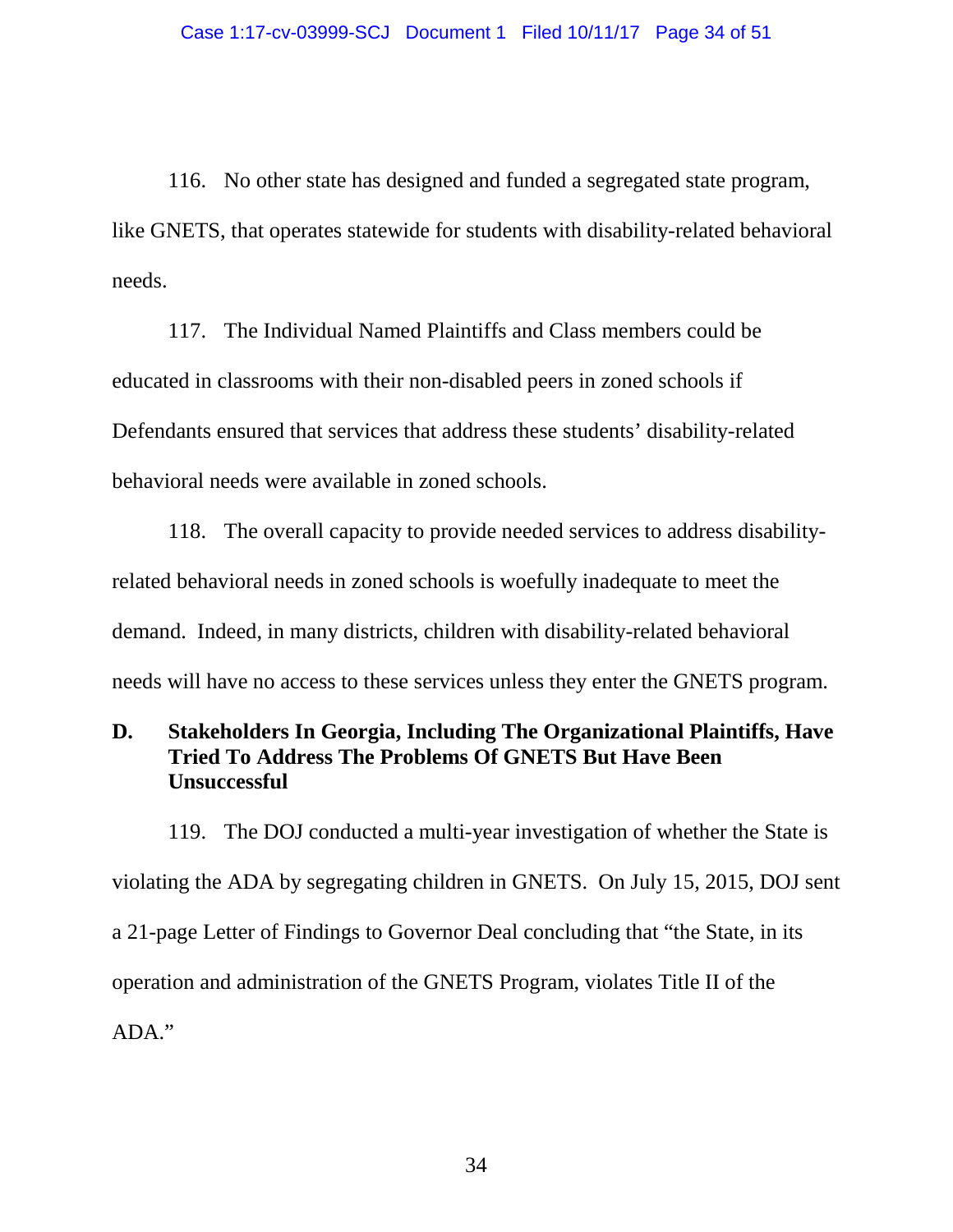120. DOJ found that Georgia violates the ADA by "unnecessarily segregating students with disabilities from their peers" and by "provid[ing] opportunities to its students that are unequal to those provided to students … who are not in the GNETS Program." Letter of Findings at 1.

121. GCEE was formed to secure relief for GNETS students and those at risk of being placed in GNETS. More than 20 organizations, including GAO and The Arc of Georgia, joined GCEE and together urged Defendants to implement systemic reforms to ensure that educational and school-based behavioral services are available to allow all students with disabilities to be educated in their zoned schools with their non-disabled peers. Despite these efforts, the problems identified about GNETS have not been remedied.

### **E. The Individual Named Plaintiffs**

122. As school-age residents of Georgia, the Individual Named Plaintiffs are eligible to receive educational services in Georgia, and, by virtue of their disabilities, are qualified for the protections of the ADA and Section 504.

*i. R.F.* 

123. Plaintiff R.F. is 13 years old. He is affectionate and friendly. He enjoys making new friends and learning new things. R.F. is a strong math student and enjoys participating in classroom discussions when attending his zoned school.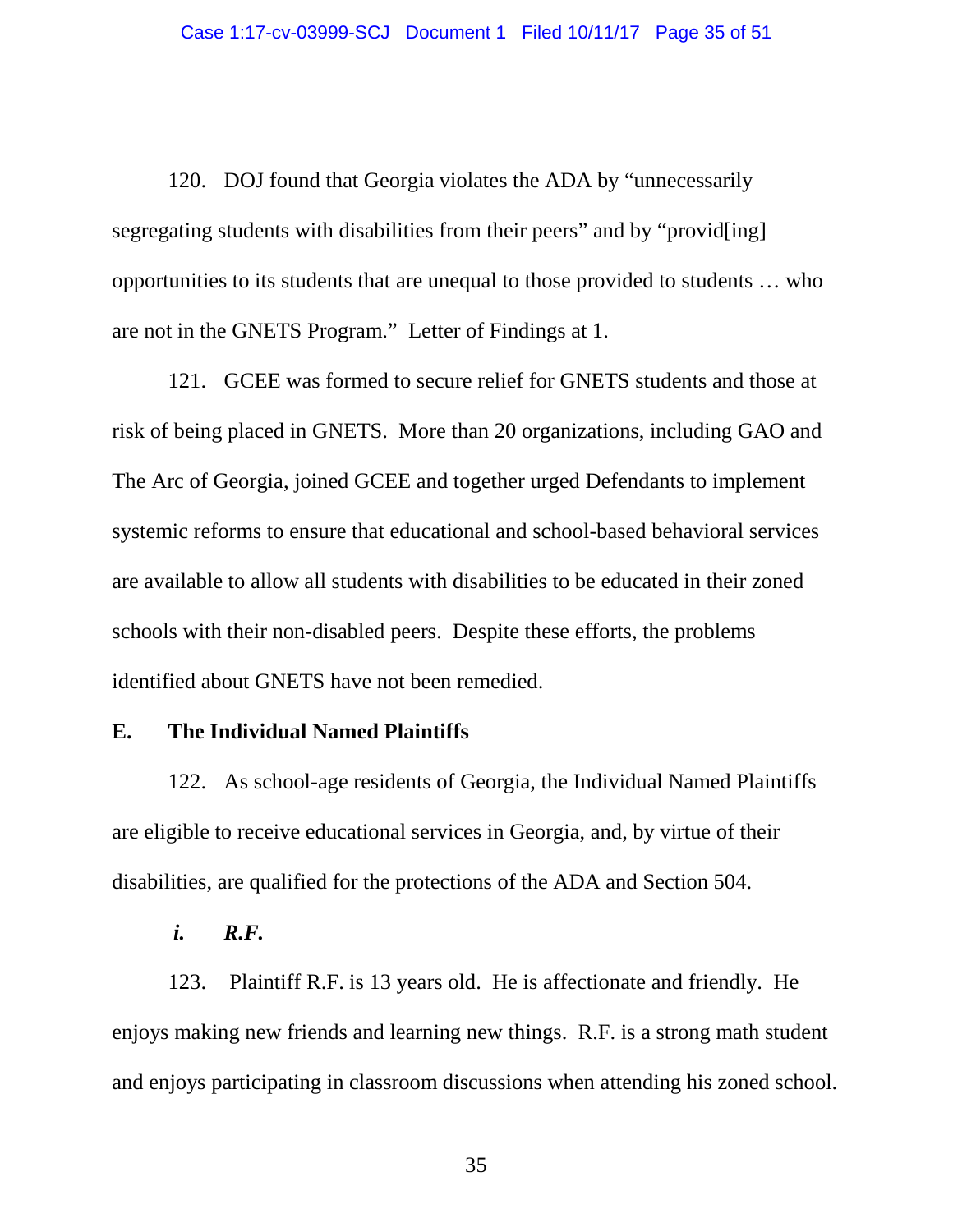R.F.'s teachers have described him as creative, kind, considerate, and a class leader who asks intelligent questions. R.F. often seeks out opportunities to assist teachers and peers. He enjoys working on art projects and Japanese origami. He has a strong interest in technology and enjoys working with computers. Like many other teenage children, Minecraft is his current video game of choice.

124. R.F. is diagnosed with significant and complex mood disorders and other disabilities. R.F.'s disabilities cause him at times to have behavioral needs that impact his ability to learn. In order to be successful in the classroom, R.F. requires intensive, consistent, and effective behavioral services.

125. R.F. was placed in GNETS in December 2014. His placement in GNETS denied him educational services equal to and as effective as those provided to students without disabilities.

126. While at GNETS, R.F. did not receive appropriate academic instruction based on approved Georgia curricula and standards.

127. Defendants' labeling of R.F. as a student needing GNETS has stigmatized him and restricted the educational opportunities available to him.

128. While at GNETS, R.F. was restrained and removed from class and instruction many times. He was injured by GNETS staff during a restraint. In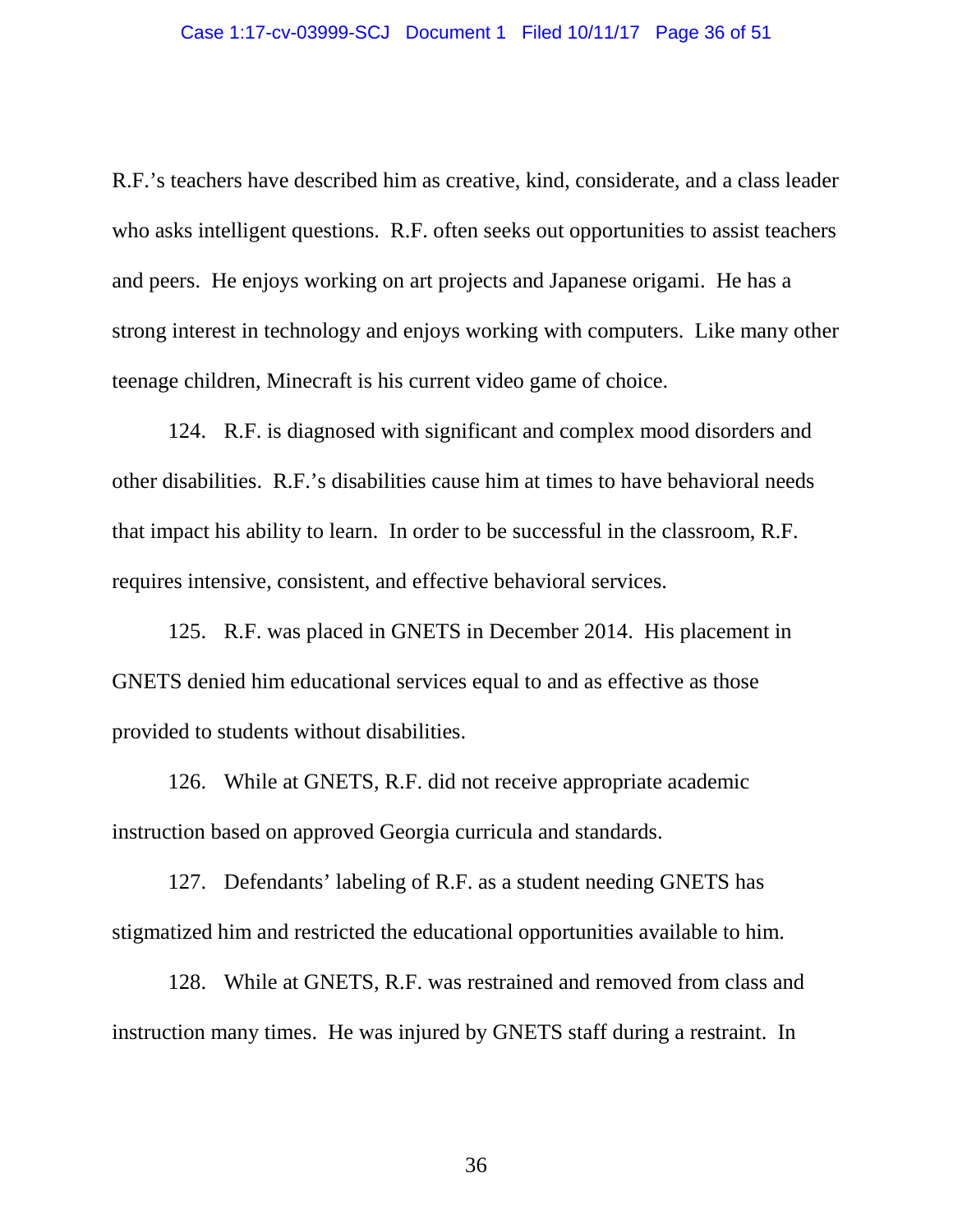January 2015, R.F.'s mother withdrew him from GNETS rather than subject him to further unequal education, ineffective services, and cruel treatment at GNETS.

129. No placement options other than GNETS were offered for R.F. R.F. was told to either come to GNETS or not go to school.

130. After declining to attend GNETS, R.F. was not permitted to attend his zoned school. He attempted to access public educational services from virtual education (computer-based) programs and home-based instruction by enrolling in the Georgia Cyber Academy. He returned to his zoned school at the end of the 2016-2017 school year when R.F.'s mother and the school district resolved their dispute, and the district agreed that R.F. would attend his zoned school.

131. R.F. is at serious risk of returning to GNETS because he is not consistently receiving needed behavioral services at his zoned school. With needed behavior services, R.F. can be educated successfully with his non-disabled peers at his zoned school.

132. R.F. wants very much to continue to attend his zoned school. He wants to go to school with his friends and have non-disabled classmates. He does not want to be isolated and apart from his school community.

133. R.F. has exhausted all administrative remedies available to him under the Individuals with Disabilities Education Act.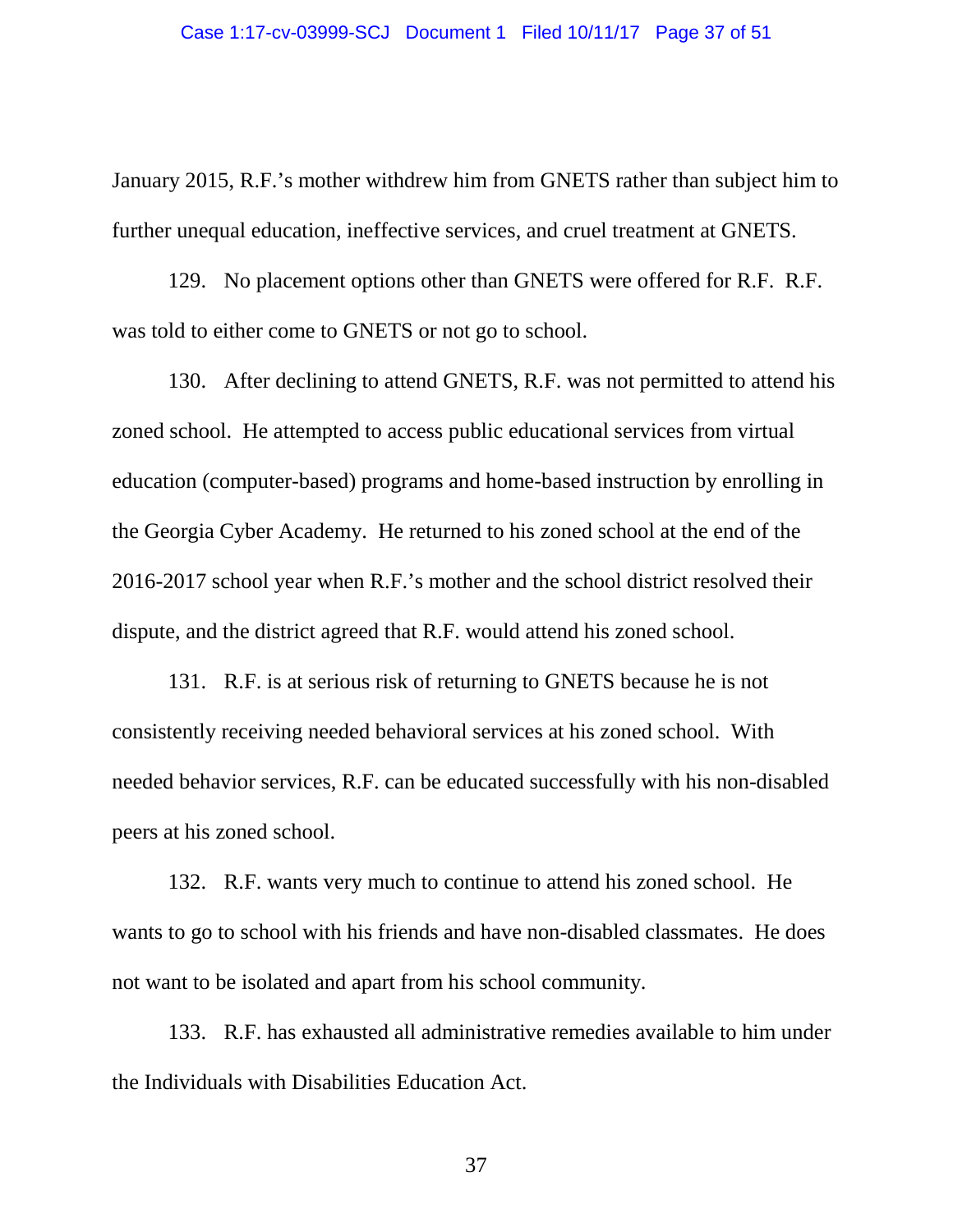## *ii. C.S.*

134. C.S. is 13 years old and has been diagnosed with autism. He is an energetic and engaging young man. He loves to swim, socialize with his peers, and is a whiz at anything involving computers. He is a great speller, is good at math, and enjoys teaching himself new things.

135. When C.S. was in the second grade, his IEP Team told his parents that in order for C.S. to get the services he needed to succeed in school, C.S. would have to be placed in GNETS. Accordingly, his parents agreed for him to be placed in GNETS. C.S.'s parents have been consistently told by the IEP Team that the only placement option for C.S. is GNETS.

136. C.S. has been in GNETS for five years and currently attends a satellite classroom located at the Haynes Bridge Middle School. His placement in GNETS has denied him educational services equal to and as effective as those provided to students without disabilities.

137. In his 6th grade year, C.S.'s assigned teacher quit about halfway through the school year. He received little academic instruction, virtually all of which came via a computer. He spent significant portions of his day laying on the floor watching videos being supervised by a para-professional. As a result, C.S. has fallen behind academically.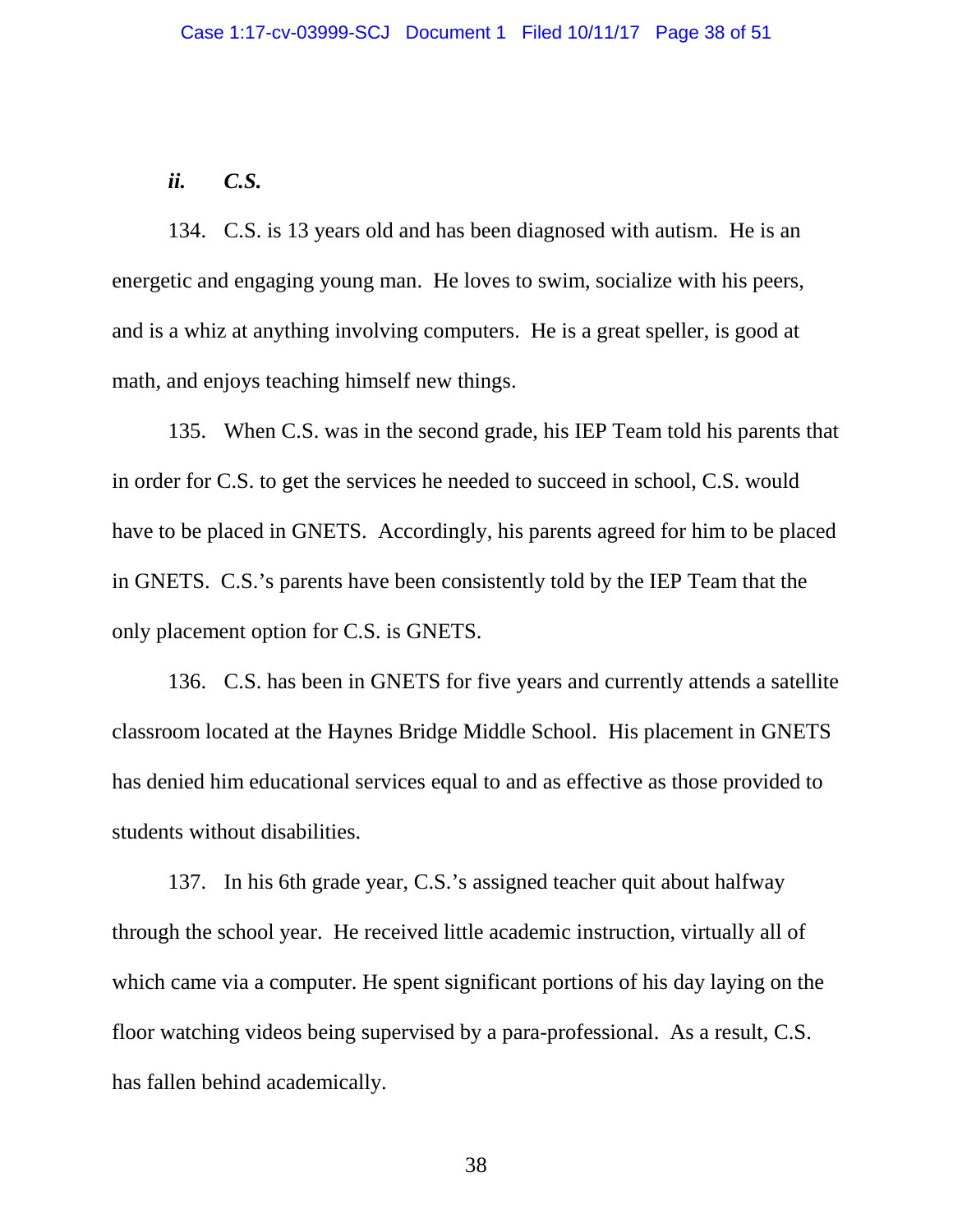138. Because he has not received needed behavioral supports, C.S.'s behaviors also have worsened while at GNETS.

139. While at GNETS, C.S. has no opportunity to learn from or model his behavior on that of his non-disabled peers.

140. C.S. has no access to elective offerings or after school programming. He cannot have lunch with his non-disabled peers.

141. C.S.'s parents want him to have the opportunity to be educated with his non-disabled peers in an inclusive setting in his zoned school. C.S. can successfully attend his zoned school with needed supports and services.

*iii. Q.H.* 

142. Plaintiff Q.H. is a nine-year-old African American boy living in Newton County. Q.H. is a friendly and hard-working child who is outgoing and enjoys giving high-fives to his teachers and sharing toys with his classmates.

143. Q.H. participates in activities typical for a nine year old, such as playing computer and video games. Q.H. likes to play outside with his twin brother. He says he wants to become a fire fighter when he grows up so that he can help people.

144. Q.H. has been diagnosed with autism, attention deficit hyperactivity disorder, and other developmental delays. Q.H.'s disabilities cause him at times to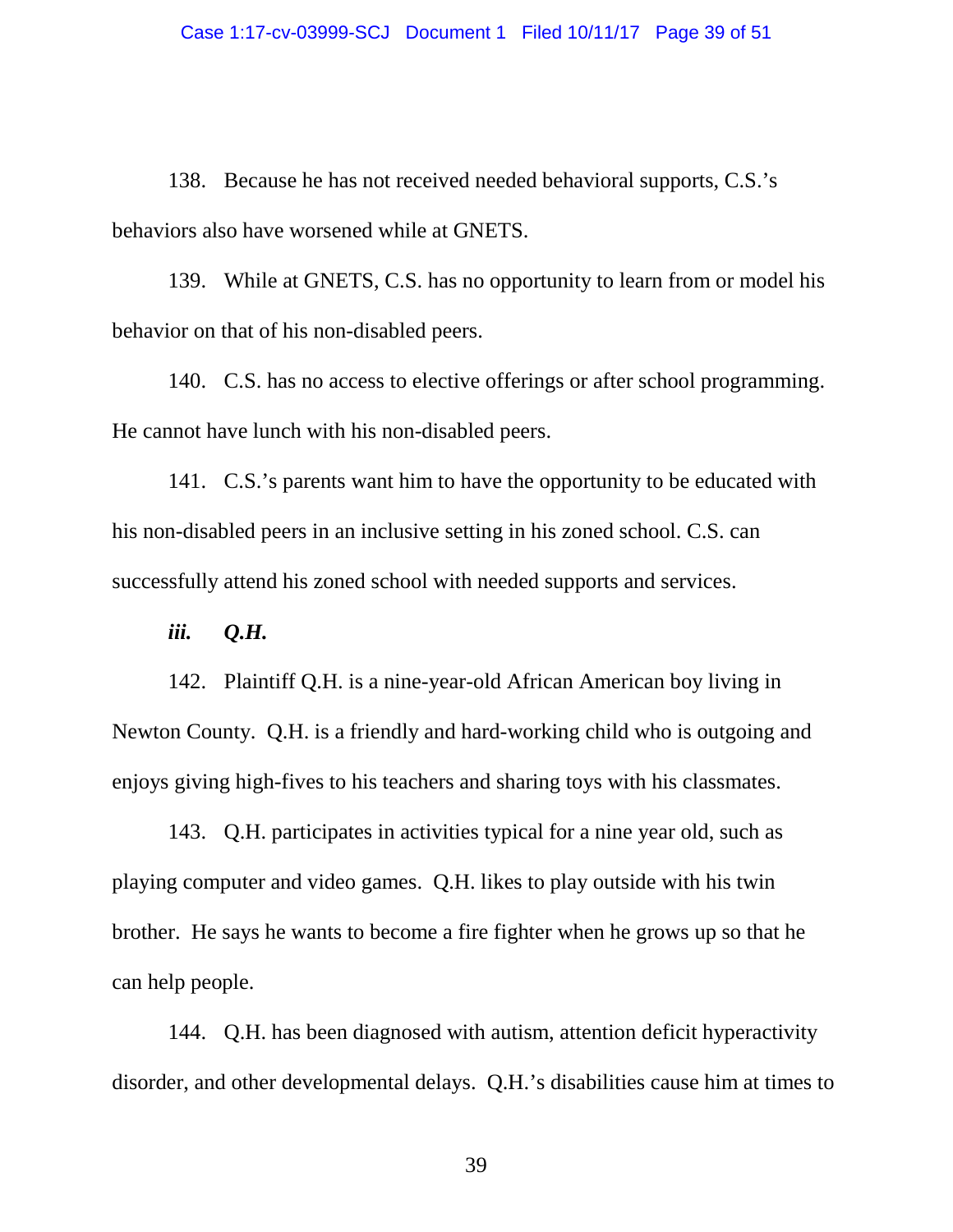have behavioral needs that impact his ability to learn. In order to be successful in the classroom, Q.H. requires intensive, consistent, and effective behavioral services.

145. Q.H. currently attends GNETS Mainstay, where he was first placed in September 2015. His placement in GNETS has denied and continues to deny him educational services equal to and as effective as those provided to students without disabilities.

146. Defendants' labeling of Q.H. as a student needing GNETS has stigmatized him and restricted the educational opportunities available to him.

147. GNETS personnel have repeatedly placed Q.H. in restraints and seclusion. Q.H. has been injured as a result of these actions and has sought medical attention for his injuries.

148. Q.H. can successfully attend his zoned school with needed supports and services. Q.H. wants to attend his zoned school with his friends and have nondisabled classmates. He does not want to be isolated and apart from his school community.

### **F. The Plaintiff Class**

149. The Individual Named Plaintiffs are not alone in their experiences in GNETS. These experiences are endured by thousands of students who also have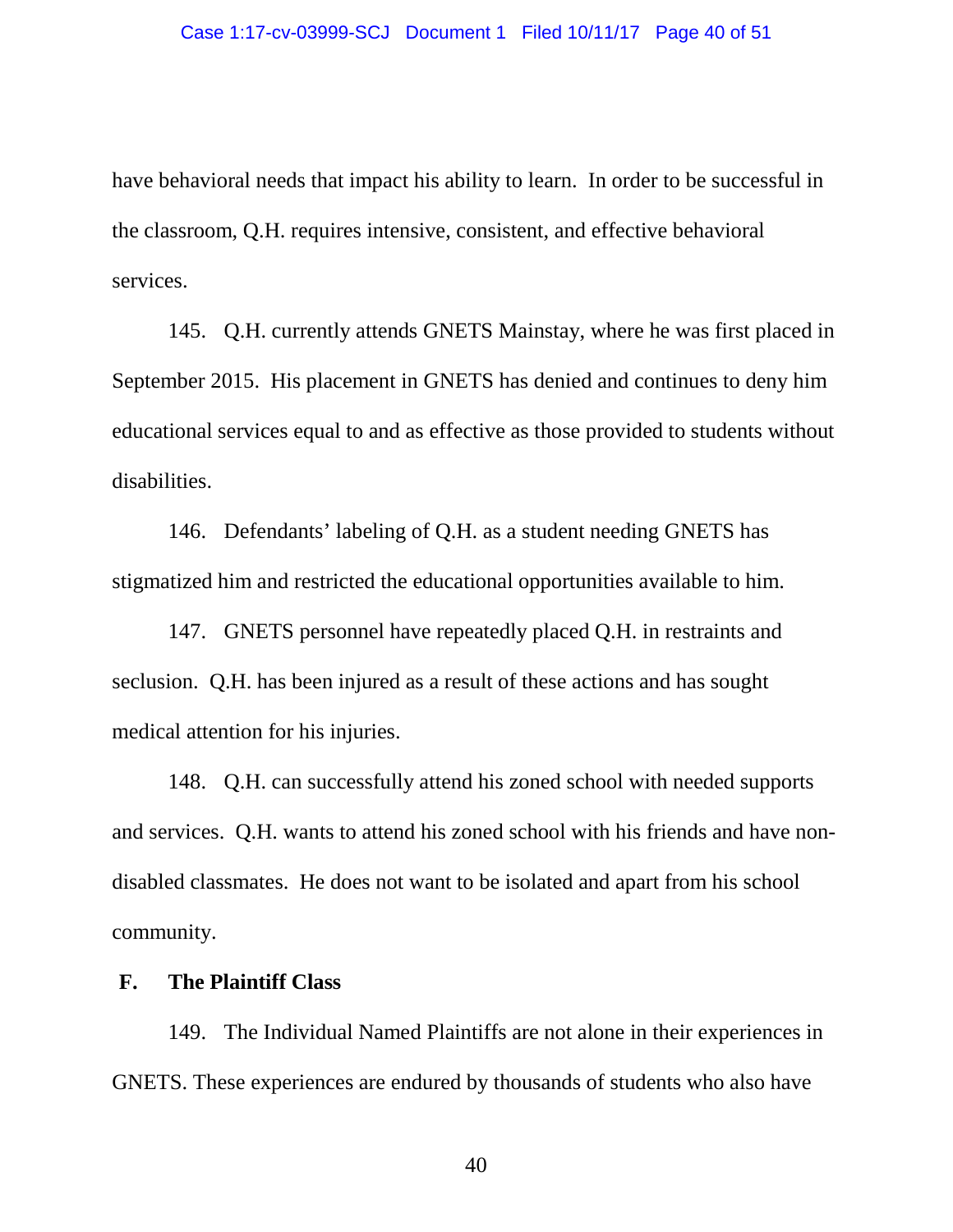disability-related behavioral needs and are currently enrolled in GNETS or are at serious risk of being enrolled in GNETS. These students suffer, or will suffer, the same injuries and require the same relief as the Individual Named Plaintiffs.

150. Defendants are denying not only the Individual Named Plaintiffs but also the Plaintiff Class, constituents of GAO, and constituents and members of The Arc equal educational opportunity, including the opportunity to be educated in classrooms with their non-disabled peers in zoned schools.

151. As qualified experts agree, the Individual Named Plaintiffs, the Plaintiff Class, constituents of GAO, and constituents and members of The Arc can successfully attend zoned schools with their non-disabled peers if given needed supports and services.

152. Defendants have failed to reasonably modify Georgia's system of providing needed services to the Individual Named Plaintiffs, the Plaintiff Class, constituents of GAO, and constituents and members of The Arc to allow them to receive an equal educational opportunity in classrooms with their non-disabled peers in a zoned school.

153. Plaintiffs have no adequate remedy at law.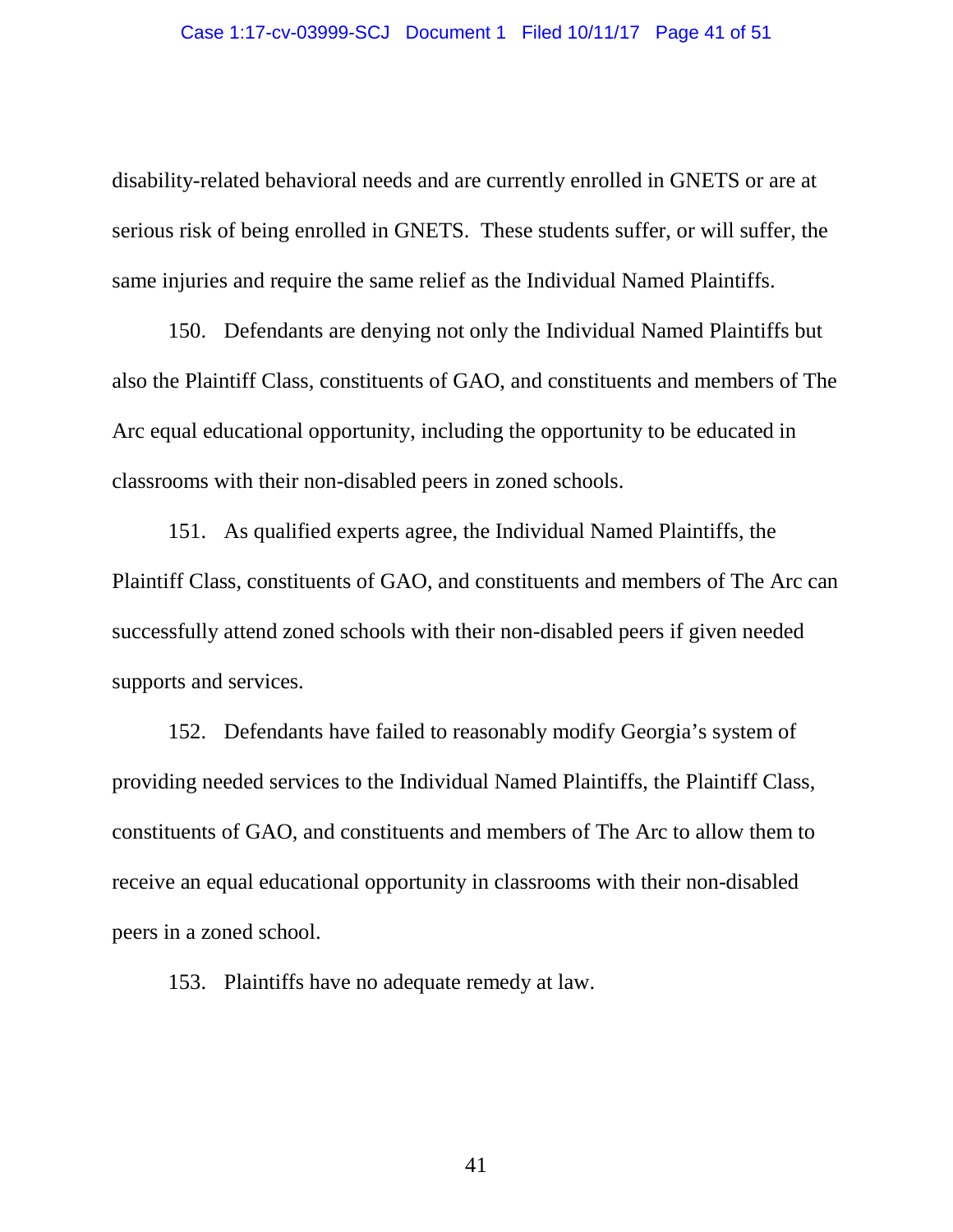### **COUNT I**

## **AGAINST INDIVIDUAL DEFENDANTS IN THEIR OFFICIAL CAPACITIES**

## **VIOLATION OF TITLE II OF THE AMERICANS WITH DISABILITIES ACT 42 U.S.C. §§ 12131 et seq.**

154. Plaintiffs re-allege the allegations in all preceding paragraphs as though fully set forth herein.

155. The Individual Named Plaintiffs, the Plaintiff Class, constituents of GAO, and constituents and members of The Arc are individuals with disabilities within the meaning of the ADA. Their impairments substantially limit one or more major life activities, including learning, reading, concentrating, thinking, communicating, and developing and maintaining relationships.

156. As school-age children and young adults, the Individual Named Plaintiffs, the Plaintiff Class, constituents of GAO, and constituents and members of The Arc are qualified to participate in Defendants' educational programs and services. 42 U.S.C. § 12131(2).

157. The State of Georgia and the departmental Defendants are public entities as defined by Title II of the ADA, and individual Defendants Deal, Woods, Berry, and Fitzgerald are the state officials responsible for running these public entities and supervising their operations. 42 U.S.C. § 12131(1).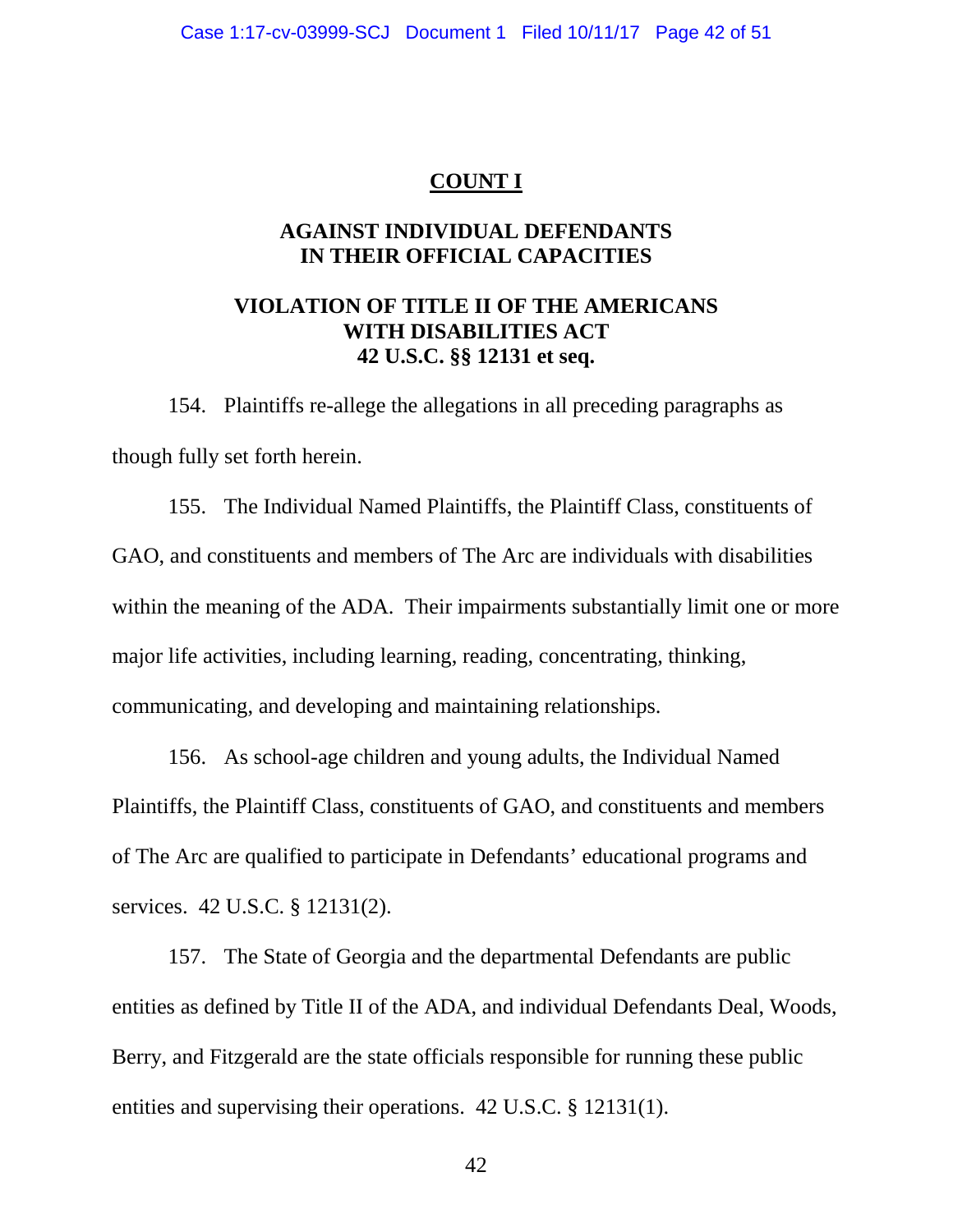158. Through the acts and omissions described above, Defendants are violating Title II of the ADA by:

- i. Denying the Individual Named Plaintiffs, the Plaintiff Class, constituents of GAO, and constituents and members of The Arc the opportunity to participate in and benefit from educational services that is equal to those afforded other students;
- ii. Denying the Individual Named Plaintiffs, the Plaintiff Class, constituents of GAO, and constituents and members of The Arc services that are as effective in affording equal opportunity to obtain the same result, gain the same benefit, or reach the same level of achievement as that provided other students;
- iii. Denying the Individual Named Plaintiffs, the Plaintiff Class, constituents of GAO, and constituents and members of The Arc the opportunity to receive educational programs and services in the most integrated setting appropriate to their needs;
- iv. Failing to reasonably modify the State of Georgia's system to provide the services the Individual Named Plaintiffs, the Plaintiff Class, constituents of GAO, and constituents and members of The Arc need to avoid discrimination; and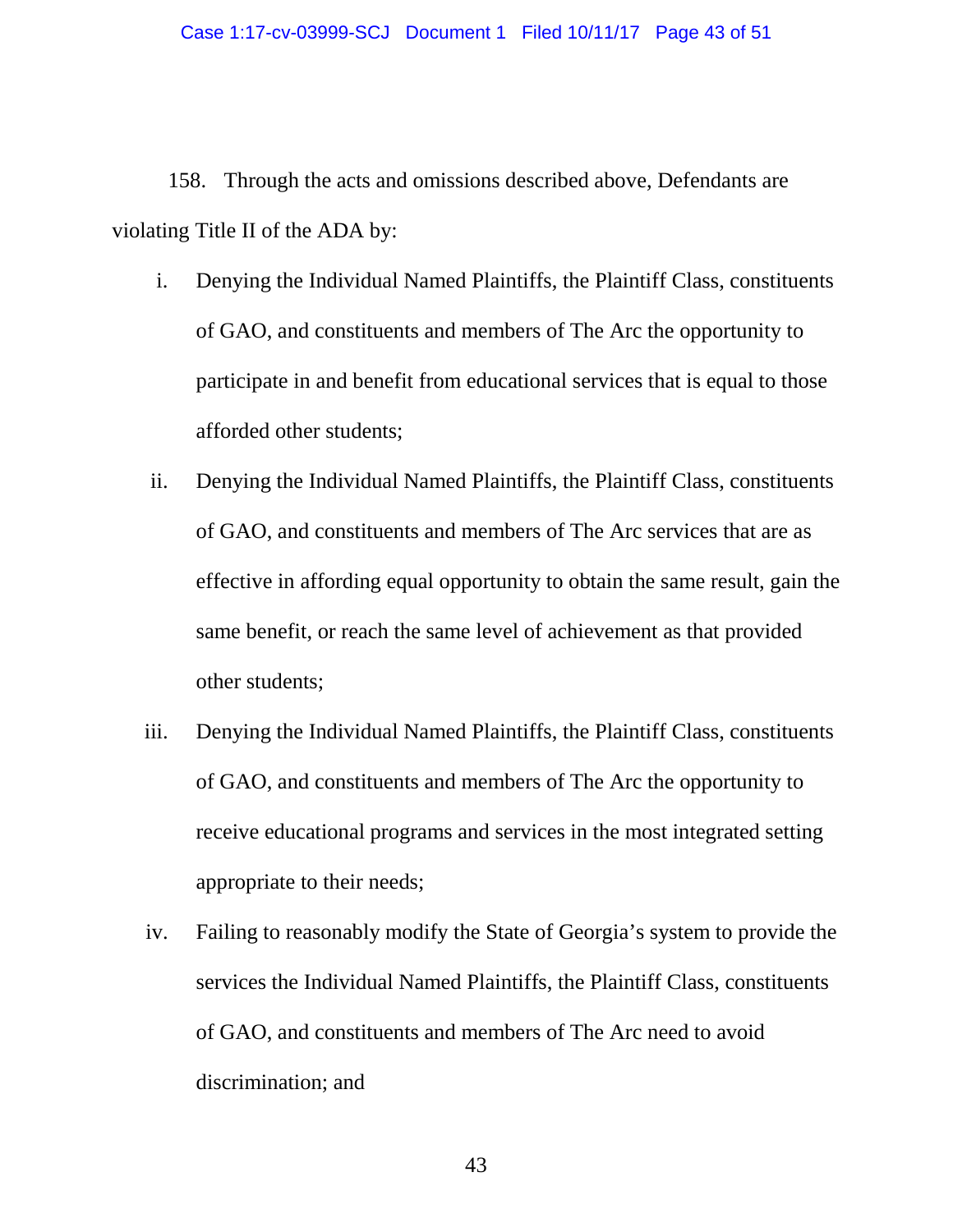v. Utilizing methods of administration that have the effect of defeating or substantially impairing the accomplishment of the objectives of Defendants' educational programs with respect to the Individual Named Plaintiffs, the Plaintiff Class, constituents of GAO, and constituents and members of The Arc.

159. Because there are some Georgia public school students with disabilities already receiving needed services that enable them to succeed in classrooms with their non-disabled peers in zoned schools, and for other reasons, granting relief to Plaintiffs would not fundamentally alter the Defendants' programs, services, and activities.

160. The acts and omissions of Defendants, while acting under color of law, have caused and will continue to cause the Individual Named Plaintiffs, the Plaintiff Class, constituents of GAO, and constituents and members of The Arc irreparable harm, and Plaintiffs have no adequate remedy at law.

### **COUNT II**

#### **AGAINST ALL DEFENDANTS**

# **VIOLATION OF SECTION 504 OF THE REHABILITATION ACT OF 1973 29 U.S.C. § 794(a)**

161. Plaintiffs re-allege the allegations in all preceding paragraphs as though fully set forth herein.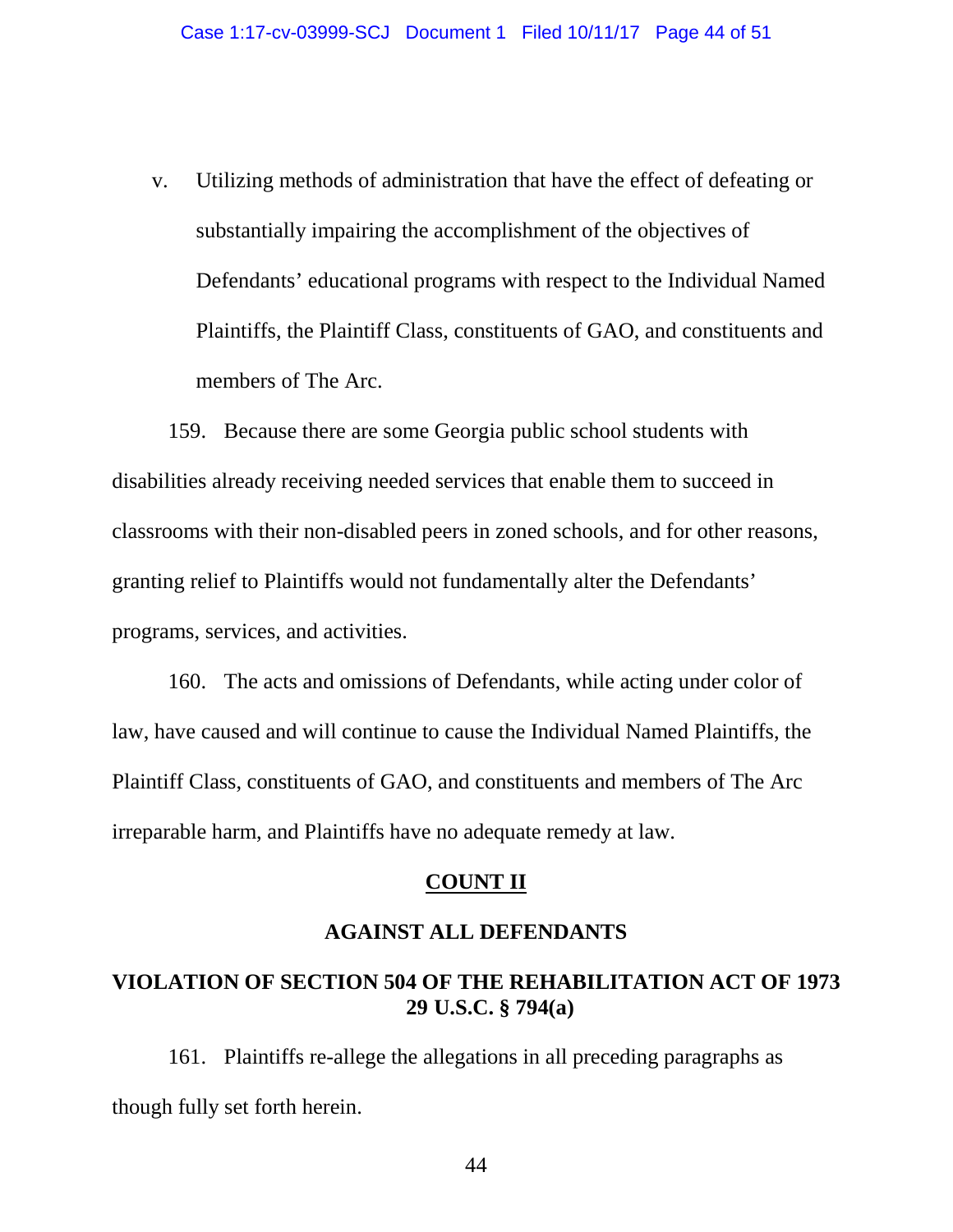162. As described in Count I, the Individual Named Plaintiffs, the Plaintiff Class, constituents of GAO, and constituents and members of The Arc are "otherwise qualified individuals with a disability." By reason of their disabilities, these students are being excluded from participation in and being denied the benefits of an educational opportunity that is equal to that afforded other students, and they are subjected to discrimination by Defendants.

163. Departmental Defendants are recipients of Federal financial assistance and thus are subject to the requirements of the Rehabilitation Act, 29 U.S.C. § 794. Defendants Deal, Woods, Berry, and Fitzgerald are the state officials responsible for operating or administering these programs or activities and supervising their operations or administration.

164. Defendants' actions and inactions constitute violations of Section 504 of the Rehabilitation Act of 1973.

165. The acts and omissions of Defendants, while acting under color of law, have caused and will continue to cause the Individual Named Plaintiffs, the Plaintiff Class, constituents of GAO, and constituents and members of The Arc irreparable harm, and Plaintiffs have no adequate remedy at law.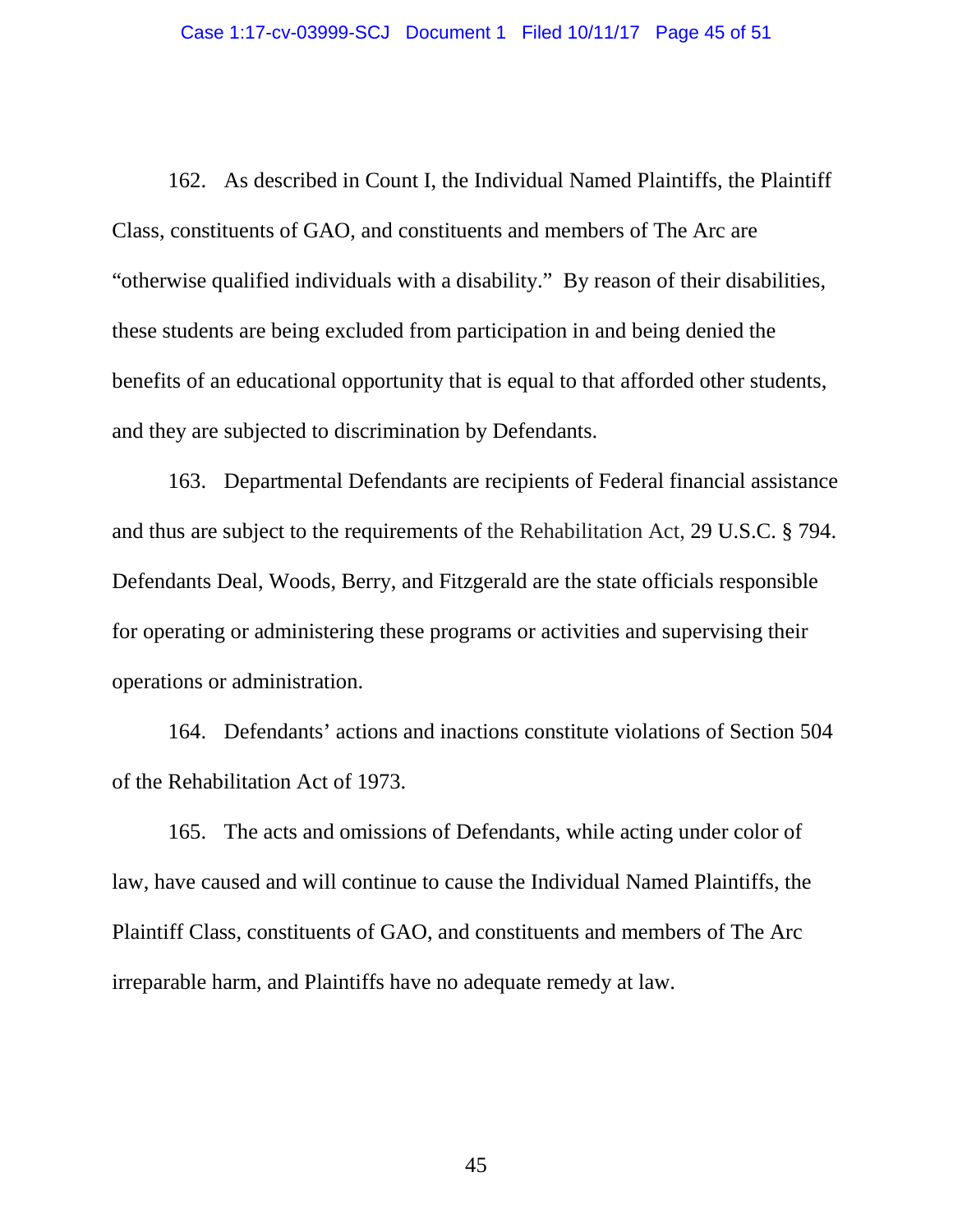### **COUNT III**

## **AGAINST INDIVIDUAL DEFENDANTS IN THEIR OFFICIAL CAPACITIES**

## **VIOLATION OF EQUAL PROTECTION CLAUSE OF FOURTEENTH AMENDMENT AND 42 U.S.C. § 1983**

166. Plaintiffs re-allege the allegations in all preceding paragraphs as though fully set forth herein.

167. The educational opportunity provided by Defendants to the Individual Named Plaintiffs, the Plaintiff Class, constituents of GAO, and constituents and members of The Arc in the separate GNETS program is unequal to that provided to non-disabled students in zoned and other public schools.

168. Denying the Individual Named Plaintiffs, the Plaintiff Class, constituents of GAO, and constituents and members of The Arc equal educational opportunity violates their right to equal protection of the law under the Fourteenth Amendment to the United States Constitution.

169. The acts and omissions of Defendants, while acting under color of law, have caused and will continue to cause the Individual Named Plaintiffs, the Plaintiff Class, constituents of GAO, and constituents and members of The Arc irreparable harm, and Plaintiffs have no adequate remedy at law.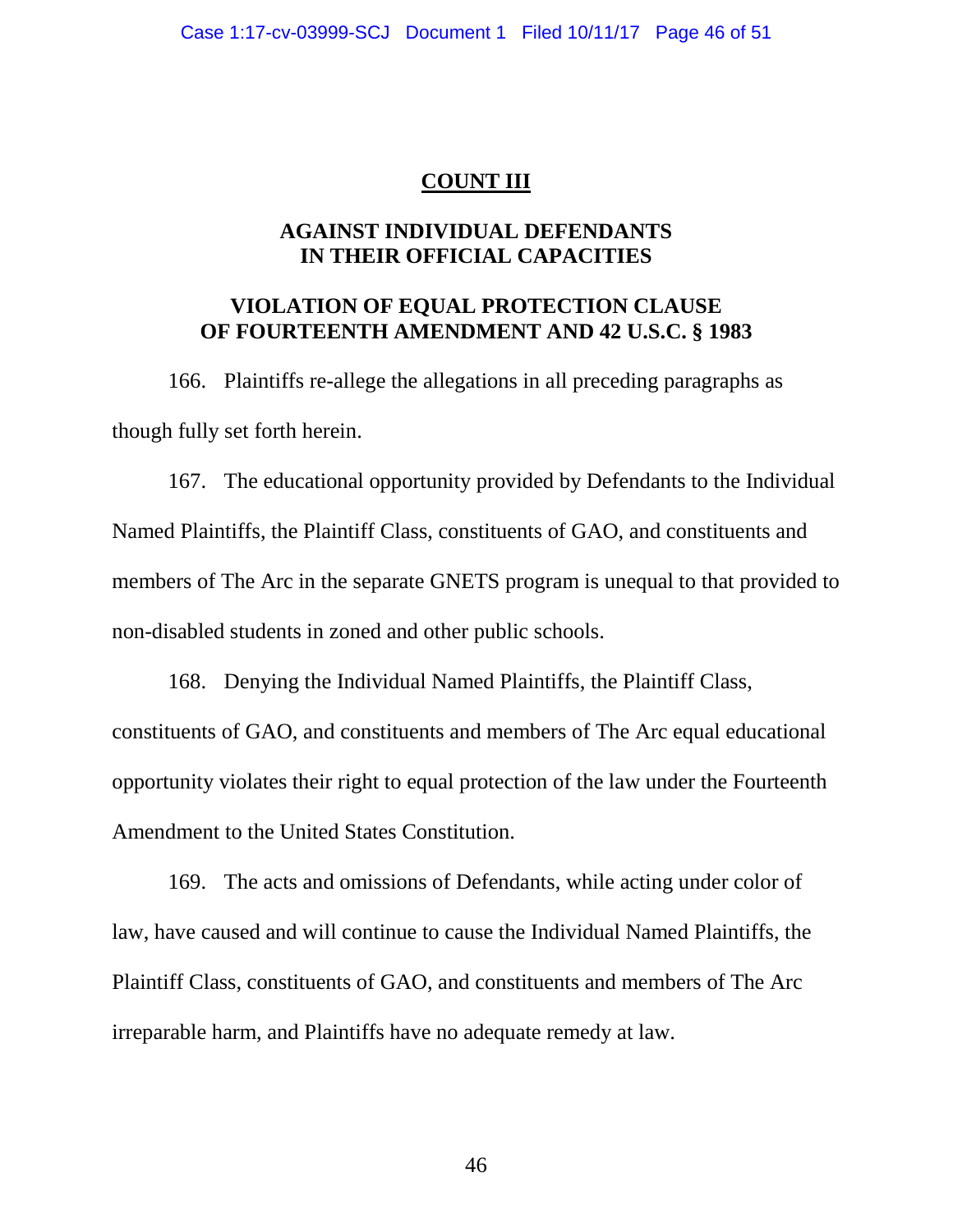### **PRAYER FOR RELIEF**

WHEREFORE, Plaintiffs request that the Court:

- A. Order that the Individual Named Plaintiffs may maintain this action as a class action pursuant to Rule 23(b)(2) of the Federal Rules of Civil Procedure;
- B. Order and declare that Defendants are violating the rights of the Individual Named Plaintiffs, the Plaintiff Class, constituents of GAO, and constituents and members of The Arc under (1) Title II of the ADA; (2) Section 504; and (3) the Fourteenth Amendment of the United States Constitution;
- C. Issue a preliminary and permanent injunction requiring Defendants, their successors in office, agents, employees and assigns, and all persons acting in concert with them to provide to the Individual Named Plaintiffs and the Plaintiff Class the services necessary to ensure them equal educational opportunity in classrooms with their non-disabled peers;
- D. Award Plaintiffs' attorneys' fees and costs as appropriate and permitted by law; and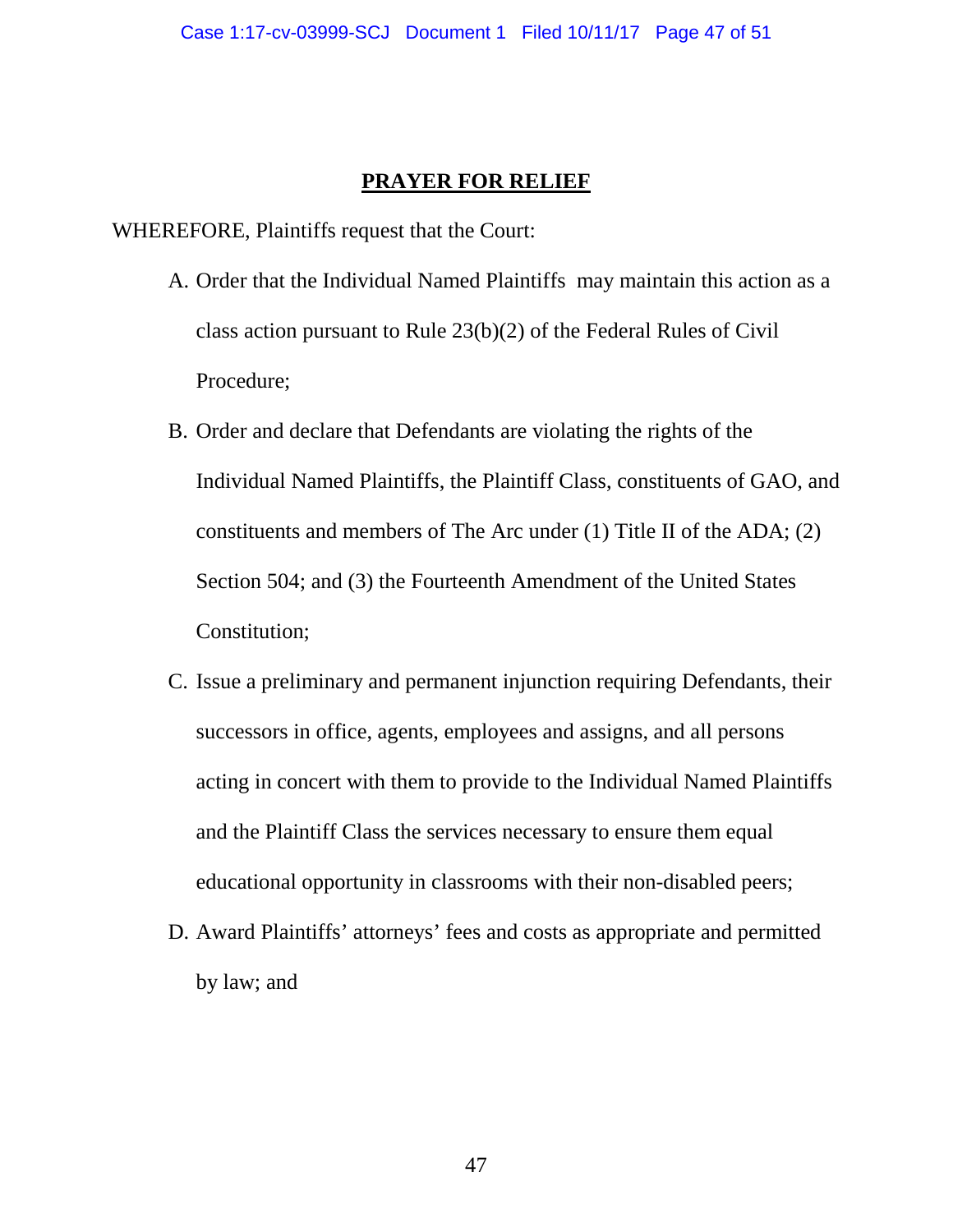E. Grant any other relief as this Court finds just and proper.

Dated: October 11, 2017 Respectfully submitted,

*/s/ Jessica C. Wilson*\_\_\_\_\_\_ Jessica C. Wilson (GA #231406) DLA PIPER LLP (US) 33 Arch Street, 26th Floor Boston, MA 02110 617-406-6000 jessica.wilson@dlapiper.com

Matthew J. Iverson (*Pro Hac Vice* Pending) Melissa Whitney (*Pro Hac Vice* Pending) DLA PIPER LLP (US) 33 Arch Street, 26th Floor Boston, MA 02110 617-406-6000 matthew.iverson@dlapiper.com melissa.whitney@dlapiper.com

Christopher G. Campbell (GA #789533) DLA PIPER LLP (US) One Atlantic Center 1201 West Peachtree Street, Suite 2800 Atlanta, Georgia 30309-3450 404-736-7800 christopher.campbell@dlapiper.com

Alison Barkoff (*Pro Hac Vice* Pending) Anna Krieger (*Pro Hac Vice* Pending) CENTER FOR PUBLIC REPRESENTATION 1825 K Street, N.W. Suite 600 Washington, D.C. 20006 202-854-1270 abarkoff@cpr-us.org akrieger@cpr-ma.org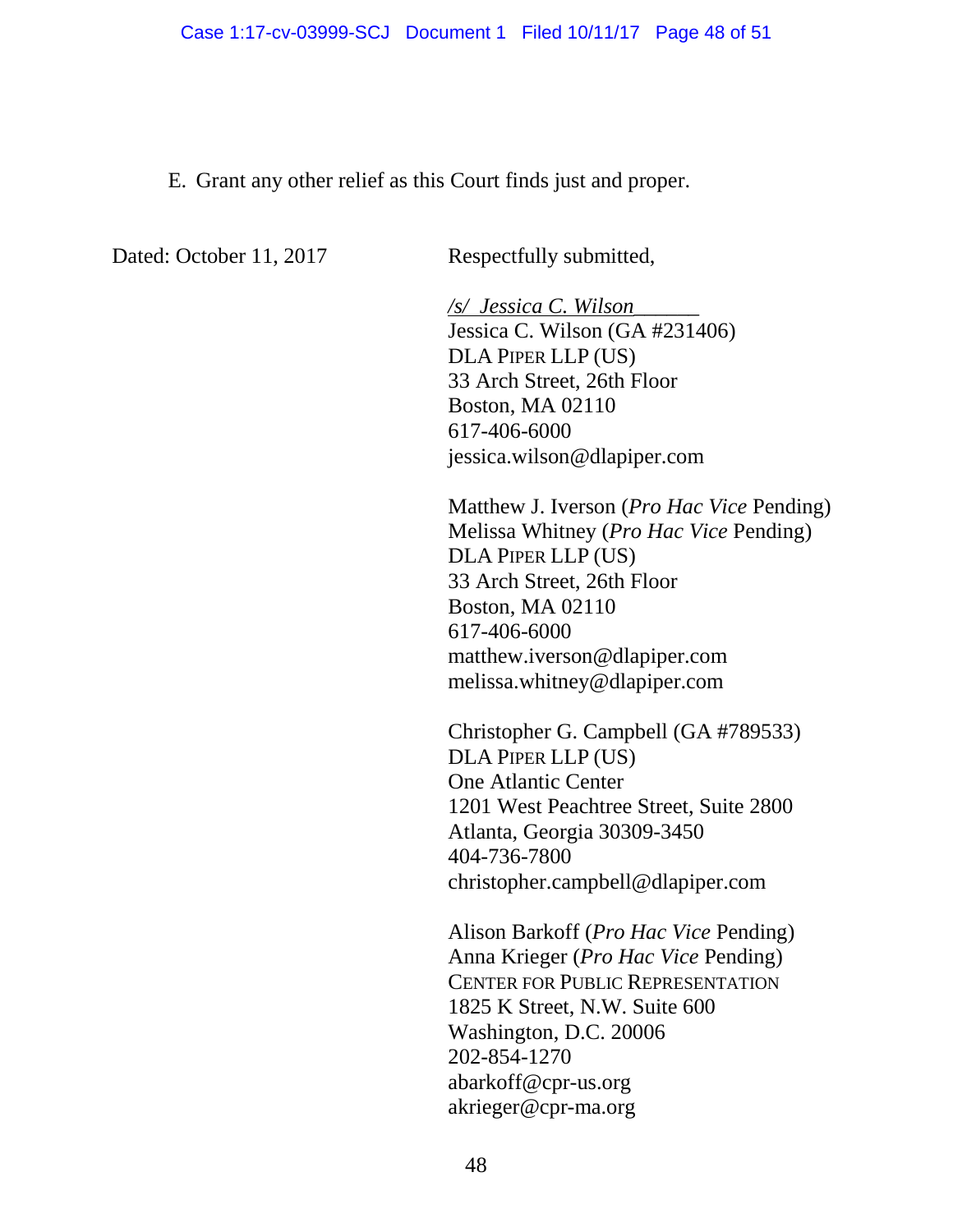Ira A. Burnim (*Pro Hac Vice* Pending) Mark J. Murphy (*Pro Hac Vice* Pending) Maura M. Klugman (*Pro Hac Vice* Pending) BAZELON CENTER FOR MENTAL HEALTH LAW 1101 15th Street, N.W., Suite 1212 Washington, D.C. 20005 202-467-5730 irabster@gmail.com markm@bazelon.org maurak@bazelon.org

Devon Orland (GA #554301) Leslie Lipson (GA #648918) GEORGIA ADVOCACY OFFICE 1 West Court Square Decatur, GA 30030 404-885-1234 dorland@thegao.org llipson@thegao.org

Craig Goodmark (GA #301428) GOODMARK LAW FIRM 1 West Court Square Decatur, GA 30030 404-719-4848 cgoodmark@gmail.com

*Counsel for Plaintiffs The Georgia Advocacy Office, The Arc of the United States, R.F., C.S., and Q.H.* 

Shira Wakschlag (*Pro Hac Vice* Pending) THE ARC OF THE UNITED STATES 1825 K Street, N.W., Suite 1200 Washington, D.C. 20006 202-534-3708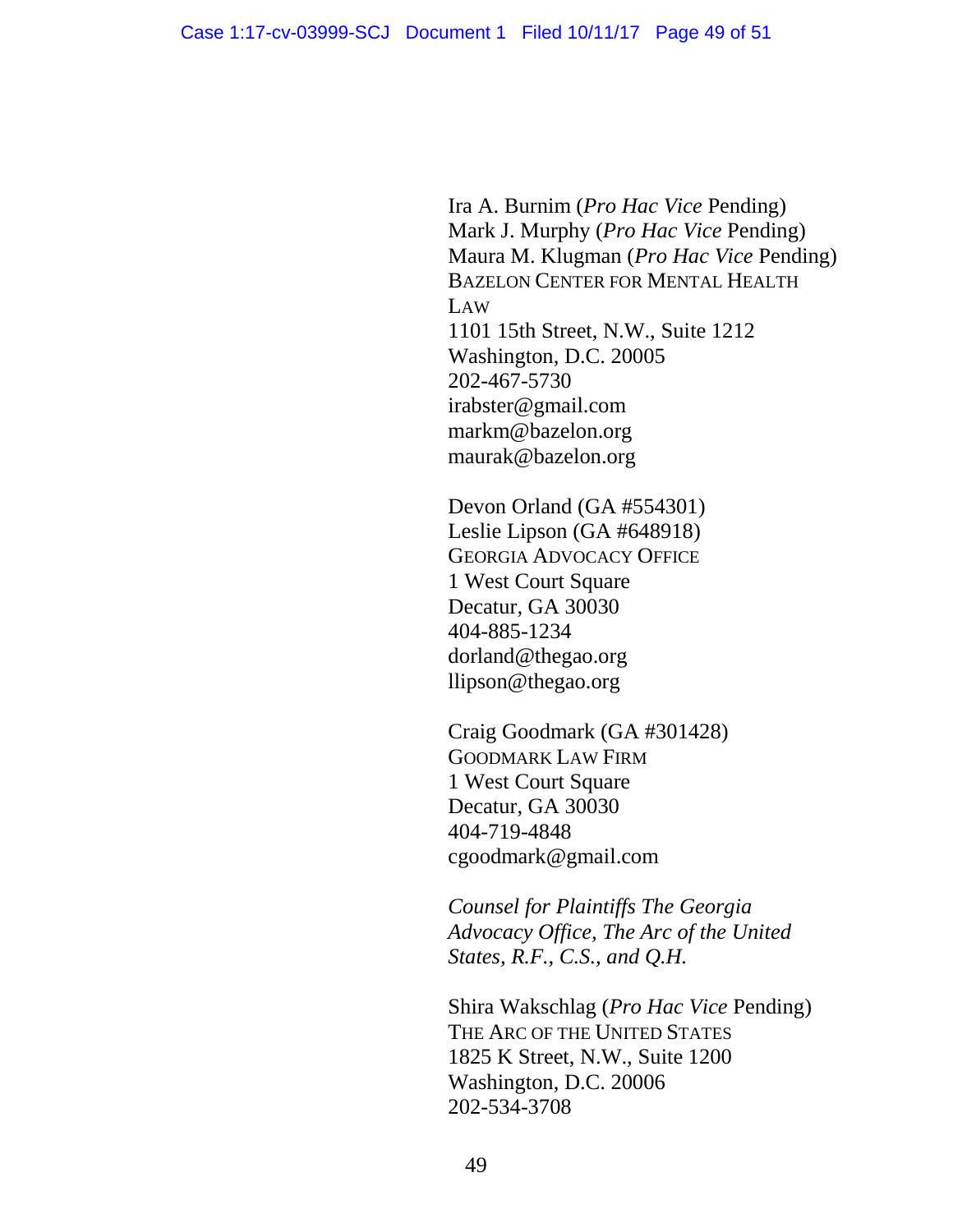wakschlag@thearc.org

*Counsel for Plaintiff The Arc of the United States*